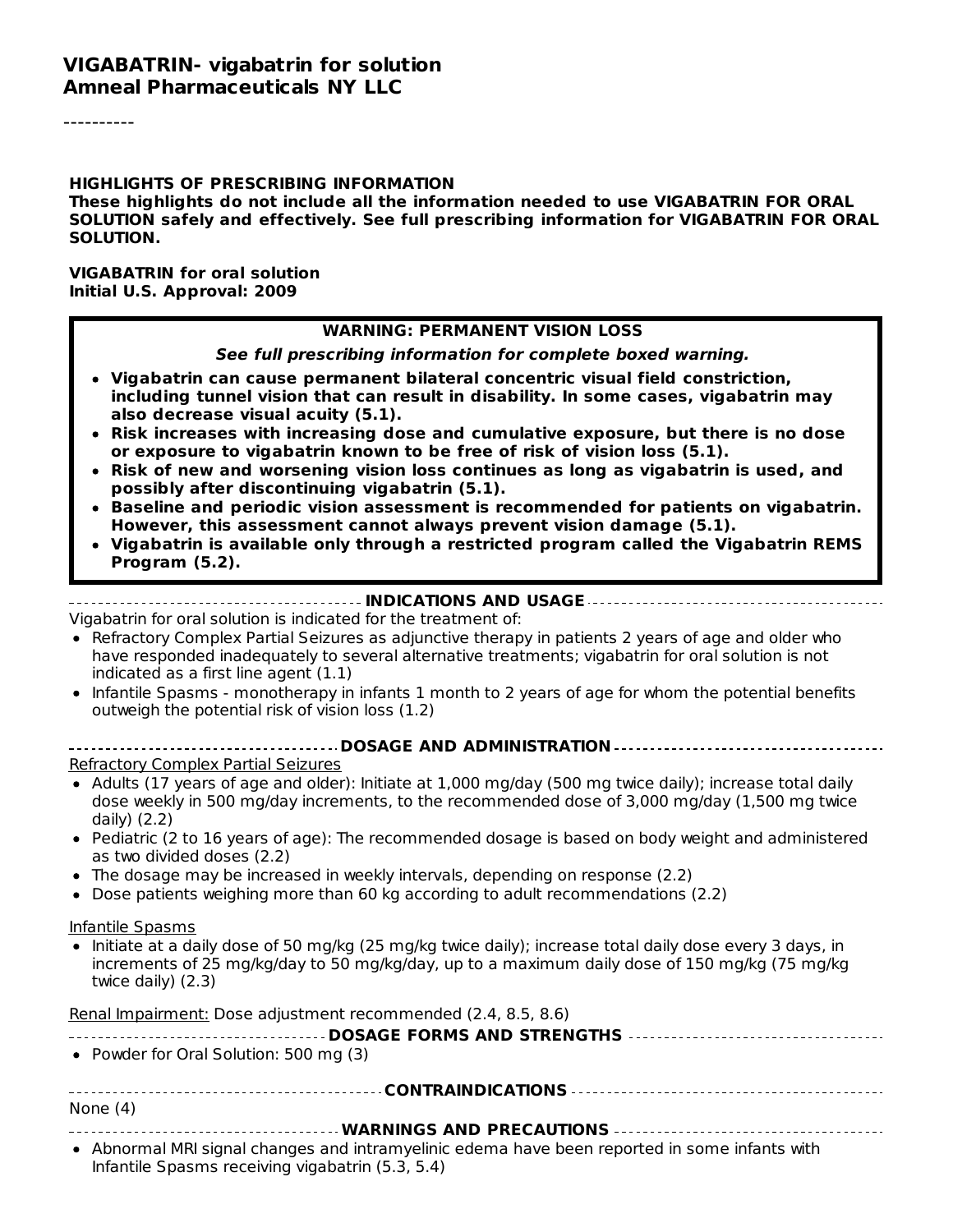- Suicidal behavior and ideation: Antiepileptic drugs, including vigabatrin, increase the risk of suicidal thoughts and behavior (5.5)
- Withdrawal of AEDs: Taper dose to avoid withdrawal seizures (5.6)
- Anemia: Monitor for symptoms of anemia (5.7)
- Somnolence and fatigue: Advise patients not to drive or operate machinery until they have gained sufficient experience on vigabatrin (5.8)

#### **ADVERSE REACTIONS** Refractory Complex Partial Seizures

Most common adverse reactions in controlled studies include (incidence  $\geq$  5% over placebo):

- Adults: blurred vision, somnolence, dizziness, abnormal coordination, tremor, and fatigue (6.1)
- Pediatric patients (3 to 16 years of age): weight gain  $(6.1)$

Infantile Spasms (incidence  $>$  5% and greater than on placebo)

• Somnolence, bronchitis, ear infection, and acute otitis media (6.1)

#### **To report SUSPECTED ADVERSE REACTIONS, contact Amneal Pharmaceuticals at 1-877-835- 5472 or FDA at 1-800-FDA-1088 or www.fda.gov/medwatch.**

**DRUG INTERACTIONS** Decreased phenytoin plasma levels: dosage adjustment may be needed (7.1)

# **USE IN SPECIFIC POPULATIONS**

- Pregnancy: Based on animal data, may cause fetal harm (8.1)
- Lactation: vigabatrin is excreted in human milk (8.2)

#### **See 17 for PATIENT COUNSELING INFORMATION and Medication Guide.**

**Revised: 4/2022**

# **FULL PRESCRIBING INFORMATION: CONTENTS\* WARNING: PERMANENT VISION LOSS**

#### **1 INDICATIONS AND USAGE**

- 1.1 Refractory Complex Partial Seizures (CPS)
- 1.2 Infantile Spasms (IS)

#### **2 DOSAGE AND ADMINISTRATION**

- 2.1 Important Dosing and Administration Instructions
- 2.2 Refractory Complex Partial Seizures
- 2.3 Infantile Spasms
- 2.4 Patients with Renal Impairment
- 2.5 Preparation and Administration Instructions for Vigabatrin for Oral Solution

#### **3 DOSAGE FORMS AND STRENGTHS**

### **4 CONTRAINDICATIONS**

#### **5 WARNINGS AND PRECAUTIONS**

- 5.1 Permanent Vision Loss
- 5.2 Vigabatrin REMS Program
- 5.3 Magnetic Resonance Imaging (MRI) Abnormalities in Infants
- 5.4 Neurotoxicity
- 5.5 Suicidal Behavior and Ideation
- 5.6 Withdrawal of Antiepileptic Drugs (AEDs)
- 5.7 Anemia
- 5.8 Somnolence and Fatigue
- 5.9 Peripheral Neuropathy
- 5.10 Weight Gain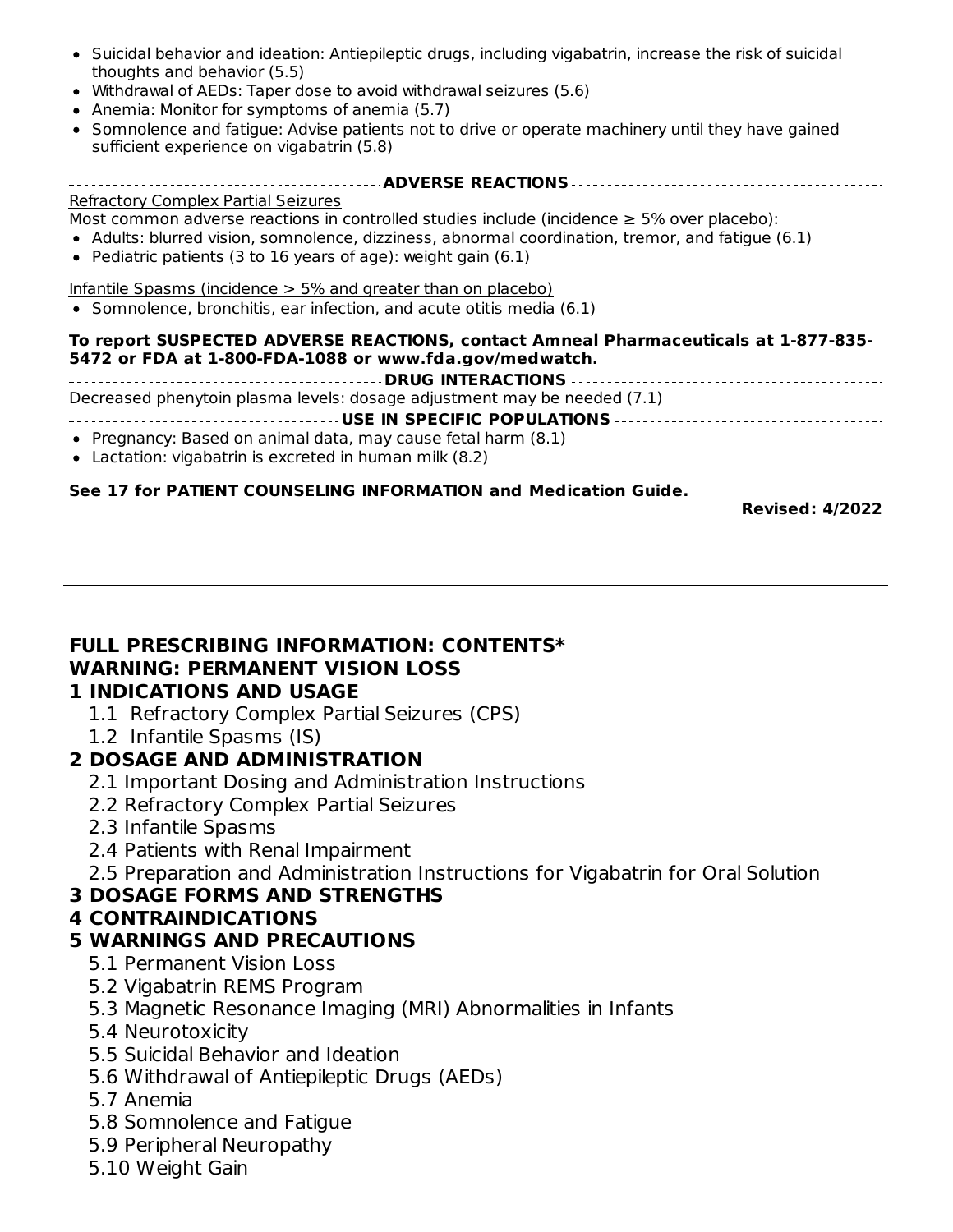#### 5.11 Edema

# **6 ADVERSE REACTIONS**

- 6.1 Clinical Trial Experience
- 6.2 Postmarketing Experience

### **7 DRUG INTERACTIONS**

- 7.1 Antiepileptic Drugs
- 7.2 Oral Contraceptives
- 7.3 Drug-Laboratory Test Interactions

# **8 USE IN SPECIFIC POPULATIONS**

- 8.1 Pregnancy
- 8.2 Lactation
- 8.4 Pediatric Use
- 8.5 Geriatric Use
- 8.6 Renal Impairment

# **9 DRUG ABUSE AND DEPENDENCE**

- 9.1 Controlled Substance
- 9.2 Abuse
- 9.3 Dependence

# **10 OVERDOSAGE**

- 10.1 Signs, Symptoms, and Laboratory Findings of Overdosage
- 10.2 Management of Overdosage

# **11 DESCRIPTION**

# **12 CLINICAL PHARMACOLOGY**

- 12.1 Mechanism of Action
- 12.2 Pharmacodynamics
- 12.3 Pharmacokinetics

# **13 NONCLINICAL TOXICOLOGY**

13.1 Carcinogenesis, Mutagenesis, Impairment of Fertility

# **14 CLINICAL STUDIES**

- 14.1 Complex Partial Seizures
- 14.2 Infantile Spasms

# **16 HOW SUPPLIED/STORAGE AND HANDLING**

- 16.1 How Supplied
- 16.2 Storage and Handling

# **17 PATIENT COUNSELING INFORMATION**

 $\ast$  Sections or subsections omitted from the full prescribing information are not listed.

# **FULL PRESCRIBING INFORMATION**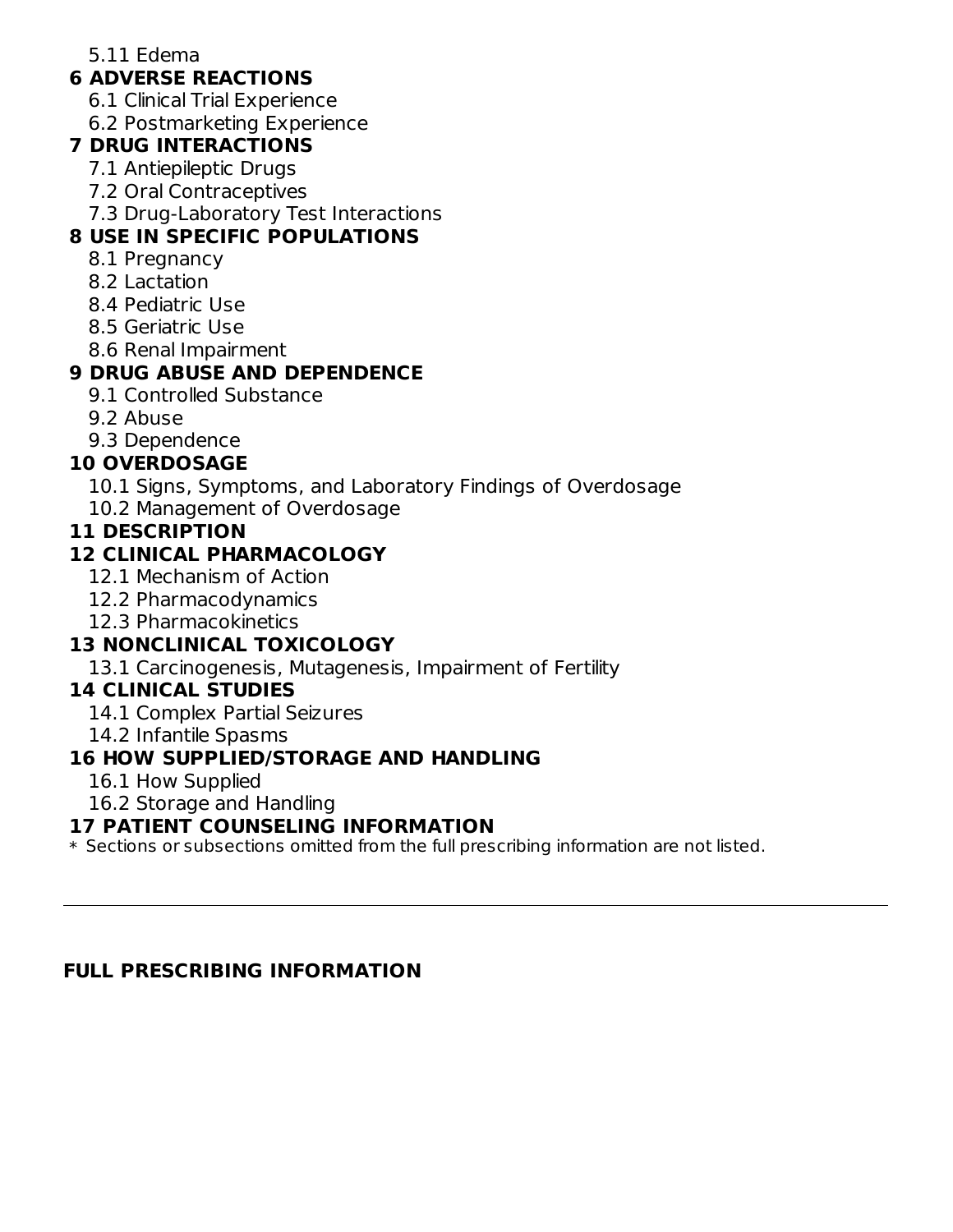### **WARNING: PERMANENT VISION LOSS**

- **Vigabatrin can cause permanent bilateral concentric visual field constriction, including tunnel vision that can result in disability. In some cases, vigabatrin also can damage the central retina and may decrease visual acuity [see Warnings and Precautions (5.1)].**
- **The onset of vision loss from vigabatrin is unpredictable, and can occur within weeks of starting treatment or sooner, or at any time after starting treatment, even after months or years.**
- **Symptoms of vision loss from vigabatrin are unlikely to be recognized by patients or caregivers before vision loss is severe. Vision loss of milder severity, while often unrecognized by the patient or caregiver, can still adversely affect function.**
- **The risk of vision loss increases with increasing dose and cumulative exposure, but there is no dose or exposure known to be free of risk of vision loss.**
- **Vision assessment is recommended at baseline (no later than 4 weeks after starting vigabatrin), at least every 3 months during therapy, and about 3 to 6 months after the discontinuation of therapy.**
- **Once detected, vision loss due to vigabatrin is not reversible. It is expected that, even with frequent monitoring, some patients will develop severe vision loss.**
- **Consider drug discontinuation, balancing benefit and risk, if vision loss is documented.**
- **Risk of new or worsening vision loss continues as long as vigabatrin is used. It is possible that vision loss can worsen despite discontinuation of vigabatrin.**
- **Because of the risk of vision loss, vigabatrin should be withdrawn from patients with refractory complex partial seizures who fail to show substantial clinical benefit within 3 months of initiation and within 2 to 4 weeks of initiation for patients with infantile spasms, or sooner if treatment failure becomes obvious. Patient response to and continued need for vigabatrin should be periodically reassessed.**
- **Vigabatrin should not be used in patients with, or at high risk of, other types of irreversible vision loss unless the benefits of treatment clearly outweigh the risks.**
- **Vigabatrin should not be used with other drugs associated with serious adverse ophthalmic effects such as retinopathy or glaucoma unless the benefits clearly outweigh the risks.**
- **Use the lowest dosage and shortest exposure to vigabatrin consistent with clinical objectives [see Dosage and Administration (2.1)].**

**Because of the risk of permanent vision loss, vigabatrin is available only through a restricted program under a Risk Evaluation and Mitigation Strategy (REMS) called the Vigabatrin REMS Program [see Warnings and Precautions (5.2)]. Further information is available at www.vigabatrinREMS.com or 1-866-244-8175.**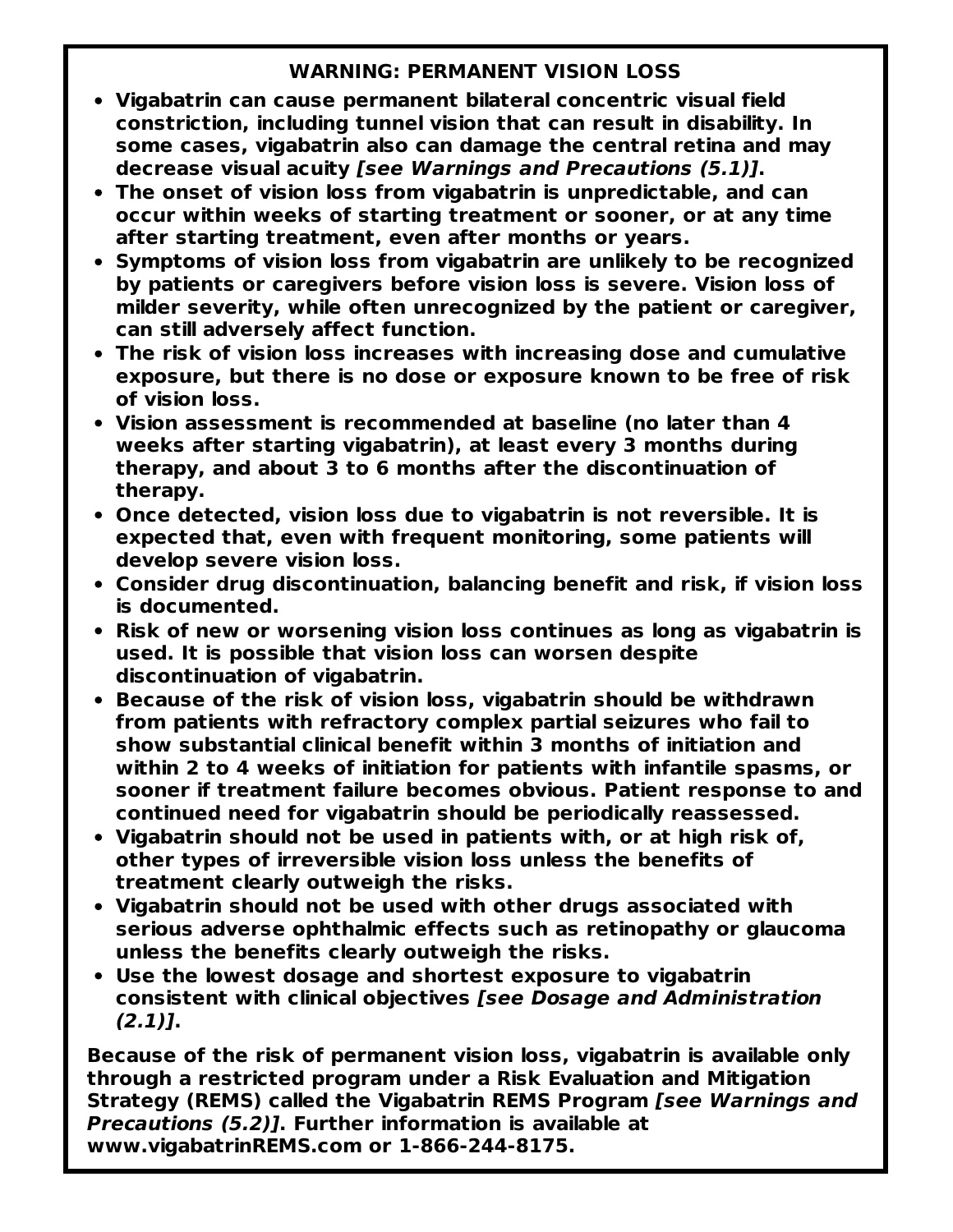# **1 INDICATIONS AND USAGE**

# **1.1 Refractory Complex Partial Seizures (CPS)**

Vigabatrin for oral solution is indicated as adjunctive therapy for adults and pediatric patients 2 years of age and older with refractory complex partial seizures who have inadequately responded to several alternative treatments and for whom the potential benefits outweigh the risk of vision loss [see Warnings and Precautions (5.1)]. Vigabatrin for oral solution is not indicated as a first line agent for complex partial seizures.

# **1.2 Infantile Spasms (IS)**

Vigabatrin for oral solution is indicated as monotherapy for pediatric patients with infantile spasms 1 month to 2 years of age for whom the potential benefits outweigh the potential risk of vision loss [see Warnings and Precautions (5.1)].

# **2 DOSAGE AND ADMINISTRATION**

# **2.1 Important Dosing and Administration Instructions**

### Dosing

Use the lowest dosage and shortest exposure to vigabatrin for oral solution consistent with clinical objectives [see Warnings and Precautions (5.1)].

The vigabatrin for oral solution dosing regimen depends on the indication, age group, weight, and dosage form (tablets or powder for oral solution) [see Dosage and Administration (2.2, 2.3)]. Patients with impaired renal function require dose adjustment [see Dosage and Administration (2.4)].

Monitoring of vigabatrin for oral solution plasma concentrations to optimize therapy is not helpful.

### Administration

Vigabatrin for oral solution is given orally with or without food.

Vigabatrin powder for oral solution should be mixed with water prior to administration [see Dosage and Administration (2.5)]. A calibrated measuring device is recommended to measure and deliver the prescribed dose accurately. A household teaspoon or tablespoon is not an adequate measuring device.

If a decision is made to discontinue vigabatrin for oral solution, the dose should be gradually reduced [see Dosage and Administration (2.2, 2.3) and Warnings and Precautions (5.6)].

# **2.2 Refractory Complex Partial Seizures**

# Adults (Patients 17 Years of Age and Older)

Treatment should be initiated at 1,000 mg/day (500 mg twice daily). Total daily dose may be increased in 500 mg increments at weekly intervals, depending on response. The recommended dose of vigabatrin for oral solution in adults is 3,000 mg/day (1,500 mg twice daily). A 6,000 mg/day dose has not been shown to confer additional benefit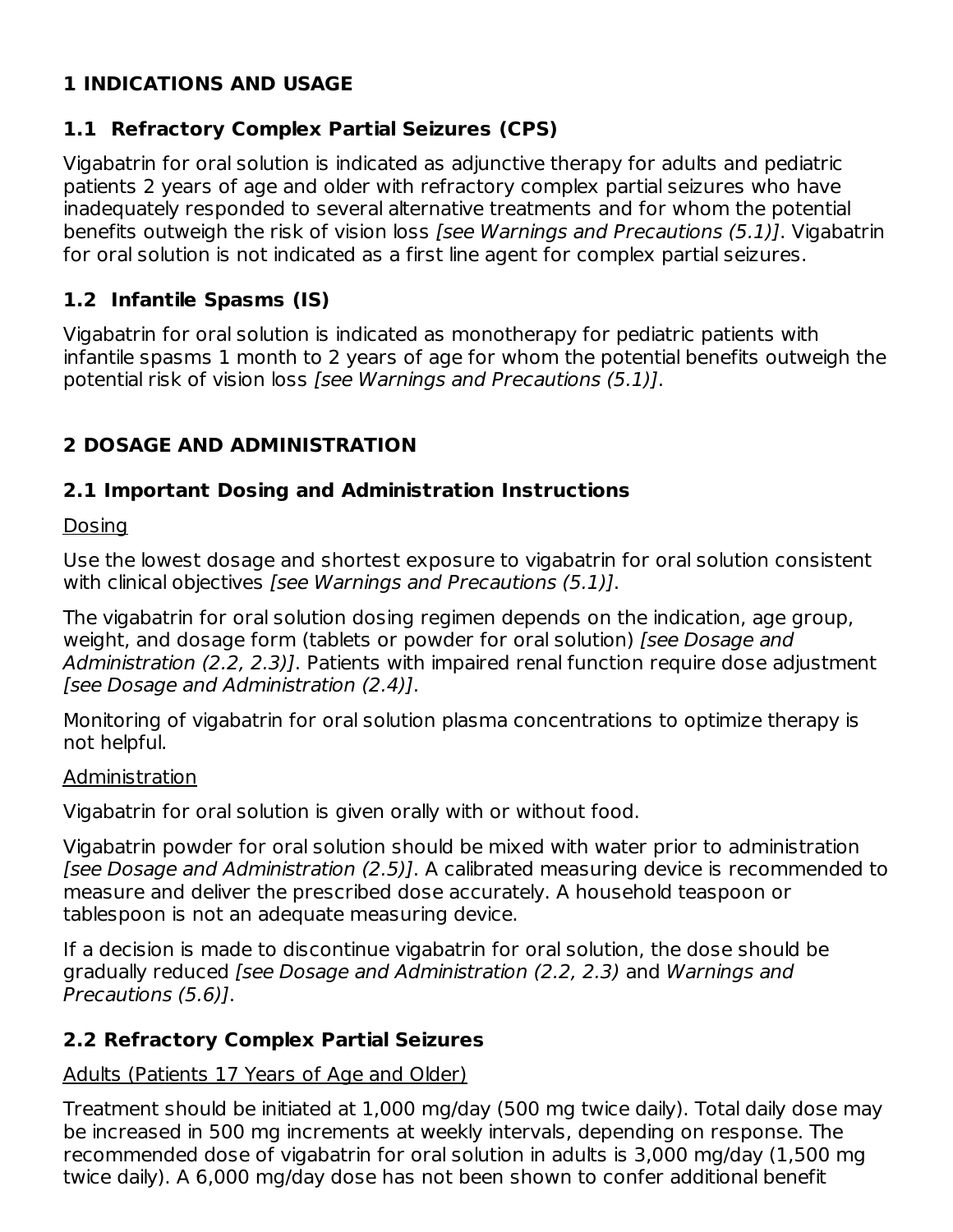compared to the 3,000 mg/day dose and is associated with an increased incidence of adverse events.

In controlled clinical studies in adults with complex partial seizures, vigabatrin for oral solution was tapered by decreasing the daily dose 1,000 mg/day on a weekly basis until discontinued [see Warnings and Precautions (5.6)].

Pediatric (Patients 2 to 16 Years of Age)

The recommended dosage is based on body weight and administered as two divided doses, as shown in Table 1. The dosage may be increased in weekly intervals to the total daily maintenance dosage, depending on response.

Pediatric patients weighing more than 60 kg should be dosed according to adult recommendations.

### **Table 1. CPS Dosing Recommendations for Pediatric Patients Weighing 10 kg up to 60 kg ††**

| <b>Body Weight</b><br>[kg]                                | Total Daily*<br><b>Starting Dose</b><br>[mg/day]                                                                                                      | <b>Total Daily*</b><br>Maintenance Dose <sup>t</sup><br>[mg/day] |
|-----------------------------------------------------------|-------------------------------------------------------------------------------------------------------------------------------------------------------|------------------------------------------------------------------|
| 10 kg to 15 kg                                            | 350 mg                                                                                                                                                | 1,050 mg                                                         |
| Greater than $15 \text{ kg}$ to $450 \text{ mg}$<br>20 kg |                                                                                                                                                       | 1,300 mg                                                         |
| Greater than 20 kg to 500 mg<br>25 kg                     |                                                                                                                                                       | $1,500$ mg                                                       |
| Greater than 25 kg to 500 mg<br>60 kg                     |                                                                                                                                                       | 2,000 mg                                                         |
| *Administered in two divided doses<br>recommendations     | Maintenance dose is based on 3,000 mg/day adult-equivalent dose<br><sup>††</sup> Patients weighing more than 60 kg should be dosed according to adult |                                                                  |

In patients with refractory complex partial seizures, vigabatrin for oral solution should be withdrawn if a substantial clinical benefit is not observed within 3 months of initiating treatment. If, in the clinical judgment of the prescriber, evidence of treatment failure becomes obvious earlier than 3 months, treatment should be discontinued at that time [see Warnings and Precautions (5.1)].

In a controlled study in pediatric patients with complex partial seizures, vigabatrin for oral solution was tapered by decreasing the daily dose by one third every week for three weeks [see Warnings and Precautions (5.6)].

# **2.3 Infantile Spasms**

The initial daily dosing is 50 mg/kg/day given in two divided doses (25 mg/kg twice daily); subsequent dosing can be titrated by 25 mg/kg/day to 50 mg/kg/day increments every 3 days, up to a maximum of 150 mg/kg/day given in 2 divided doses (75 mg/kg twice daily) [see Use in Specific Populations (8.4)].

Table 2 provides the volume of the 50 mg/mL dosing solution that should be administered as individual doses in infants of various weights.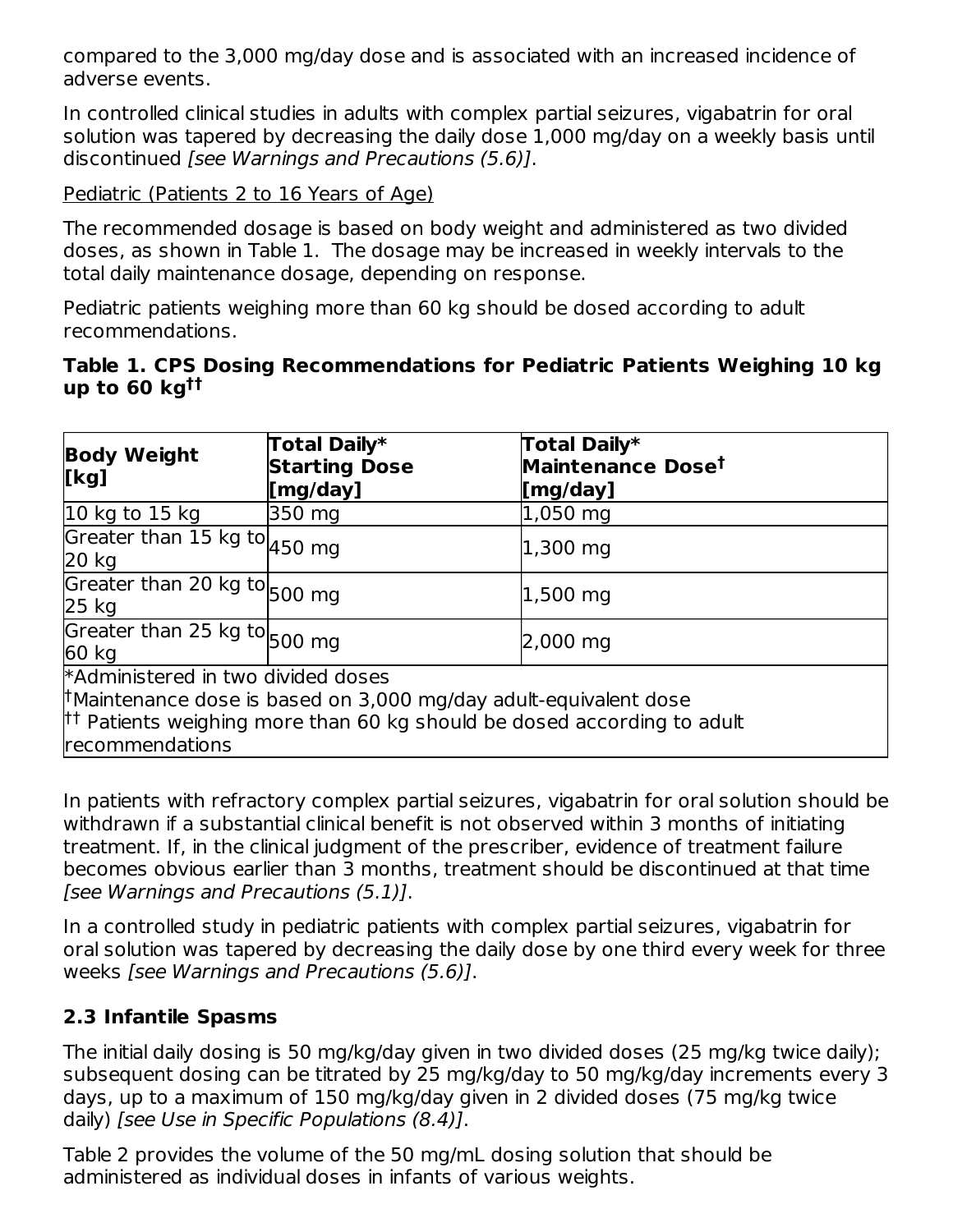# **Table 2. Infant Dosing Table**

| Weight                  | <b>Starting Dose</b> | <b>Maximum Dose</b> |
|-------------------------|----------------------|---------------------|
| [kg]                    | 50 mg/kg/day         | 150 mg/kg/day       |
| β                       | 1.5 mL twice daily   | 4.5 mL twice daily  |
| $\overline{\mathsf{4}}$ | 2 mL twice daily     | 6 mL twice daily    |
| $\frac{5}{6}$           | 2.5 mL twice daily   | 7.5 mL twice daily  |
|                         | 3 mL twice daily     | 9 mL twice daily    |
| 7                       | 3.5 mL twice daily   | 10.5 mL twice daily |
| $\overline{8}$          | 4 mL twice daily     | 12 mL twice daily   |
| 9                       | 4.5 mL twice daily   | 13.5 mL twice daily |
| 10                      | 5 mL twice daily     | 15 mL twice daily   |
| $\overline{11}$         | 5.5 mL twice daily   | 16.5 mL twice daily |
| $\overline{12}$         | 6 mL twice daily     | 18 mL twice daily   |
| $\overline{13}$         | 6.5 mL twice daily   | 19.5 mL twice daily |
| $\overline{14}$         | 7 mL twice daily     | 21 mL twice daily   |
| $\overline{15}$         | 7.5 mL twice daily   | 22.5 mL twice daily |
| $\overline{16}$         | 8 mL twice daily     | 24 mL twice daily   |

In patients with infantile spasms, vigabatrin for oral solution should be withdrawn if a substantial clinical benefit is not observed within 2 to 4 weeks. If, in the clinical judgment of the prescriber, evidence of treatment failure becomes obvious earlier than 2 to 4 weeks, treatment should be discontinued at that time [see Warnings and Precautions  $(5.1)$ ].

In a controlled clinical study in patients with infantile spasms, vigabatrin for oral solution was tapered by decreasing the daily dose at a rate of 25 mg/kg to 50 mg/kg every 3 to 4 days [see Warnings and Precautions (5.6)].

# **2.4 Patients with Renal Impairment**

Vigabatrin for oral solution is primarily eliminated through the kidney.

Infants

Information about how to adjust the dose in infants with renal impairment is unavailable.

Adult and pediatric patients 2 years and older

- Mild renal impairment (CLcr > 50 to 80 mL/min): dose should be decreased by 25%
- Moderate renal impairment (CLcr > 30 to 50 mL/min): dose should be decreased by 50%
- Severe renal impairment (CLcr > 10 to 30 mL/min): dose should be decreased by 75%

CLcr in mL/min may be estimated from serum creatinine (mg/dL) using the following formulas:

Patients 2 to < 12 years old: CLcr (mL/min/1.73 m<sup>2</sup>) = (K  $\times$  Ht) / Scr height (Ht) in cm; serum creatinine (Scr) in mg/dL

K (proportionality constant): Female Child  $(< 12$  years): K=0.55;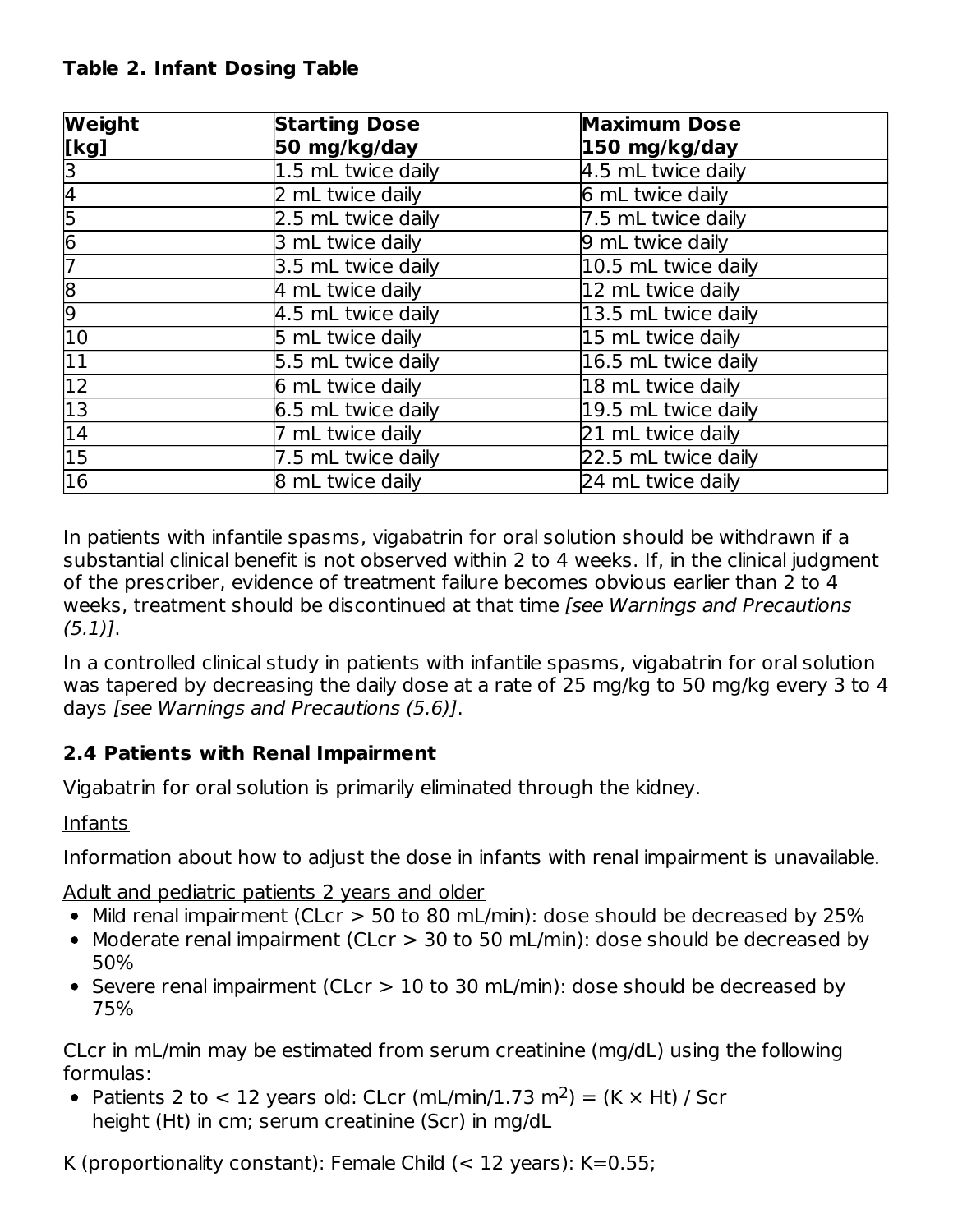Male Child  $(< 12$  years):  $K=0.70$ 

• Adult and pediatric patients 12 years or older: CLcr (mL/min) =  $[140\text{-}aqe (years)] \times$ weight (kg) / [72  $\times$  serum creatinine (mg/dL)] ( $\times$  0.85 for female patients)

The effect of dialysis on vigabatrin for oral solution clearance has not been adequately studied [see Clinical Pharmacology (12.3) and Use in Specific Populations (8.6)].

### **2.5 Preparation and Administration Instructions for Vigabatrin for Oral Solution**

If using vigabatrin for oral solution, physicians should review and discuss the Medication Guide and instructions for mixing and giving vigabatrin for oral solution with the patient or caregiver(s). Physicians should confirm that patients or caregiver(s) understand how to mix vigabatrin powder with water and administer the correct daily dose.

Empty the entire contents of each 500 mg packet into a clean cup, and dissolve in 10 mL of cold or room temperature water per packet. Administer the resulting solution using the 3 mL or 10 mL oral syringe provided by the pharmacy (see How Supplied/Storage and Handling (16.1)]. The concentration of the final solution is 50 mg/mL.

Table 3 below describes how many packets and how many milliliters (mL) of water will be needed to prepare each individual dose. The concentration after reconstitution is 50 mg/mL.

### **Table 3. Number of Vigabatrin Packets and mL of Water Needed for Each Individual Dose**

| Individual Dose [mg]<br>[Given Twice Daily] | <b>Total Number of</b><br><b>Vigabatrin Packets</b> | Total mL of Water<br><b>Required for Dissolving</b> |
|---------------------------------------------|-----------------------------------------------------|-----------------------------------------------------|
| 0 to 500                                    | 1 Packet                                            | $10 \text{ mL}$                                     |
| 501 to 1,000                                | 2 Packets                                           | $20 \text{ mL}$                                     |
| $ 1,001$ to $1,500$                         | 3 Packets                                           | 30 mL                                               |

Discard the resulting solution if it is not clear (or free of particles) and colorless. Each individual dose should be prepared and used immediately. Discard any unused portion of the solution after administering the correct dose.

# **3 DOSAGE FORMS AND STRENGTHS**

Vigabatrin for Oral Solution USP: 500 mg packets of a white to off-white granular powder.

# **4 CONTRAINDICATIONS**

None.

# **5 WARNINGS AND PRECAUTIONS**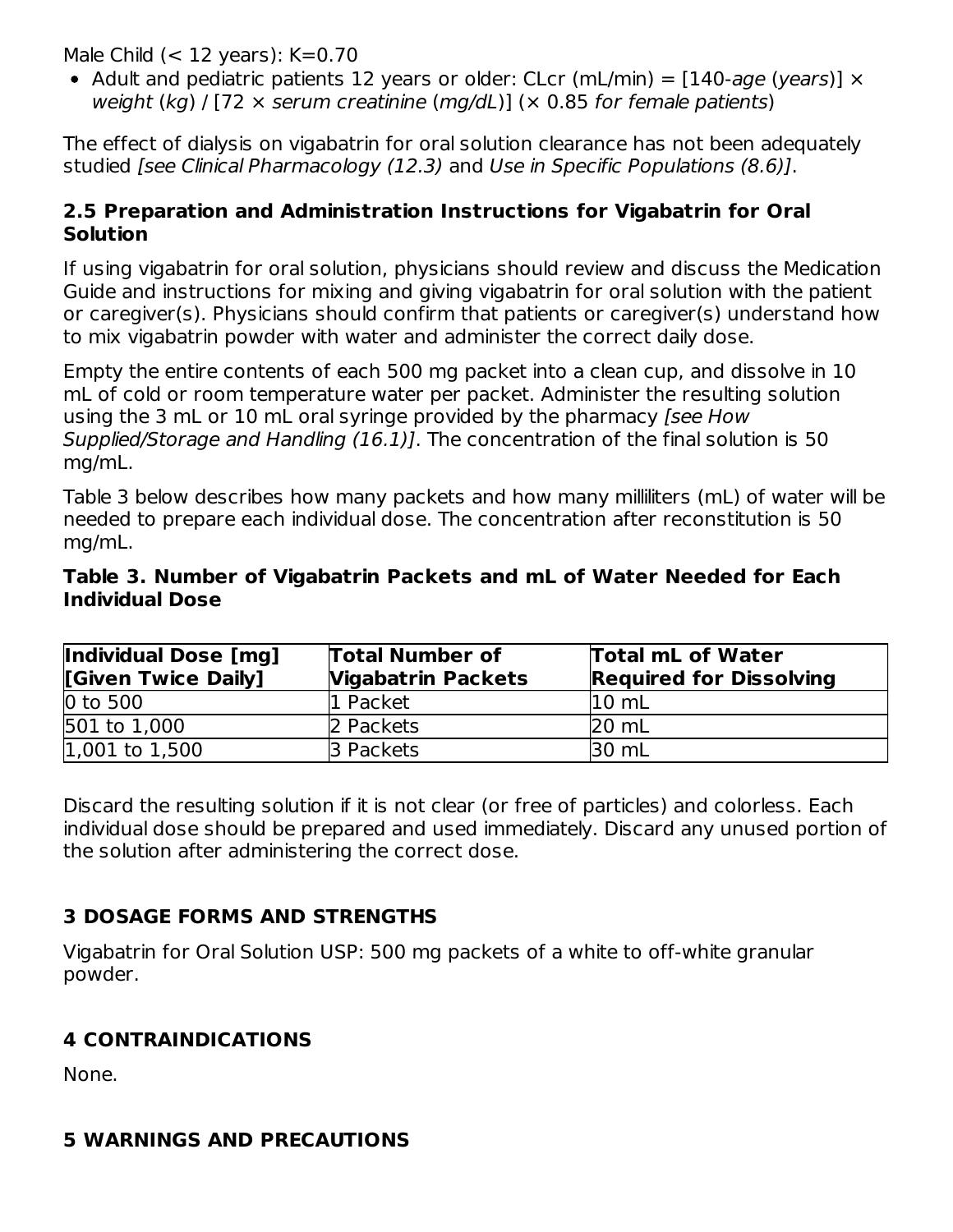# **5.1 Permanent Vision Loss**

Vigabatrin can cause permanent vision loss. Because of this risk and because, when it is effective, vigabatrin provides an observable symptomatic benefit; patient response and continued need for treatment should be periodically assessed.

Based upon adult studies, 30 percent or more of patients can be affected with bilateral concentric visual field constriction ranging in severity from mild to severe. Severe cases may be characterized by tunnel vision to within 10 degrees of visual fixation, which can result in disability. In some cases, vigabatrin also can damage the central retina and may decrease visual acuity. Symptoms of vision loss from vigabatrin are unlikely to be recognized by patients or caregivers before vision loss is severe. Vision loss of milder severity, while often unrecognized by the patient or caregiver, can still adversely affect function.

Because assessing vision may be difficult in infants and children, the frequency and extent of vision loss is poorly characterized in these patients. For this reason, the understanding of the risk is primarily based on the adult experience. The possibility that vision loss from vigabatrin may be more common, more severe, or have more severe functional consequences in infants and children than in adults cannot be excluded.

The onset of vision loss from vigabatrin is unpredictable and can occur within weeks of starting treatment or sooner, or at any time after starting treatment, even after months or years.

The risk of vision loss increases with increasing dose and cumulative exposure, but there is no dose or exposure known to be free of risk of vision loss.

In patients with refractory complex partial seizures, vigabatrin should be withdrawn if a substantial clinical benefit is not observed within 3 months of initiating treatment. If, in the clinical judgment of the prescriber, evidence of treatment failure becomes obvious earlier than 3 months, treatment should be discontinued at that time (see Dosage and Administration (2.2) and Warnings and Precautions (5.6)].

In patients with infantile spasms, vigabatrin should be withdrawn if a substantial clinical benefit is not observed within 2 to 4 weeks. If, in the clinical judgment of the prescriber, evidence of treatment failure becomes obvious earlier than 2 to 4 weeks, treatment should be discontinued at that time [see Dosage and Administration (2.3) and Warnings and Precautions (5.6)].

Vigabatrin should not be used in patients with, or at high risk of, other types of irreversible vision loss unless the benefits of treatment clearly outweigh the risks. The interaction of other types of irreversible vision damage with vision damage from vigabatrin has not been well-characterized, but is likely adverse.

Vigabatrin should not be used with other drugs associated with serious adverse ophthalmic effects such as retinopathy or glaucoma unless the benefits clearly outweigh the risks.

### Monitoring of Vision

Monitoring of vision by an ophthalmic professional with expertise in visual field interpretation and the ability to perform dilated indirect ophthalmoscopy of the retina is recommended [see Warnings and Precautions (5.2)]. Because vision testing in infants is difficult, vision loss may not be detected until it is severe. For patients receiving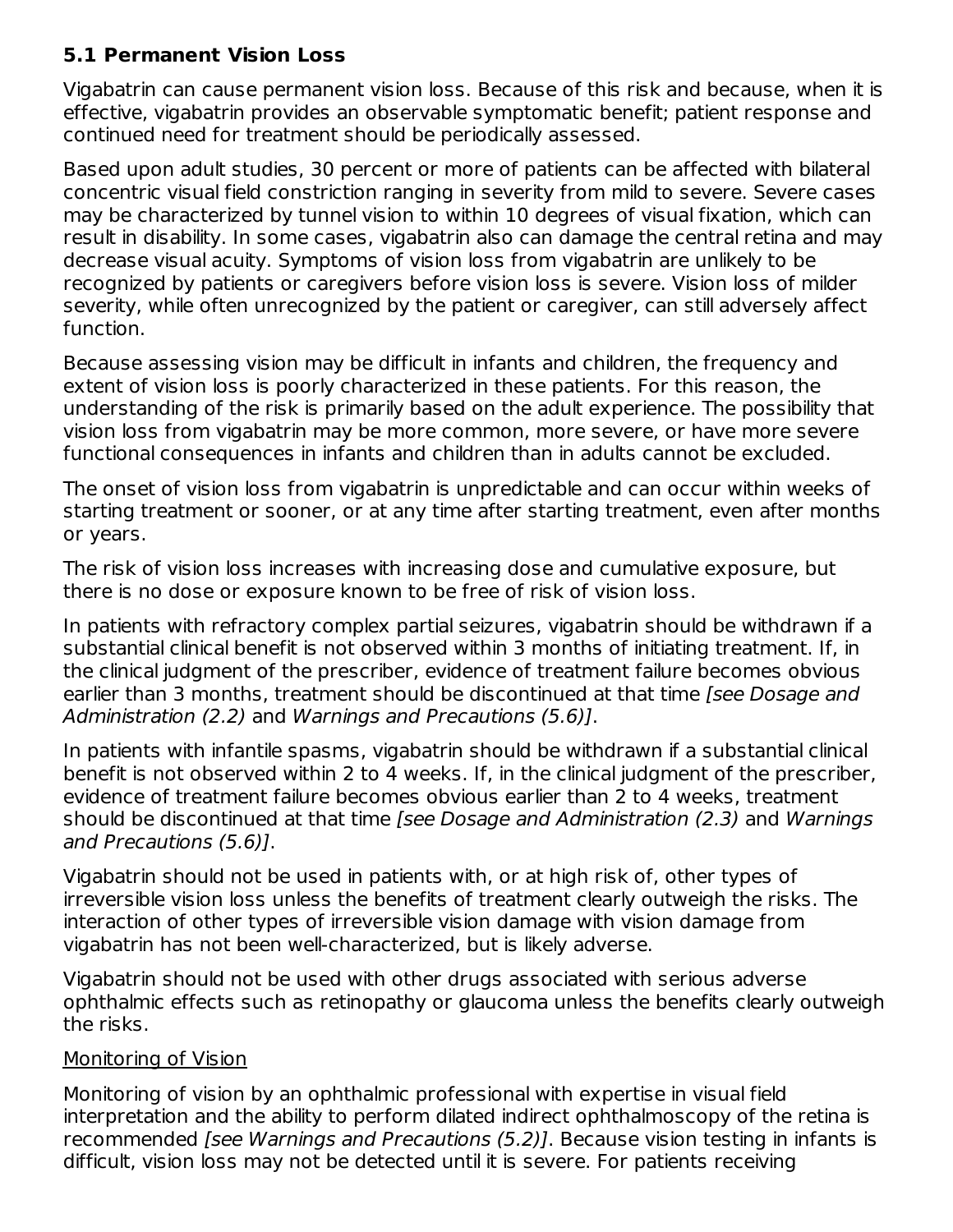vigabatrin, vision assessment is recommended at baseline (no later than 4 weeks after starting vigabatrin), at least every 3 months while on therapy, and about 3 to 6 months after the discontinuation of therapy. The diagnostic approach should be individualized for the patient and clinical situation.

In adults and cooperative pediatric patients, perimetry is recommended, preferably by automated threshold visual field testing. Additional testing may also include electrophysiology (e.g., electroretinography [ERG]), retinal imaging (e.g., optical coherence tomography [OCT]), and/or other methods appropriate for the patient. In patients who cannot be tested, treatment may continue according to clinical judgment, with appropriate patient counseling. Because of variability, results from ophthalmic monitoring must be interpreted with caution, and repeat assessment is recommended if results are abnormal or uninterpretable. Repeat assessment in the first few weeks of treatment is recommended to establish if, and to what degree, reproducible results can be obtained, and to guide selection of appropriate ongoing monitoring for the patient.

The onset and progression of vision loss from vigabatrin is unpredictable, and it may occur or worsen precipitously between assessments. Once detected, vision loss due to vigabatrin is not reversible. It is expected that even with frequent monitoring, some vigabatrin patients will develop severe vision loss. Consider drug discontinuation, balancing benefit and risk, if vision loss is documented. It is possible that vision loss can worsen despite discontinuation of vigabatrin.

# **5.2 Vigabatrin REMS Program**

Vigabatrin is available only through a restricted distribution program called the Vigabatrin REMS Program, because of the risk of permanent vision loss.

Notable requirements of the Vigabatrin REMS Program include the following:

- Prescribers must be certified by enrolling in the program, agreeing to counsel patients on the risk of vision loss and the need for periodic monitoring of vision, and reporting any event suggestive of vision loss to Amneal.
- Patients must enroll in the program.
- Pharmacies must be certified and must only dispense to patients authorized to receive vigabatrin.

Further information is available at www.vigabatrinREMS.com, or call 1-866-244-8175.

# **5.3 Magnetic Resonance Imaging (MRI) Abnormalities in Infants**

Abnormal MRI signal changes characterized by increased T2 signal and restricted diffusion in a symmetric pattern involving the thalamus, basal ganglia, brain stem, and cerebellum have been observed in some infants treated with vigabatrin.

In a retrospective epidemiologic study in infants with infantile spasms ( $N=205$ ), the prevalence of MRI changes was 22% in vigabatrin-treated patients versus 4% in patients treated with other therapies. In this study, in postmarketing experience, and in published literature reports, these changes generally resolved with discontinuation of treatment. In a few patients, the lesion resolved despite continued use. It has been reported that some infants exhibited coincident motor abnormalities, but no causal relationship has been established and the potential for long-term clinical sequelae has not been adequately studied.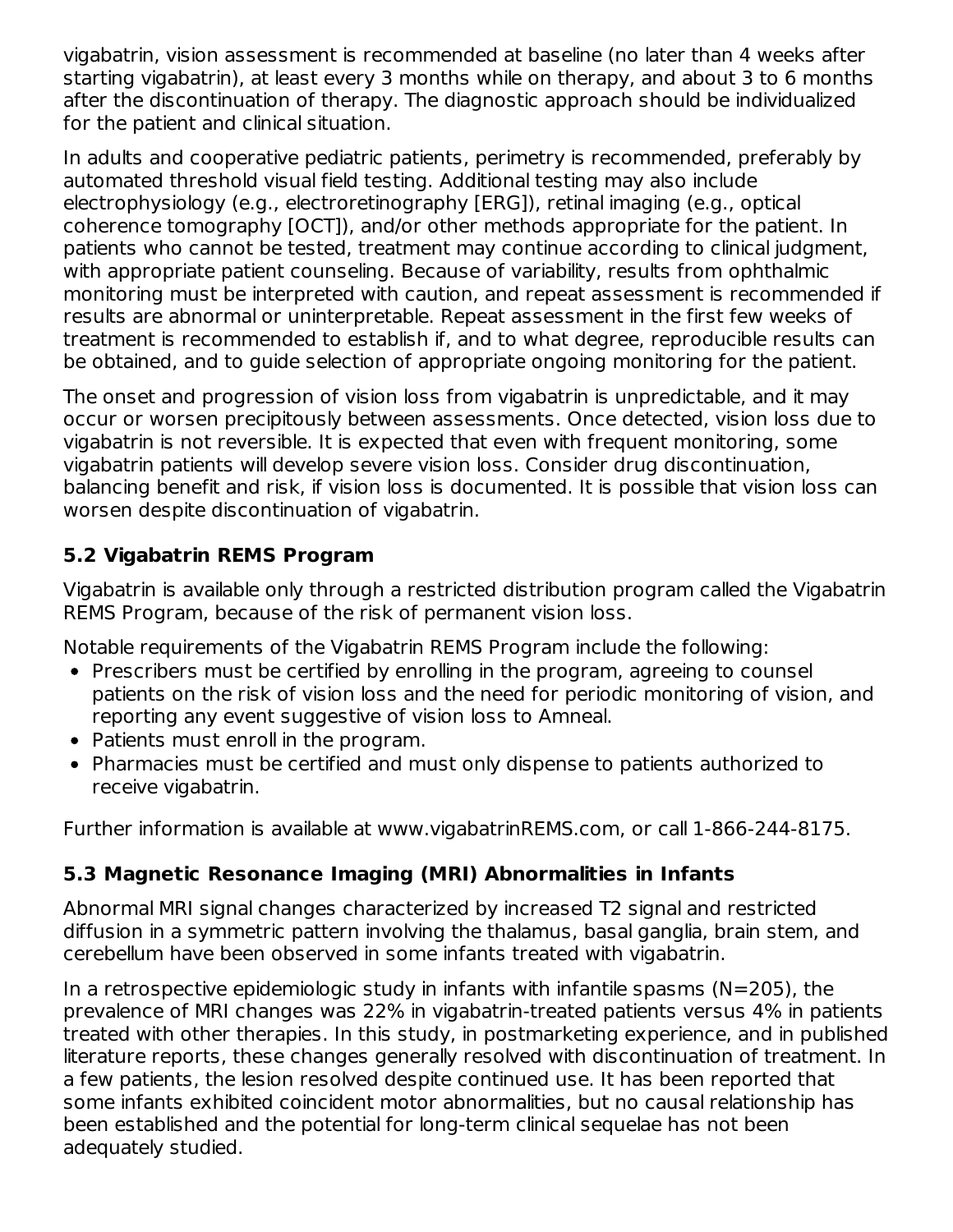Neurotoxicity (brain histopathology and neurobehavioral abnormalities) was observed in rats exposed to vigabatrin during late gestation and the neonatal and juvenile periods of development, and brain histopathological changes were observed in dogs exposed to vigabatrin during the juvenile period of development. The relationship between these findings and the abnormal MRI findings in infants treated with vigabatrin for infantile spasms is unknown [see Warnings and Precautions (5.4) and Use in Specific Populations (8.1)].

The specific pattern of signal changes observed in patients 6 years and younger was not observed in older pediatric and adult patients treated with vigabatrin. In a blinded review of MRI images obtained in prospective clinical trials in patients with refractory complex partial seizures (CPS) 3 years and older (N=656), no difference was observed in anatomic distribution or prevalence of MRI signal changes between vigabatrin treated and placebo treated patients. In the postmarketing setting, MRI changes have also been reported in patients 6 years of age and younger being treated for refractory CPS.

For adults treated with vigabatrin, routine MRI surveillance is unnecessary as there is no evidence that vigabatrin causes MRI changes in this population.

# **5.4 Neurotoxicity**

Intramyelinic Edema (IME) has been reported in postmortem examination of infants being treated for infantile spasms with vigabatrin.

Abnormal MRI signal changes characterized by increased T2 signal and restricted diffusion in a symmetric pattern involving the thalamus, basal ganglia, brain stem, and cerebellum have also been observed in some infants treated for IS with vigabatrin. Studies of the effects of vigabatrin on MRI and evoked potentials (EP) in adult epilepsy patients have demonstrated no clear-cut abnormalities [see Warnings and Precautions  $(5.3)$ ].

Vacuolation, characterized by fluid accumulation and separation of the outer layers of myelin, has been observed in brain white matter tracts in adult and juvenile rats and adult mice, dogs, and possibly monkeys following administration of vigabatrin. This lesion, referred to as intramyelinic edema (IME), was seen in animals at doses within the human therapeutic range. A no-effect dose was not established in rodents or dogs. In the rat and dog, vacuolation was reversible following discontinuation of vigabatrin treatment, but, in the rat, pathologic changes consisting of swollen or degenerating axons, mineralization, and gliosis were seen in brain areas in which vacuolation had been previously observed. Vacuolation in adult animals was correlated with alterations in MRI and changes in visual and somatosensory EP.

Administration of vigabatrin to rats during the neonatal and juvenile periods of development produced vacuolar changes in the brain gray matter (including the thalamus, midbrain, deep cerebellar nuclei, substantia nigra, hippocampus, and forebrain) which are considered distinct from the IME observed in vigabatrin treated adult animals. Decreased myelination and evidence of oligodendrocyte injury were additional findings in the brains of vigabatrin-treated rats. An increase in apoptosis was seen in some brain regions following vigabatrin exposure during the early postnatal period. Long-term neurobehavioral abnormalities (convulsions,

neuromotor impairment, learning deficits) were also observed following vigabatrin treatment of young rats. Administration of vigabatrin to juvenile dogs produced vacuolar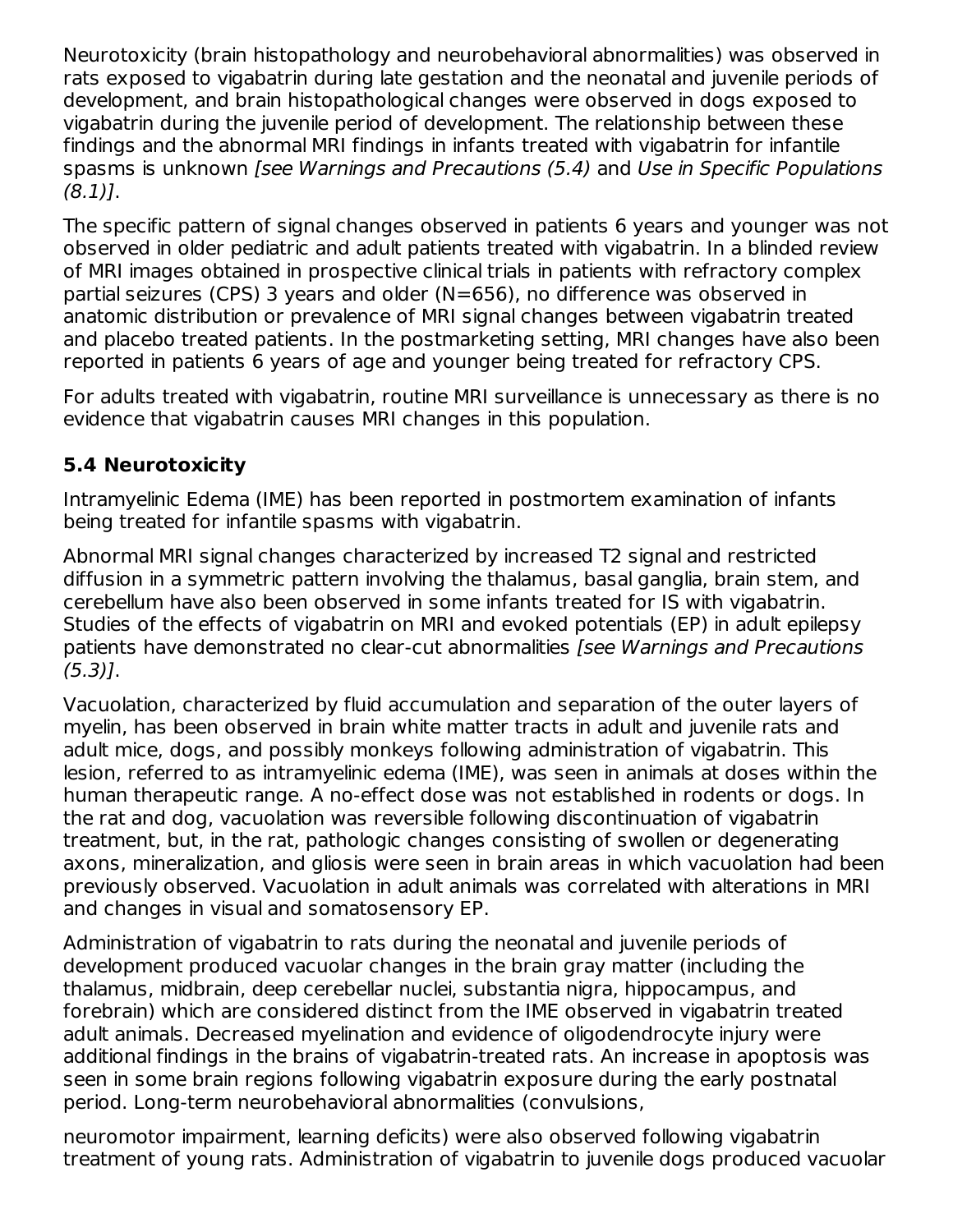changes in the brain gray matter (including the septal nuclei, hippocampus, hypothalamus, thalamus, cerebellum, and globus pallidus). Neurobehavioral effects of vigabatrin were not assessed in the juvenile dog. These effects in young animals occurred at doses lower than those producing neurotoxicity in adult animals and were associated with plasma vigabatrin levels substantially lower than those achieved clinically in infants and children [see Use in Specific Populations (8.1, 8.4)].

In a published study, vigabatrin (200, 400 mg/kg/day) induced apoptotic neurodegeneration in the brain of young rats when administered by intraperitoneal injection on postnatal days 5 to 7.

Administration of vigabatrin to female rats during pregnancy and lactation at doses below those used clinically resulted in hippocampal vacuolation and convulsions in the mature offspring.

# **5.5 Suicidal Behavior and Ideation**

Antiepileptic drugs (AEDs), including vigabatrin, increase the risk of suicidal thoughts or behavior in patients taking these drugs for any indication. Patients treated with any AED for any indication should be monitored for the emergence or worsening of depression, suicidal thoughts or behavior, and/or any unusual changes in mood or behavior.

Pooled analyses of 199 placebo-controlled clinical trials (mono- and adjunctive therapy) of 11 different AEDs showed that patients randomized to one of the AEDs had approximately twice the risk (adjusted Relative Risk 1.8, 95% CI: 1.2, 2.7) of suicidal thinking or behavior compared to patients randomized to placebo. In these trials, which had a median treatment duration of 12 weeks, the estimated incidence rate of suicidal behavior or ideation among 27,863 AED treated patients was 0.43%, compared to 0.24% among 16,029 placebo-treated patients, representing an increase of approximately one case of suicidal thinking or behavior for every 530 patients treated. There were four suicides in drug treated patients in the trials and none in placebo treated patients, but the number is too small to allow any conclusion about drug effect on suicide.

The increased risk of suicidal thoughts or behavior with AEDs was observed as early as one week after starting drug treatment with AEDs and persisted for the duration of treatment assessed. Because most trials included in the analysis did not extend beyond 24 weeks, the risk of suicidal thoughts or behavior beyond 24 weeks could not be assessed.

The risk of suicidal thoughts or behavior was generally consistent among drugs in the data analyzed. The finding of increased risk with AEDs of varying mechanisms of action and across a range of indications suggests that the risk applies to all AEDs used for any indication. The risk did not vary substantially by age (5 to 100 years) in the clinical trials analyzed. Table 4 shows absolute and relative risk by indication for all evaluated AEDs.

# **Table 4. Risk by Indication for Antiepileptic Drugs in the Pooled Analysis**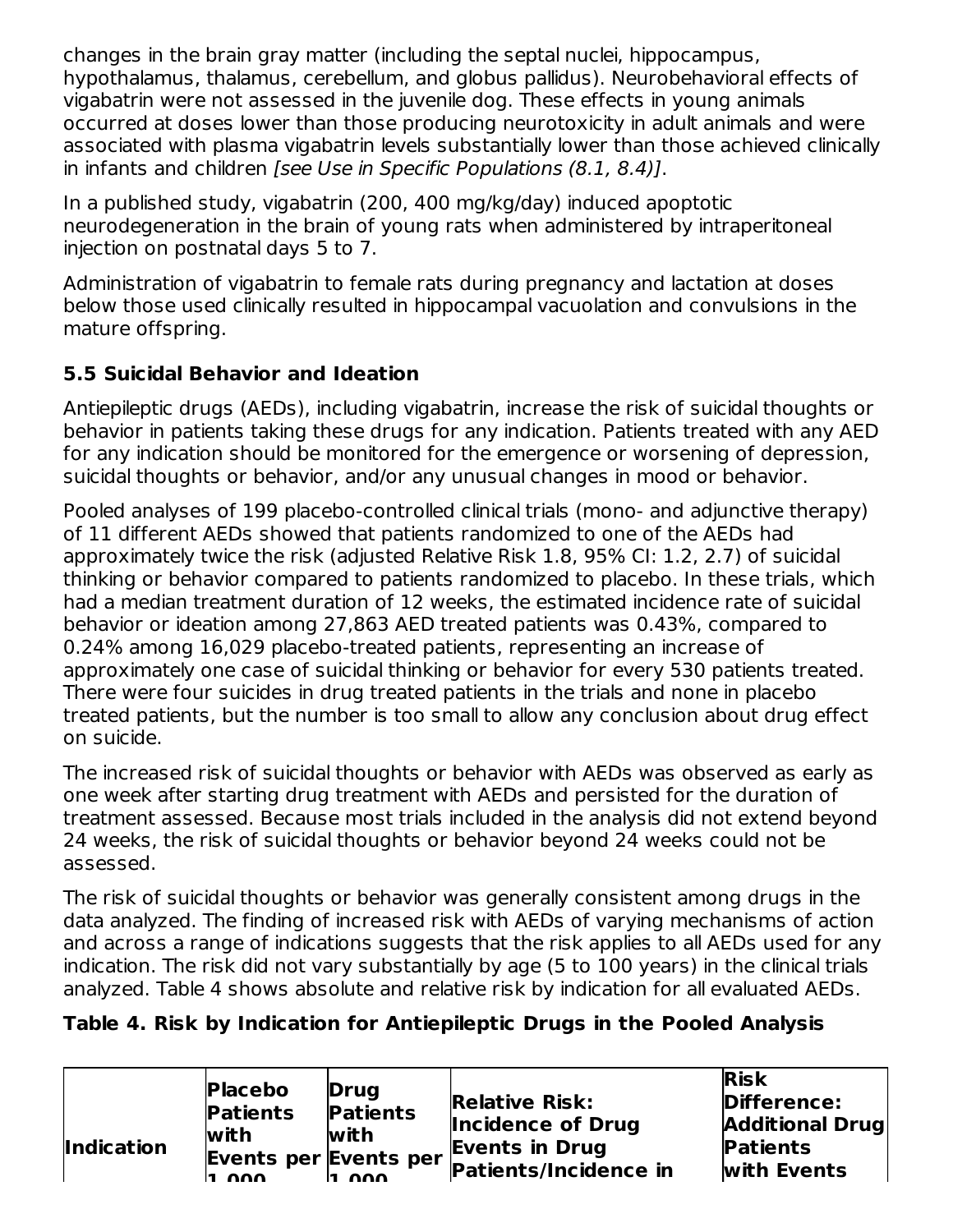|             | ルルソリレ<br><b>Patients</b> | ∪טען⊾ן<br><b>Patients</b> | <b>Placebo Patients</b> | per<br>1,000 Patients |
|-------------|--------------------------|---------------------------|-------------------------|-----------------------|
| Epilepsy    | 1.0                      | 3.4                       |                         |                       |
| Psychiatric |                          | l8.5                      | L.J                     |                       |
| Other       | 1.0                      | 1.8                       |                         |                       |
| Total       | 2.4                      | 4.3                       | 1.8                     |                       |

The relative risk for suicidal thoughts or behavior was higher in clinical trials for epilepsy than in clinical trials for psychiatric or other conditions, but the absolute risk differences were similar for the epilepsy and psychiatric indications.

Anyone considering prescribing vigabatrin or any other AED must balance the risk of suicidal thoughts or behavior with the risk of untreated illness. Epilepsy and many other illnesses for which AEDs are prescribed are themselves associated with morbidity and mortality and an increased risk of suicidal thoughts and behavior. Should suicidal thoughts and behavior emerge during treatment, the prescriber needs to consider whether the emergence of these symptoms in any given patient may be related to the illness being treated.

Patients, their caregivers, and families should be informed that AEDs increase the risk of suicidal thoughts and behavior and should be advised of the need to be alert for the emergence or worsening of the signs and symptoms of depression, any unusual changes in mood or behavior, or the emergence of suicidal thoughts, behavior, or thoughts about self-harm. Behaviors of concern should be reported immediately to healthcare providers.

# **5.6 Withdrawal of Antiepileptic Drugs (AEDs)**

As with all AEDs, vigabatrin should be withdrawn gradually. However, if withdrawal is needed because of a serious adverse event, rapid discontinuation can be considered. Patients and caregivers should be told not to suddenly discontinue vigabatrin therapy.

In controlled clinical studies in adults with complex partial seizures, vigabatrin was tapered by decreasing the daily dose 1,000 mg/day on a weekly basis until discontinued.

In a controlled study in pediatric patients with complex partial seizures, vigabatrin was tapered by decreasing the daily dose by one third every week for three weeks.

In a controlled clinical study in patients with infantile spasms, vigabatrin was tapered by decreasing the daily dose at a rate of 25 to 50 mg/kg every 3 to 4 days.

# **5.7 Anemia**

In North American controlled trials in adults, 6% of patients (16/280) receiving vigabatrin and 2% of patients (3/188) receiving placebo had adverse events of anemia and/or met criteria for potentially clinically important hematology changes involving hemoglobin, hematocrit, and/or RBC indices. Across U.S. controlled trials, there were mean decreases in hemoglobin of about 3% and 0% in vigabatrin and placebo-treated patients, respectively, and a mean decrease in hematocrit of about 1% in vigabatrin-treated patients compared to a mean gain of about 1% in patients treated with placebo.

In controlled and open-label epilepsy trials in adults and pediatric patients, 3 vigabatrin patients (0.06%, 3/4,855) discontinued for anemia and 2 vigabatrin patients experienced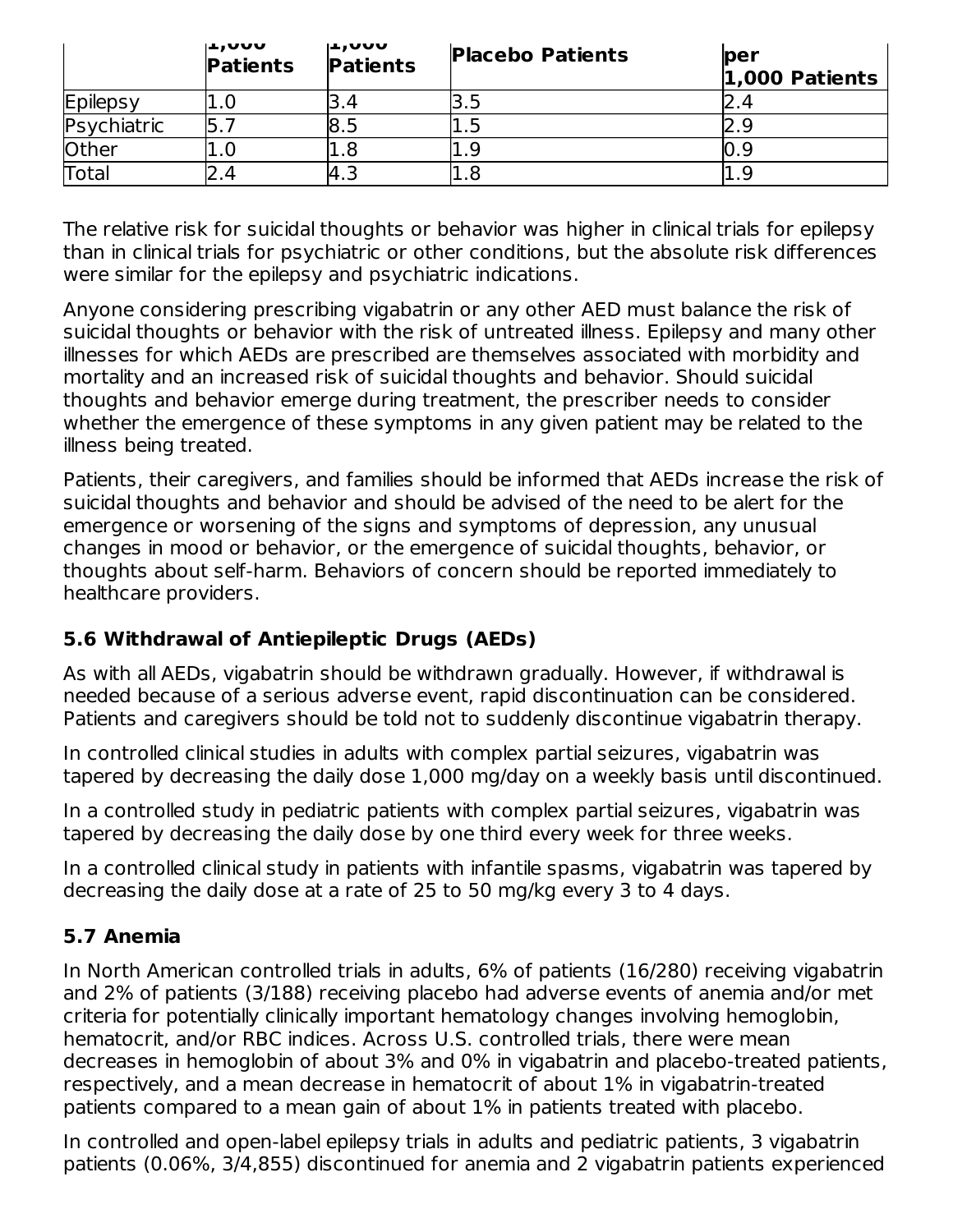unexplained declines in hemoglobin to below 8 g/dL and/or hematocrit below 24%.

# **5.8 Somnolence and Fatigue**

Vigabatrin causes somnolence and fatigue. Patients should be advised not to drive a car or operate other complex machinery until they are familiar with the effects of vigabatrin on their ability to perform such activities.

Pooled data from two vigabatrin controlled trials in adults demonstrated that 24% (54/222) of vigabatrin patients experienced somnolence compared to 10% (14/135) of placebo patients. In those same studies, 28% of vigabatrin patients experienced fatigue compared to 15% (20/135) of placebo patients. Almost 1% of vigabatrin patients discontinued from clinical trials for somnolence and almost 1% discontinued for fatigue.

Pooled data from three vigabatrin controlled trials in pediatric patients demonstrated that 6% (10/165) of vigabatrin patients experienced somnolence compared to 5% (5/104) of placebo patients. In those same studies, 10% (17/165) of vigabatrin patients experienced fatigue compared to 7% (7/104) of placebo patients. No vigabatrin patients discontinued from clinical trials due to somnolence or fatigue.

# **5.9 Peripheral Neuropathy**

Vigabatrin causes symptoms of peripheral neuropathy in adults. Pediatric clinical trials were not designed to assess symptoms of peripheral neuropathy, but observed incidence of symptoms based on pooled data from controlled pediatric studies appeared similar for pediatric patients on vigabatrin and placebo. In a pool of North American controlled and uncontrolled epilepsy studies, 4.2% (19/457) of vigabatrin patients developed signs and/or symptoms of peripheral neuropathy. In the subset of North American placebo-controlled epilepsy trials, 1.4% (4/280) of vigabatrin treated patients and no (0/188) placebo patients developed signs and/or symptoms of peripheral neuropathy. Initial manifestations of peripheral neuropathy in these trials included, in some combination, symptoms of numbness or tingling in the toes or feet, signs of reduced distal lower limb vibration or position sensation, or progressive loss of reflexes, starting at the ankles. Clinical studies in the development program were not designed to investigate peripheral neuropathy systematically and did not include nerve conduction studies, quantitative sensory testing, or skin or nerve biopsy. There is insufficient evidence to determine if development of these signs and symptoms was related to duration of vigabatrin treatment, cumulative dose, or if the findings of peripheral neuropathy were completely reversible upon discontinuation of vigabatrin.

# **5.10 Weight Gain**

Vigabatrin causes weight gain in adult and pediatric patients.

Data pooled from randomized controlled trials in adults found that 17% (77/443) of vigabatrin patients versus 8% (22/275) of placebo patients gained  $\geq$  7% of baseline body weight. In these same trials, the mean weight change among vigabatrin patients was 3.5 kg compared to 1.6 kg for placebo patients.

Data pooled from randomized controlled trials in pediatric patients with refractory complex partial seizures found that 47% (77/163) of vigabatrin patients versus 19% (19/102) of placebo patients gained  $\geq$  7% of baseline body weight.

In all epilepsy trials, 0.6% (31/4,855) of vigabatrin patients discontinued for weight gain.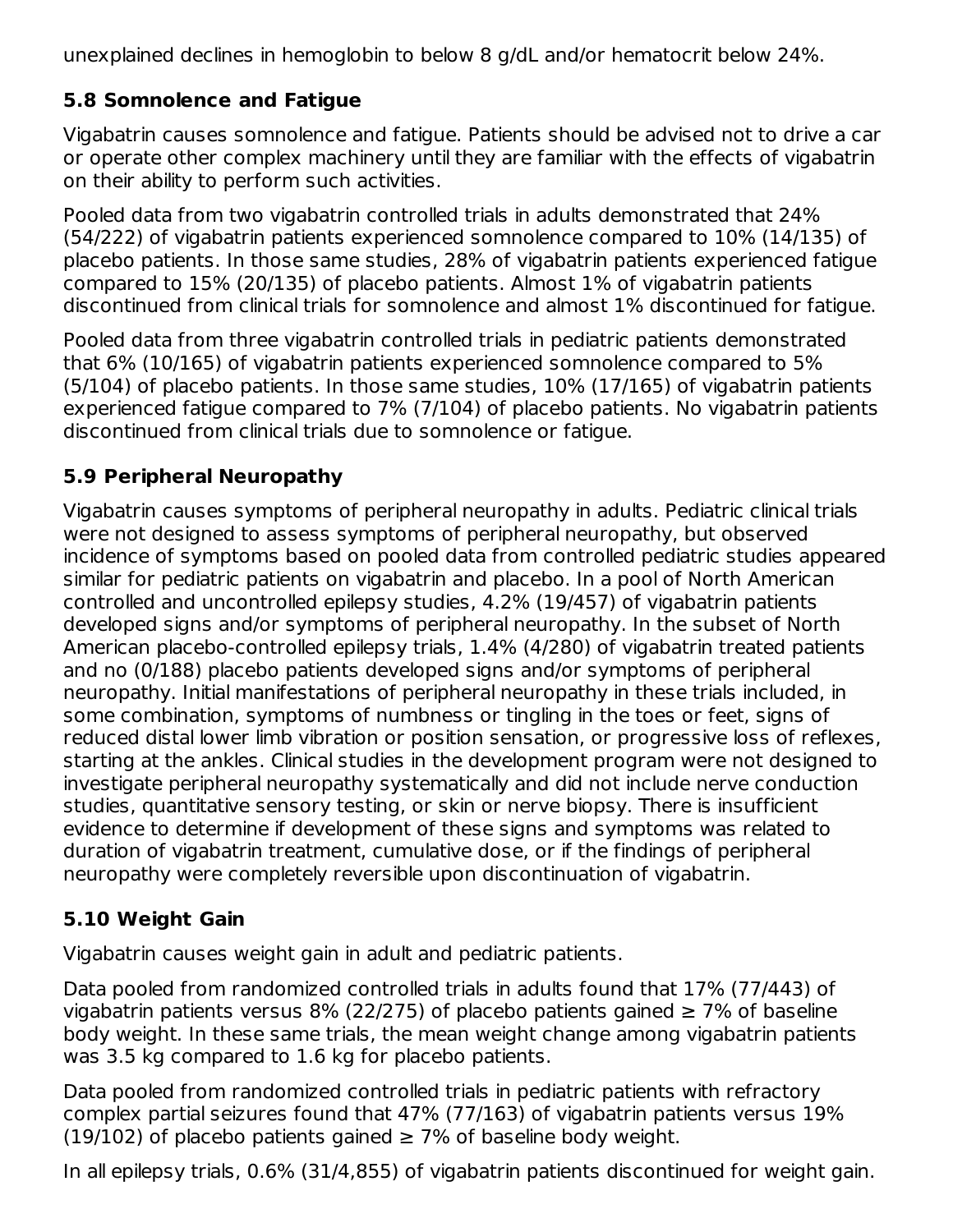The long term effects of vigabatrin related weight gain are not known. Weight gain was not related to the occurrence of edema.

# **5.11 Edema**

Vigabatrin causes edema in adults. Pediatric clinical trials were not designed to assess edema, but observed incidence of edema-based pooled data from controlled pediatric studies appeared similar for pediatric patients on vigabatrin and placebo.

Pooled data from controlled trials demonstrated increased risk among vigabatrin patients compared to placebo patients for peripheral edema (vigabatrin 2%, placebo 1%), and edema (vigabatrin 1%, placebo 0%). In these studies, one vigabatrin and no placebo patients discontinued for an edema related AE. In adults, there was no apparent association between edema and cardiovascular adverse events such as hypertension or congestive heart failure. Edema was not associated with laboratory changes suggestive of deterioration in renal or hepatic function.

# **6 ADVERSE REACTIONS**

The following serious and otherwise important adverse reactions are described elsewhere in labeling:

- Permanent Vision Loss [see BOXED WARNING and Warnings and Precautions (5.1)]
- Magnetic Resonance Imaging (MRI) Abnormalities in Infants [see Warnings and Precautions (5.3)]
- Neurotoxicity [see Warnings and Precautions (5.4)]
- Suicidal Behavior and Ideation [see Warnings and Precautions (5.5)]
- Withdrawal of Antiepileptic Drugs (AEDs) [see Warnings and Precautions (5.6)]
- Anemia *[see Warnings and Precautions (5.7)]*
- Somnolence and Fatigue [see Warnings and Precautions (5.8)]
- Peripheral Neuropathy [see Warnings and Precautions (5.9)]
- Weight Gain [see Warnings and Precautions (5.10)]
- Edema [see Warnings and Precautions (5.11)]

# **6.1 Clinical Trial Experience**

Because clinical trials are conducted under widely varying conditions, adverse reaction rates observed in the clinical trials of a drug cannot be directly compared to rates in the clinical trials of another drug and may not reflect the rates observed in practice.

In U.S. and primary non-U.S. clinical studies of 4,079 vigabatrin-treated patients, the most common ( $\geq$  5%) adverse reactions associated with the use of vigabatrin in combination with other AEDs were headache, somnolence, fatigue, dizziness, convulsion, nasopharyngitis, weight gain, upper respiratory tract infection, visual field defect, depression, tremor, nystagmus, nausea, diarrhea, memory impairment, insomnia, irritability, abnormal coordination, blurred vision, diplopia, vomiting, influenza, pyrexia, and rash.

The adverse reactions most commonly associated with vigabatrin treatment discontinuation in  $\geq 1\%$  of patients were convulsion and depression.

In patients with infantile spasms, the adverse reactions most commonly associated with vigabatrin treatment discontinuation in  $\geq 1\%$  of patients were infections, status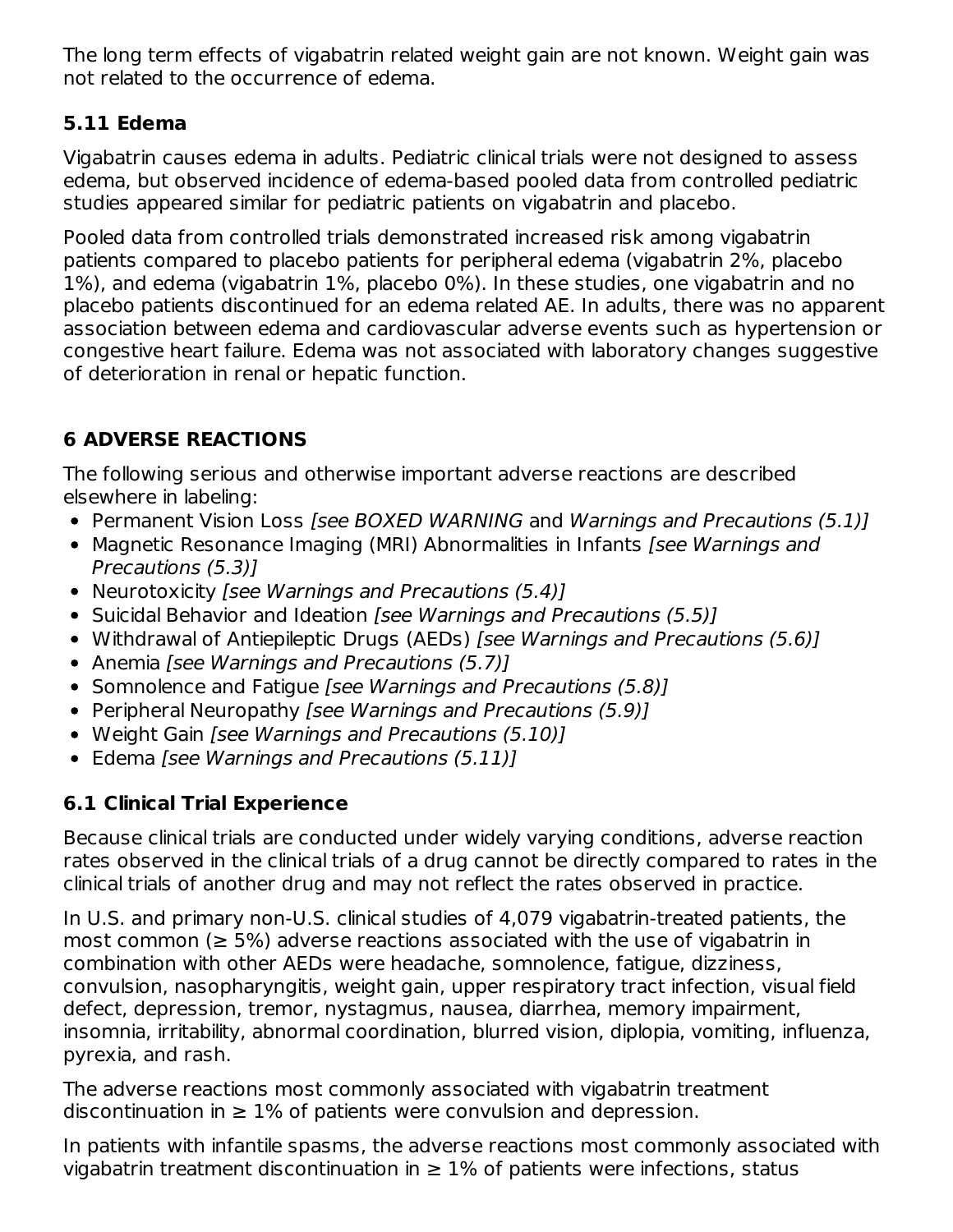epilepticus, developmental coordination disorder, dystonia, hypotonia, hypertonia, weight gain, and insomnia.

Refractory Complex Partial Seizures

### **Adults**

Table 5 lists the adverse reactions that occurred in  $\geq 2\%$  and more than one patient per vigabatrin-treated group and that occurred more frequently than in placebo patients from 2 U.S. adjunctive clinical studies of refractory CPS in adults.

### **Table 5. Adverse Reactions in Pooled, Adjunctive Trials in Adults with Refractory Complex Partial Seizures**

|                         | Vigabatrin     |                |                        |
|-------------------------|----------------|----------------|------------------------|
|                         | dosage         |                |                        |
|                         | (mg/day)       |                |                        |
| <b>Body System</b>      | 3,000          | 6,000          | Placebo                |
| <b>Adverse Reaction</b> |                |                | $[N=134][N=43][N=135]$ |
|                         | %              | %              | %                      |
| <b>Ear Disorders</b>    |                |                |                        |
| Tinnitus                | 2              | 0              |                        |
| Vertigo                 | $\overline{2}$ | 5              |                        |
| <b>Eye Disorders</b>    |                |                |                        |
| <b>Blurred vision</b>   | 13             | 16             | 5                      |
| Diplopia                | 7              | 16             | 3                      |
| Asthenopia              | 2              | 2              | 0                      |
| Eye pain                | l0             | 5              | 0                      |
| Gastrointestinal        |                |                |                        |
| <b>Disorders</b>        |                |                |                        |
| Diarrhea                | 10             | 16             |                        |
| Nausea                  | 10             | $\overline{2}$ | 8                      |
| Vomiting                | 7              | 9              | $\overline{6}$         |
| Constipation            | 8              | 5              | 3                      |
| Upper abdominal         | 5              | 5              |                        |
| pain                    |                |                |                        |
| Dyspepsia               | 4              | 5              | 3                      |
| Stomach                 | 4              |                |                        |
| discomfort              |                |                |                        |
| Abdominal pain          | Β              | 2              |                        |
| Toothache               | $\overline{2}$ | 5              | 2                      |
| Abdominal               | 2              | 10             |                        |
| distension              |                |                |                        |
| General                 |                |                |                        |
| <b>Disorders</b>        |                |                |                        |
| Fatigue                 | 23             | 40             | 16                     |
| Gait disturbance        | 6              | 12             |                        |
| Asthenia                | 5              |                |                        |
| Edema peripheral        | $\overline{5}$ |                |                        |
| Fever                   | 4              | 7              | 3                      |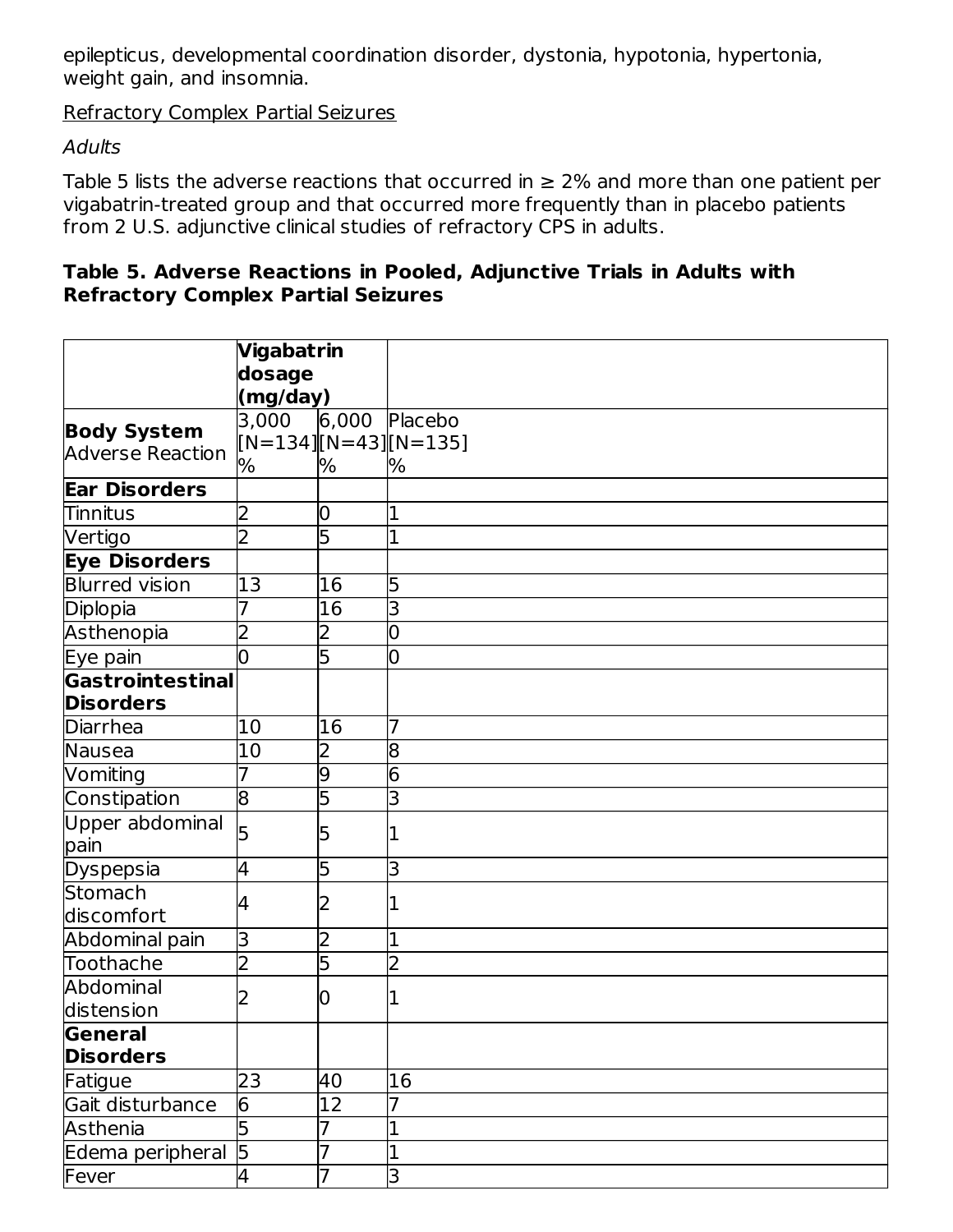| Chest pain                                                    | 1               | 5               | 11             |
|---------------------------------------------------------------|-----------------|-----------------|----------------|
| Thirst                                                        | $\overline{2}$  | 0               | 0              |
| <b>Malaise</b>                                                | 0               | 5               | O              |
| <b>Infections</b>                                             |                 |                 |                |
| Nasopharyngitis                                               | 14              | 9               | 10             |
| Upper respiratory<br>tract infection                          |                 | 9               | 6              |
| Influenza                                                     | 5               | 7               | 4              |
| Urinary tract<br>infection                                    | 4               | 5               | Ю              |
| <b>Bronchitis</b>                                             | 0               | 5               | 1              |
| Injury                                                        |                 |                 |                |
| Contusion                                                     | 3               | 5               | 2              |
| Joint sprain                                                  |                 | 2               |                |
| Muscle strain                                                 |                 | $\overline{2}$  |                |
| <b>Wound secretion</b>                                        | l0              | 2               | 0              |
| <b>Metabolism and</b><br><b>Nutrition</b><br><b>Disorders</b> |                 |                 |                |
| Increased appetite <sup>1</sup>                               |                 | 5               | 1              |
| Weight gain                                                   | 6               | $\overline{14}$ | lЗ             |
| Musculoskeletal                                               |                 |                 |                |
| <b>Disorders</b>                                              |                 |                 |                |
| Arthralgia                                                    | 10              | 5               | 3              |
| Back pain                                                     | 4               | 7               | $\overline{2}$ |
| Pain in extremity                                             | $\overline{6}$  | $\overline{2}$  | 4              |
| Myalgia                                                       | 3               | 5               |                |
| Muscle twitching                                              | $\overline{1}$  | 9               |                |
| Muscle spasms                                                 | З               | 0               |                |
| <b>Nervous</b><br><b>System</b><br><b>Disorders</b>           |                 |                 |                |
| Headache                                                      | 33              | 26              | 31             |
| Somnolence                                                    | 22              | 26              | 13             |
| <b>Dizziness</b>                                              | 24              | 26              | 17             |
| Nystagmus                                                     | 13              | 19              | 9              |
| Tremor                                                        | $\overline{15}$ | 16              | $\overline{8}$ |
| Memory<br>impairment                                          |                 | 16              | 3              |
| Abnormal<br>coordination                                      |                 | 16              | 2              |
| Disturbance in<br>attention                                   | 9               | 10              |                |
| Sensory<br>disturbance                                        | 4               |                 | 2              |
| Hyporeflexia                                                  | 4               | 5               |                |
| Paraesthesia                                                  | 7               | $\overline{2}$  | $\mathbf 1$    |
| Lethargy                                                      | 4               | $\overline{7}$  | $\overline{2}$ |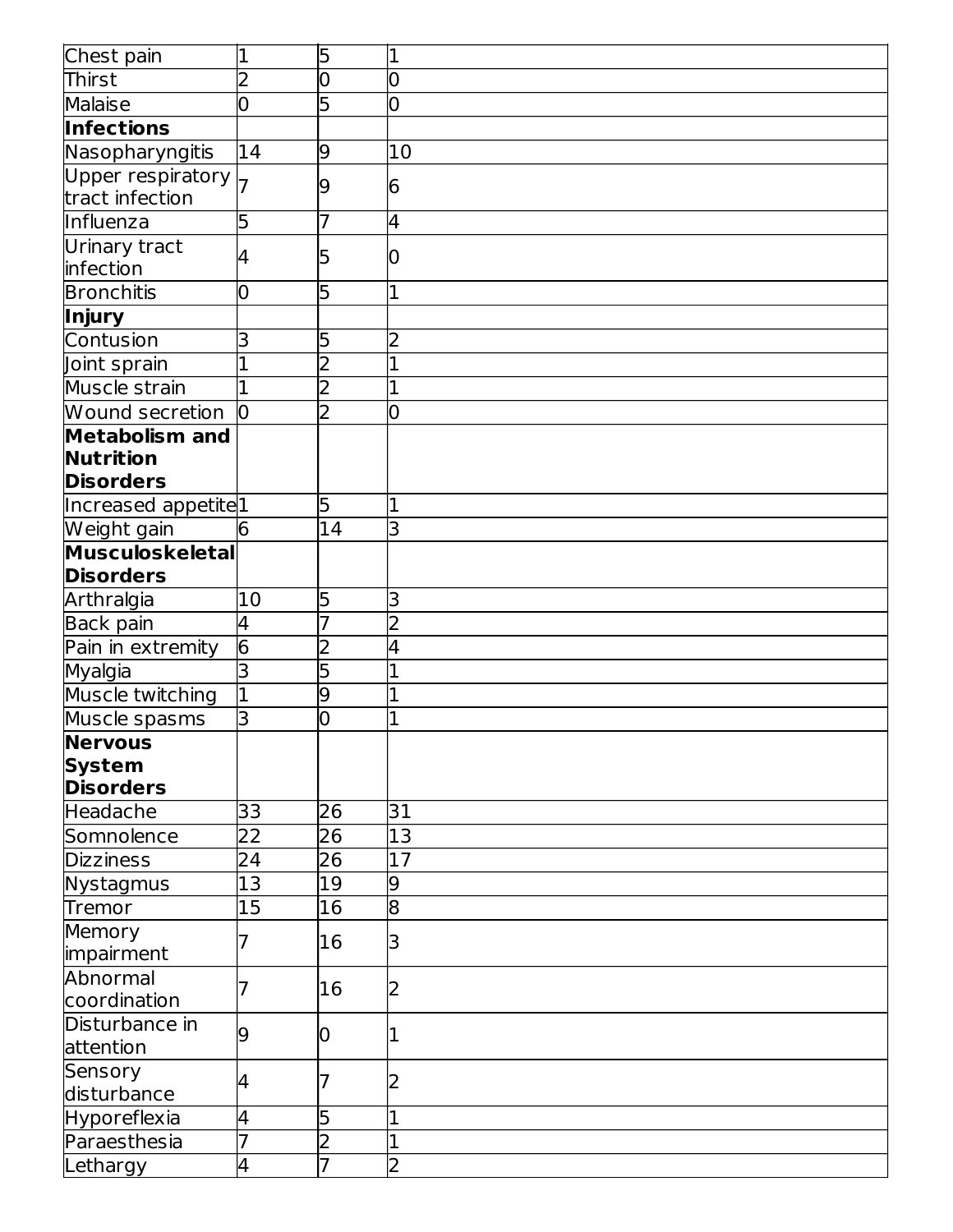| Hyperreflexia                        | 4                       | $\overline{2}$ | lЗ             |
|--------------------------------------|-------------------------|----------------|----------------|
| Hypoaesthesia                        | 4                       | 5              |                |
| Sedation                             | <sup>4</sup>            | $\overline{0}$ | 0              |
| Status epilepticus                   | $\overline{\mathsf{D}}$ | 5              | 0              |
| Dysarthria                           | 2                       | $\overline{2}$ |                |
| Postictal state                      | 2                       | 0              |                |
| <b>Sensory loss</b>                  | 0                       | 5              | 10             |
| Psychiatric                          |                         |                |                |
| <b>Disorders</b>                     |                         |                |                |
| Irritability                         |                         | 23             | 7              |
| Depression                           | 6                       | 14             | 3              |
| Confusional state                    | l4                      | 14             |                |
| Anxiety                              | 4                       | 0              | 3              |
| Depressed mood                       | $\overline{5}$          | 0              |                |
| Abnormal thinking 3                  |                         |                | 0              |
| Abnormal                             | 3                       | 5              |                |
| behavior                             |                         |                |                |
| Expressive                           |                         |                |                |
| language disorder                    |                         |                |                |
| Nervousness                          | b.                      | 5              | 2              |
| Abnormal dreams 1                    |                         | 5              | $\overline{1}$ |
| <b>Reproductive</b>                  |                         |                |                |
| <b>System</b>                        |                         |                |                |
| Dysmenorrhea                         | 9                       | 5              | 3              |
| Erectile                             |                         | 5              | 10             |
| dysfunction                          |                         |                |                |
| <b>Respiratory and</b>               |                         |                |                |
| Thoracic                             |                         |                |                |
| <b>Disorders</b>                     |                         |                |                |
| Pharyngolaryngeal <sub>7</sub>       |                         | 14             | 5              |
| pain                                 |                         |                |                |
| Cough                                | 2                       | 14             |                |
| Pulmonary                            | 0                       | 5              |                |
| congestion                           |                         |                |                |
| Sinus headache<br><b>Skin and</b>    | $\overline{6}$          | $\overline{2}$ | 1              |
|                                      |                         |                |                |
| <b>Subcutaneous</b><br><b>Tissue</b> |                         |                |                |
| <b>Disorders</b>                     |                         |                |                |
| Rash                                 | 4                       | 5              | 4              |
|                                      |                         |                |                |

### Pediatrics 2 to 16 years of age

Table 6 lists adverse reactions from controlled clinical studies of pediatric patients receiving vigabatrin or placebo as adjunctive therapy for refractory complex partial seizures. Adverse reactions that are listed occurred in at least 2% of vigabatrin-treated patients and more frequently than placebo. The median vigabatrin dose was 49.4 mg/kg (range of 8 to 105.9 mg/kg).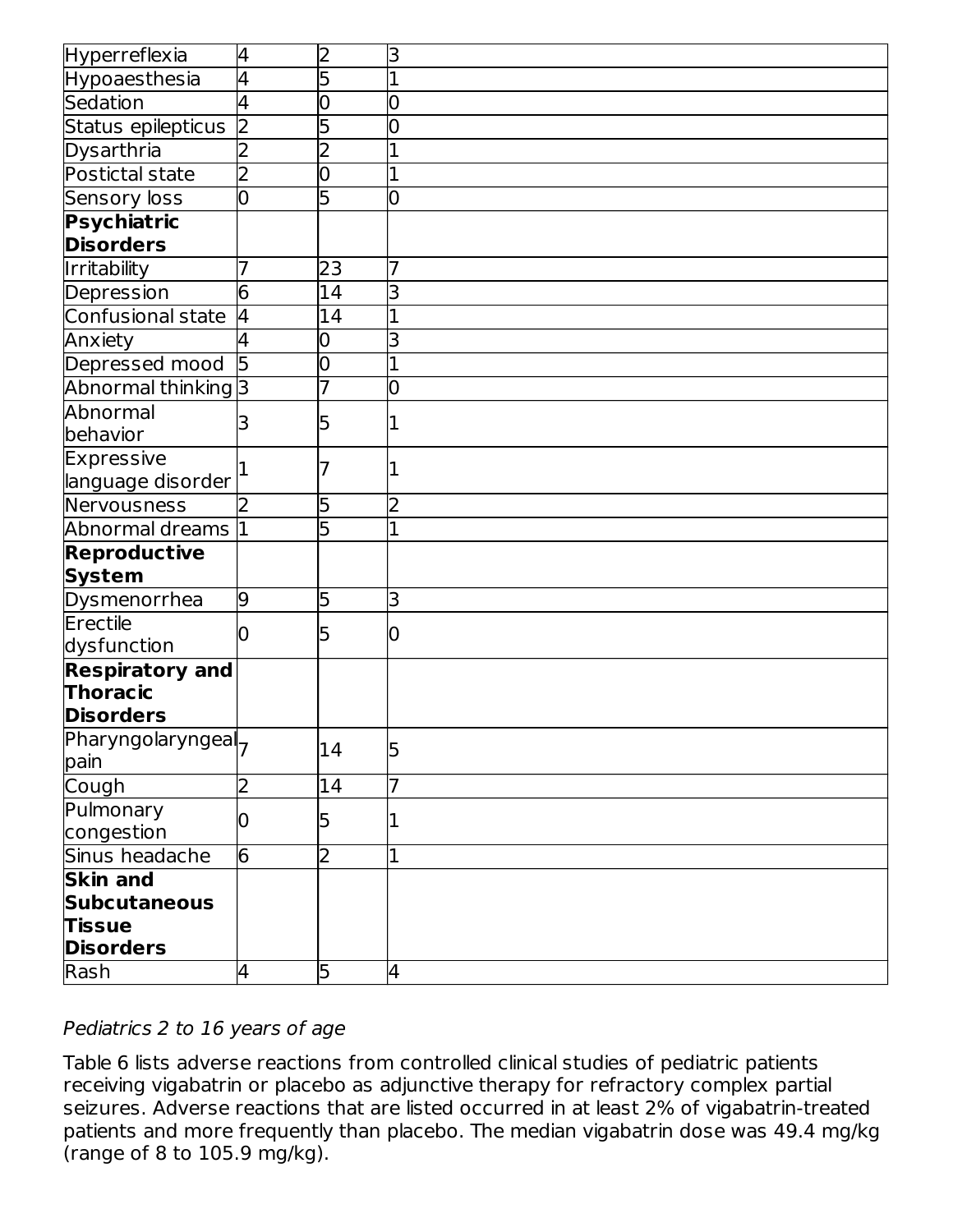**Table 6. Adverse Reactions in Pooled, Adjunctive Trials in Pediatric Patients 3 to 16 Years of Age with Refractory Complex Partial Seizures**

| <b>Body System</b>                 | <b>All Vigabatrin</b> | <b>Placebo</b> |
|------------------------------------|-----------------------|----------------|
| <b>Adverse Reaction</b>            | $[N=165]$             | $[N=104]$      |
|                                    | ℅                     | %              |
| <b>Eye Disorders</b>               |                       |                |
| Diplopia                           | 3                     | 2              |
| <b>Blurred vision</b>              | フ                     | 0              |
| <b>Gastrointestinal Disorders</b>  |                       |                |
| Upper abdominal pain               |                       | 3              |
| Constipation                       | フ                     |                |
| <b>General Disorders</b>           |                       |                |
| Fatigue                            | 10                    |                |
| <b>Infections and Infestations</b> |                       |                |
| Upper respiratory tract infection  | 15                    | 11             |
| Influenza                          |                       | 3              |
| Otitis media                       | 6                     |                |
| Streptococcal pharyngitis          |                       | 3              |
| Viral gastroenteritis              |                       | 0              |
| Investigations                     |                       |                |
| Weight gain                        | 15                    | 2              |
| <b>Nervous System Disorders</b>    |                       |                |
| Somnolence                         | 6                     | 5              |
| Nystagmus                          |                       |                |
| Tremor                             |                       |                |
| Status epilepticus                 |                       |                |
| <b>Psychiatric Disorders</b>       |                       |                |
| Abnormal behavior                  |                       | 6              |
| Aggression                         | 6                     |                |
| <b>Disorientation</b>              |                       | 0              |

Safety of vigabatrin for the treatment of refractory CPS in patients 2 years of age is expected to be similar to pediatric patients 3 to 16 years of age.

#### Infantile Spasms

In a randomized, placebo-controlled IS study with a 5 day double-blind treatment phase  $(n=40)$ , the adverse reactions that occurred in  $> 5\%$  of patients receiving vigabatrin and that occurred more frequently than in placebo patients were somnolence (vigabatrin 45%, placebo 30%), bronchitis (vigabatrin 30%, placebo 15%), ear infection (vigabatrin 10%, placebo 5%), and acute otitis media (vigabatrin 10%, placebo 0%).

In a dose response study of low-dose (18 to 36 mg/kg/day) versus high-dose (100 to 148 mg/kg/day) vigabatrin, no clear correlation between dose and incidence of adverse reactions was observed. The adverse reactions ( $\geq$  5% in either dose group) are summarized in Table 7.

### **Table 7. Adverse Reactions in a Placebo-Controlled Trial in Patients with**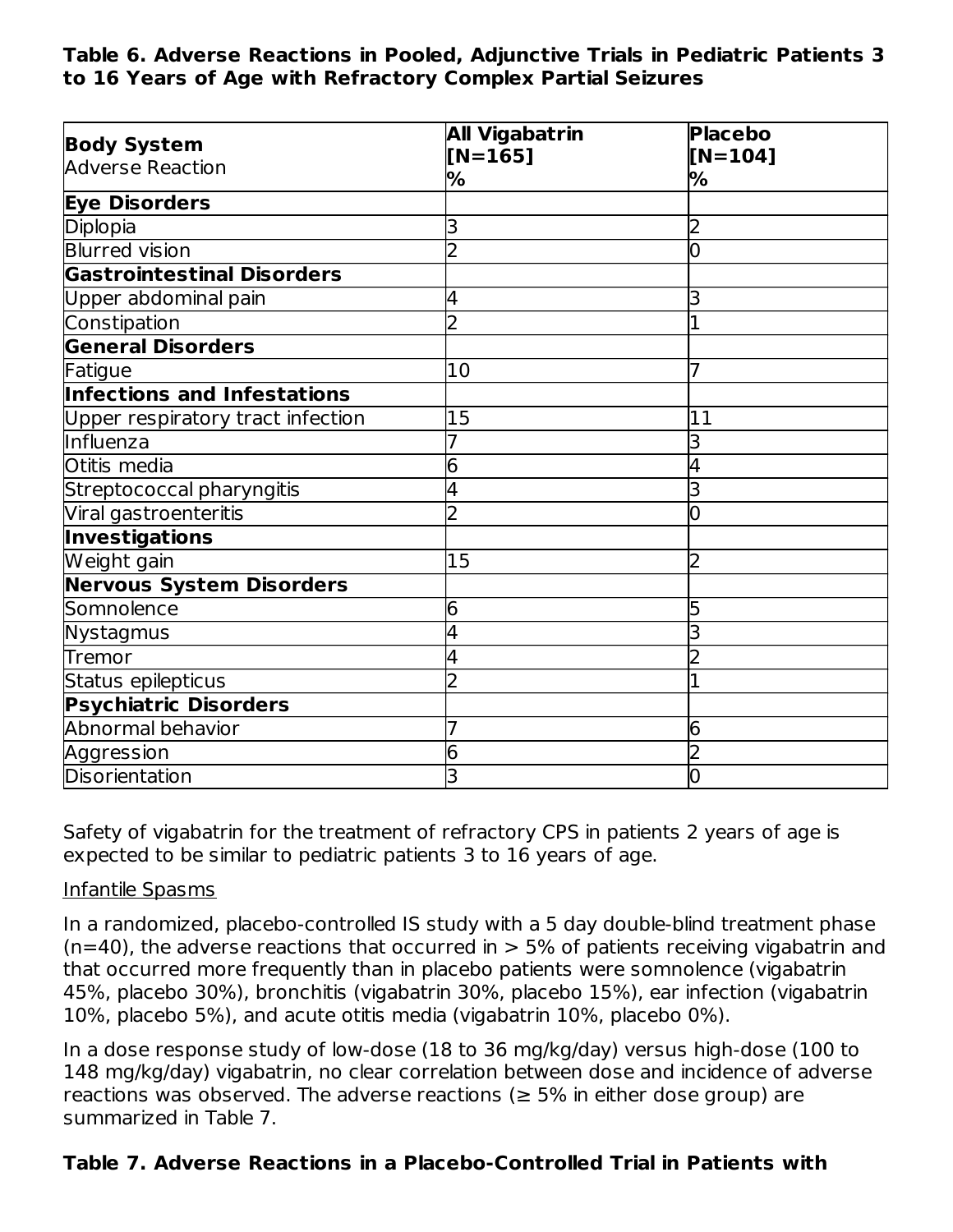# **Infantile Spasms**

|                                             | Vigabatrin      | Vigabatrin       |
|---------------------------------------------|-----------------|------------------|
| <b>Body System</b>                          | <b>Low Dose</b> | <b>High Dose</b> |
| Adverse Reaction                            | $[N=114]$       | $[N=108]$        |
|                                             | %               | %                |
| Eye Disorders (other than field or          |                 |                  |
| acuity changes)                             |                 |                  |
| Strabismus                                  | 5               | 5                |
| Conjunctivitis                              | 5               | $\overline{2}$   |
| <b>Gastrointestinal Disorders</b>           |                 |                  |
| Vomiting                                    | 14              | 20               |
| Constipation                                | 14              | 12               |
| Diarrhea                                    | 13              | 12               |
| <b>General Disorders</b>                    |                 |                  |
| Fever                                       | 29              | 19               |
| <b>Infections</b>                           |                 |                  |
| Upper respiratory tract infection           | 51              | 46               |
| Otitis media                                | 44              | 30               |
| Viral infection                             | 20              | 19               |
| Pneumonia                                   | 13              | $\overline{11}$  |
| Candidiasis                                 | 8               | 3                |
| Ear infection                               |                 | 14               |
| Gastroenteritis viral                       | 6               | 5                |
| Sinusitis                                   |                 | 9                |
| Urinary tract infection                     |                 | 6                |
| Influenza                                   | 5               | 3                |
| Croup infectious                            |                 | $\mathbf{1}$     |
| <b>Metabolism &amp; Nutrition Disorders</b> |                 |                  |
| Decreased appetite                          | 9               | 7                |
| Nervous System Disorders                    |                 |                  |
| Sedation                                    | $\overline{19}$ | $\overline{17}$  |
| Somnolence                                  | 17              | 19               |
| Status epilepticus                          | 6               | 4                |
| Lethargy                                    | 5               | 7                |
| Convulsion                                  | 4               | 7                |
| Hypotonia                                   | 4               | 6                |
| <b>Psychiatric Disorders</b>                |                 |                  |
| Irritability                                | 16              | 23               |
| Insomnia                                    | 10              | 12               |
| <b>Respiratory Disorders</b>                |                 |                  |
| Nasal congestion                            | 13              | 4                |
| Cough                                       | 3               | $\overline{8}$   |
| <b>Skin and Subcutaneous Tissue</b>         |                 |                  |
| <b>Disorders</b>                            |                 |                  |
| Rash                                        | 8               | 11               |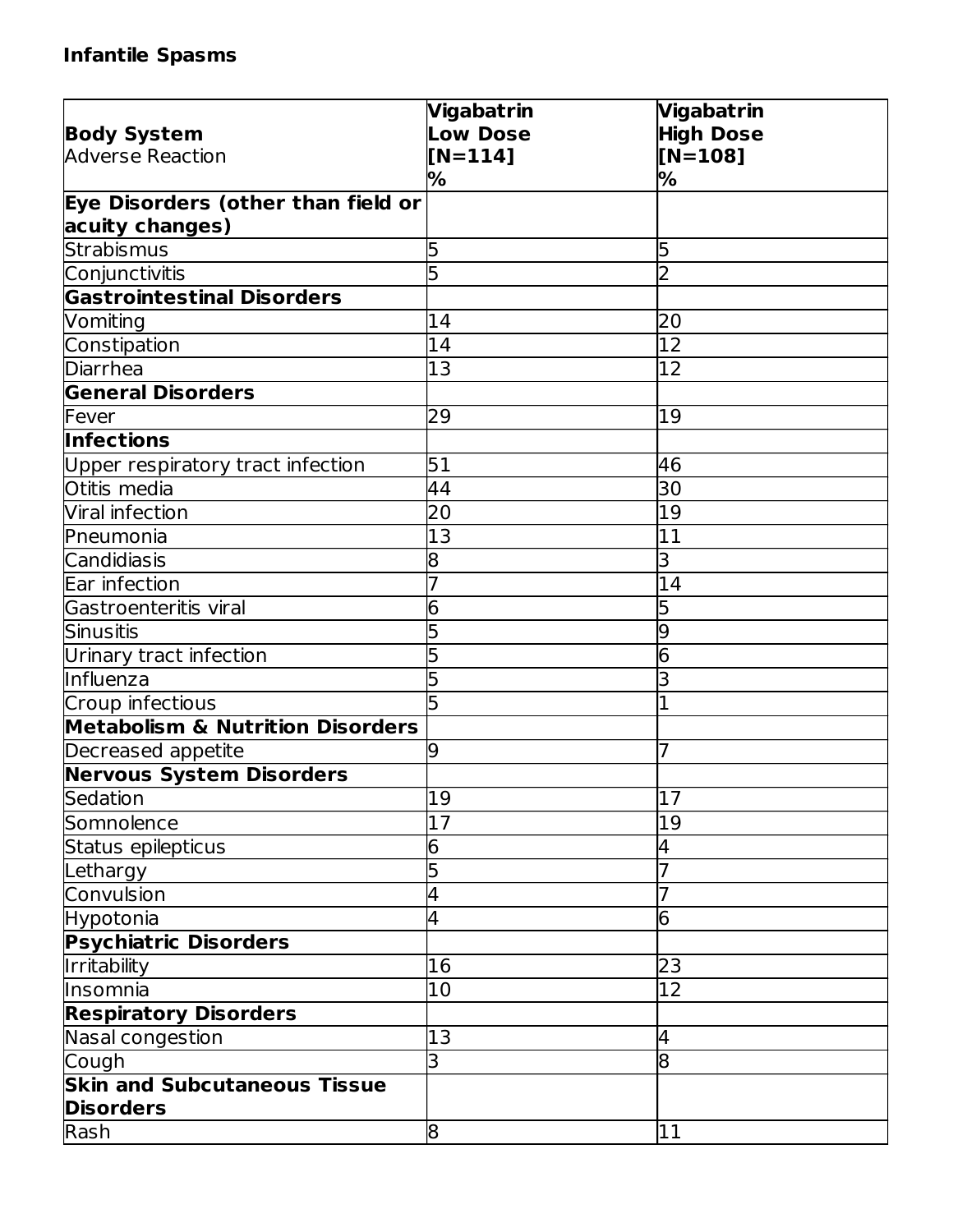# **6.2 Postmarketing Experience**

The following adverse reactions have been identified during postapproval use of vigabatrin. Because these reactions are reported voluntarily from a population of uncertain size, it is not always possible to reliably estimate their frequency or establish a causal relationship to drug exposure. Adverse reactions are categorized by system organ class.

Birth Defects: Congenital cardiac defects, congenital external ear anomaly, congenital hemangioma, congenital hydronephrosis, congenital male genital malformation, congenital oral malformation, congenital vesicoureteric reflux, dentofacial anomaly, dysmorphism, fetal anticonvulsant syndrome, hamartomas, hip dysplasia, limb malformation, limb reduction defect, low set ears, renal aplasia, retinitis pigmentosa, supernumerary nipple, talipes

Ear Disorders: Deafness

Endocrine Disorders: Delayed puberty

Gastrointestinal Disorders: Gastrointestinal hemorrhage, esophagitis

General Disorders: Developmental delay, facial edema, malignant hyperthermia, multiorgan failure

Hepatobiliary Disorders: Cholestasis

Nervous System Disorders: Dystonia, encephalopathy, hypertonia, hypotonia, muscle spasticity, myoclonus, optic neuritis, dyskinesia

Psychiatric Disorders: Acute psychosis, apathy, delirium, hypomania, neonatal agitation, psychotic disorder

Respiratory Disorders: Laryngeal edema, pulmonary embolism, respiratory failure, stridor

Skin and Subcutaneous Tissue Disorders: Angioedema, maculo-papular rash, pruritus, Stevens-Johnson syndrome (SJS), toxic epidermal necrolysis (TEN), alopecia

# **7 DRUG INTERACTIONS**

# **7.1 Antiepileptic Drugs**

### **Phenytoin**

Although phenytoin dose adjustments are not routinely required, dose adjustment of phenytoin should be considered if clinically indicated, since vigabatrin may cause a moderate reduction in total phenytoin plasma levels [see Clinical Pharmacology (12.3)].

### Clonazepam

Vigabatrin may moderately increase the C<sub>max</sub> of clonazepam resulting in an increase of clonazepam-associated adverse reactions [see Clinical Pharmacology (12.3)].

### Other AEDs

There are no clinically significant pharmacokinetic interactions between vigabatrin and either phenobarbital or sodium valproate. Based on population pharmacokinetics,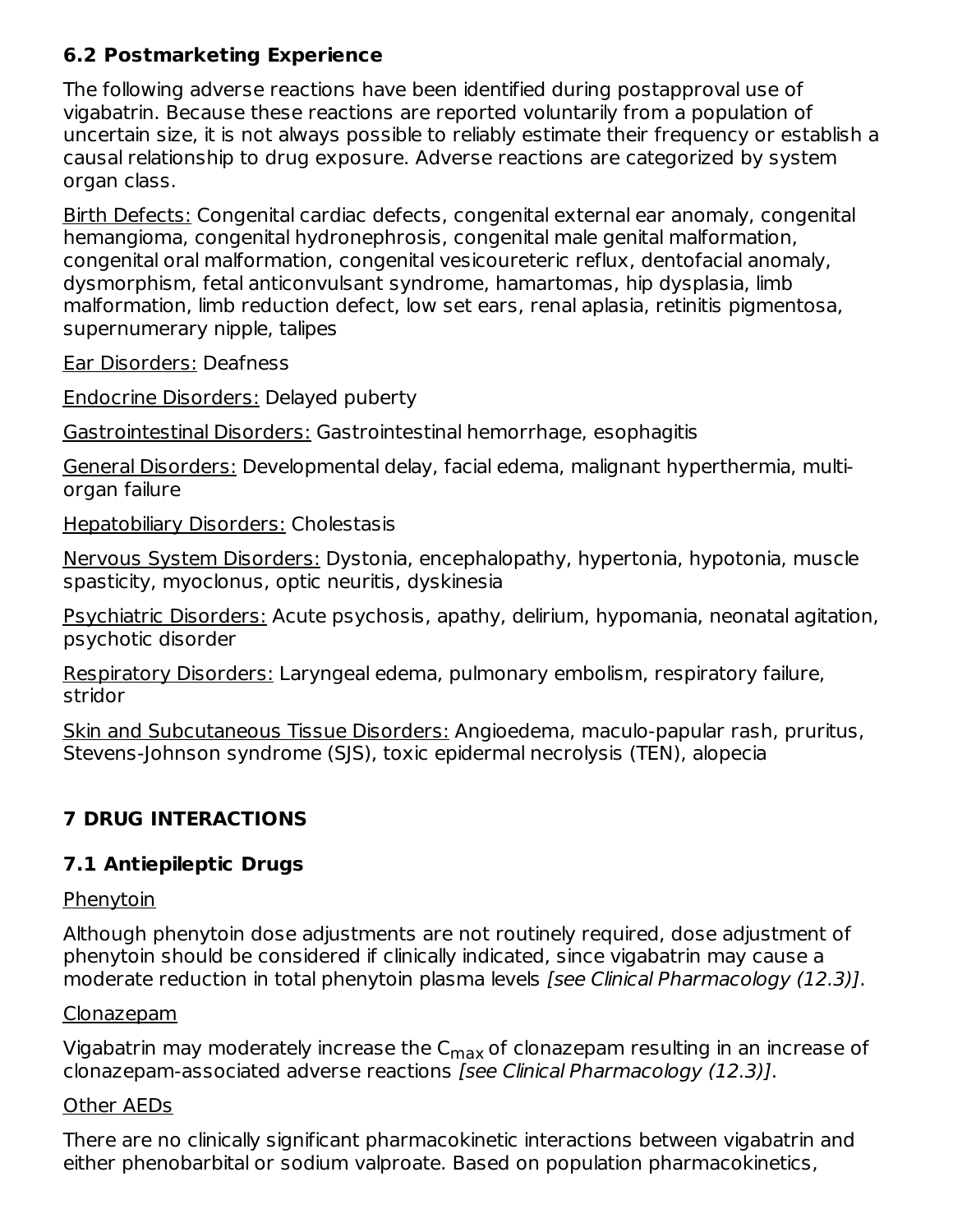carbamazepine, clorazepate, primidone, and sodium valproate appear to have no effect on plasma concentrations of vigabatrin [see Clinical Pharmacology (12.3)].

# **7.2 Oral Contraceptives**

Vigabatrin is unlikely to affect the efficacy of steroid oral contraceptives [see Clinical Pharmacology (12.3)].

# **7.3 Drug-Laboratory Test Interactions**

Vigabatrin decreases alanine transaminase (ALT) and aspartate transaminase (AST) plasma activity in up to 90% of patients. In some patients, these enzymes become undetectable. The suppression of ALT and AST activity by vigabatrin may preclude the use of these markers, especially ALT, to detect early hepatic injury.

Vigabatrin may increase the amount of amino acids in the urine, possibly leading to a false positive test for certain rare genetic metabolic diseases (e.g., alpha aminoadipic aciduria).

# **8 USE IN SPECIFIC POPULATIONS**

# **8.1 Pregnancy**

# Pregnancy Exposure Registry

There is a pregnancy exposure registry that monitors pregnancy outcomes in women exposed to AEDs, including vigabatrin, during pregnancy. Encourage women who are taking vigabatrin during pregnancy to enroll in the North American Antiepileptic Drug (NAAED) Pregnancy Registry. This can be done by calling the toll-free number 1-888- 233-2334 or visiting the website, http://www.aedpregnancyregistry.org/. This must be done by the patient herself.

# Risk Summary

There are no adequate data on the developmental risk associated with the use of vigabatrin in pregnant women. Limited available data from case reports and cohort studies pertaining to vigabatrin use in pregnant women have not established a drugassociated risk of major birth defects, miscarriage, or adverse maternal or fetal outcomes. However, based on animal data, vigabatrin use in pregnant women may result in fetal harm.

When administered to pregnant animals, vigabatrin produced developmental toxicity, including an increase in fetal malformations and offspring neurobehavioral and neurohistopathological effects, at clinically relevant doses. In addition, developmental neurotoxicity was observed in rats treated with vigabatrin during a period of postnatal development corresponding to the third trimester of human pregnancy (see Data).

In the U.S. general population, the estimated background risk of major birth defects and miscarriage in clinically recognized pregnancies is 2% to 4% and 15% to 20%, respectively. The background risk of major birth defects and miscarriage for the indicated population is unknown.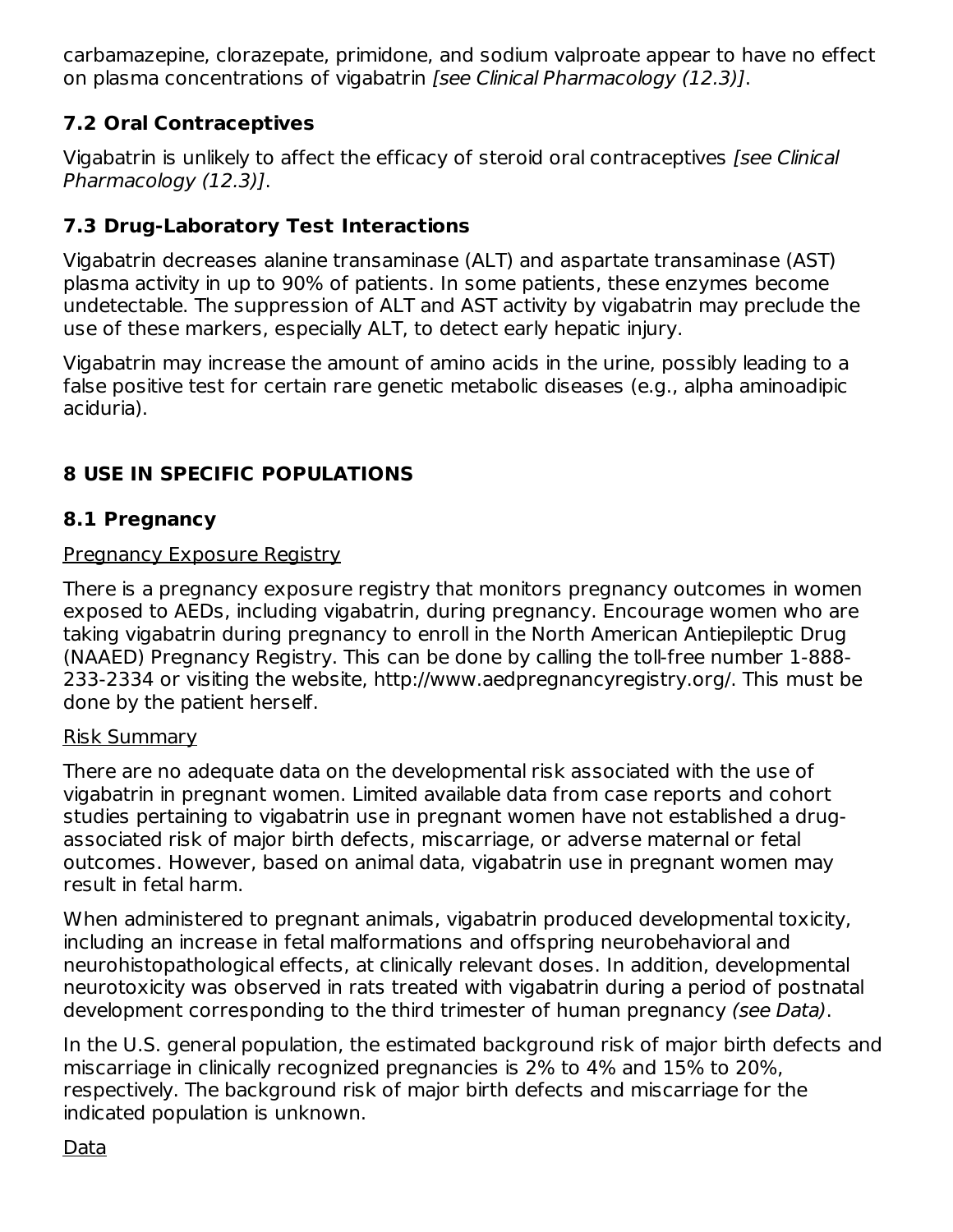# Animal Data

Administration of vigabatrin (oral doses of 50 to 200 mg/kg/day) to pregnant rabbits throughout the period of organogenesis was associated with an increased incidence of malformations (cleft palate) and embryofetal death; these findings were observed in two separate studies. The no-effect dose for adverse effects on embryofetal development in rabbits (100 mg/kg/day) is approximately 1/2 the maximum recommended human dose (MRHD) of 3 g/day on a body surface area (mg/m<sup>2</sup>) basis. In rats, oral administration of vigabatrin (50, 100, or 150 mg/kg/day) throughout organogenesis resulted in decreased fetal body weights and increased incidences of fetal anatomic variations. The no-effect dose for adverse effects on embryo-fetal development in rats (50 mg/kg/day) is approximately  $1/5$  the MRHD on a mg/m<sup>2</sup> basis. Oral administration of vigabatrin (50, 100, 150 mg/kg/day) to rats from the latter part of pregnancy through weaning produced long-term neurohistopathological (hippocampal vacuolation) and neurobehavioral (convulsions) abnormalities in the offspring. A no-effect dose for developmental neurotoxicity in rats was not established; the low-effect dose (50 mg/kg/day) is approximately  $1/5$  the MRHD on a mg/m<sup>2</sup> basis.

In a published study, vigabatrin (300 or 450 mg/kg) was administered by intraperitoneal injection to a mutant mouse strain on a single day during organogenesis (day 7, 8, 9, 10, 11, or 12). An increase in fetal malformations (including cleft palate) was observed at both doses.

Oral administration of vigabatrin (5, 15, or 50 mg/kg/day) to young rats during the neonatal and juvenile periods of development (postnatal days 4 to 65) produced neurobehavioral (convulsions, neuromotor impairment, learning deficits) and neurohistopathological (brain vacuolation, decreased myelination, and retinal dysplasia) abnormalities in treated animals. The early postnatal period in rats is generally thought to correspond to late pregnancy in humans in terms of brain development. The no-effect dose for developmental neurotoxicity in juvenile rats (5 mg/kg/day) was associated with plasma vigabatrin exposures (AUC) less than 1/30 of those measured in pediatric patients receiving an oral dose of 50 mg/kg.

# **8.2 Lactation**

# Risk Summary

Vigabatrin is excreted in human milk. The effects of vigabatrin on the breastfed infant and on milk production are unknown. Because of the potential for serious adverse reactions from vigabatrin in nursing infants, breastfeeding is not recommended. If exposing a breastfed infant to vigabatrin, observe for any potential adverse effects [see Warnings and Precautions (5.1, 5.3, 5.4, 5.8)].

# **8.4 Pediatric Use**

The safety and effectiveness of vigabatrin as adjunctive treatment of refractory complex partial seizures in pediatric patients 2 to 16 years of age have been established and is supported by three double-blind, placebo-controlled studies in patients 3 to 16 years of age, adequate and well-controlled studies in adult patients, pharmacokinetic data from patients 2 years of age and older, and additional safety information in patients 2 years of age [see Clinical Pharmacology (12.3) and Clinical Studies (14.1)]. The dosing recommendation in this population varies according to age group and is weight-based [see Dosage and Administration (2.2)]. Adverse reactions in this pediatric population are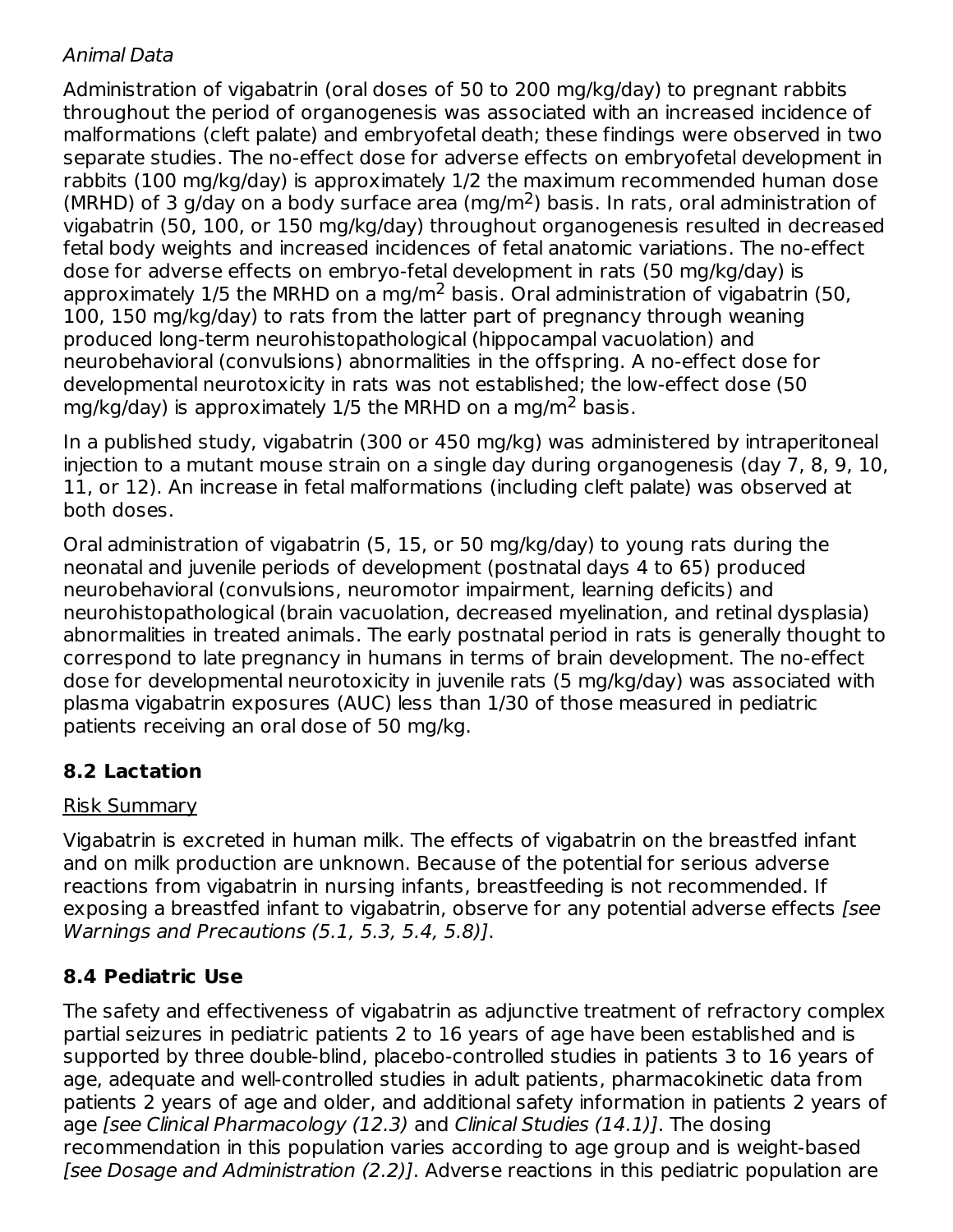similar to those observed in the adult population *[see Adverse Reactions (6.1)]*.

The safety and effectiveness of vigabatrin as monotherapy for pediatric patients with infantile spasms (1 month to 2 years of age) have been established (see Dosage and Administration (2.3) and Clinical Studies (14.2)].

Safety and effectiveness as adjunctive treatment of refractory complex partial seizures in pediatric patients below the age of 2 and as monotherapy for the treatment of infantile spasms in pediatric patients below the age of 1 month have not been established.

Duration of therapy for infantile spasms was evaluated in a post hoc analysis of a Canadian Pediatric Epilepsy Network (CPEN) study of developmental outcomes in infantile spasms patients. This analysis suggests that a total duration of 6 months of vigabatrin therapy is adequate for the treatment of infantile spasms. However, prescribers must use their clinical judgment as to the most appropriate duration of use [see Clinical Studies (14.2)].

Abnormal MRI signal changes and Intramyelinic Edema (IME) in infants and young children being treated with vigabatrin have been observed [see Warnings and Precautions (5.3, 5.4)].

### Juvenile Animal Toxicity Data

Oral administration of vigabatrin (5, 15, or 50 mg/kg/day) to young rats during the neonatal and juvenile periods of development (postnatal days 4 to 65) produced neurobehavioral (convulsions, neuromotor impairment, learning deficits) and neurohistopathological (brain gray matter vacuolation, decreased myelination, and retinal dysplasia) abnormalities. The no-effect dose for developmental neurotoxicity in juvenile rats (the lowest dose tested) was associated with plasma vigabatrin exposures (AUC) substantially less than those measured in pediatric patients at recommended doses. In dogs, oral administration of vigabatrin (30 or 100 mg/kg/day) during selected periods of juvenile development (postnatal days 22 to 112) produced neurohistopathological abnormalities (brain gray matter vacuolation). Neurobehavioral effects of vigabatrin were not assessed in the juvenile dog. A no-effect dose for neurohistopathology was not established in juvenile dogs; the lowest effect dose (30 mg/kg/day) was associated with plasma vigabatrin exposures lower than those measured in pediatric patients at recommended doses [see Warnings and Precautions (5.4)].

# **8.5 Geriatric Use**

Clinical studies of vigabatrin did not include sufficient numbers of patients aged 65 and over to determine whether they responded differently from younger patients.

Vigabatrin is known to be substantially excreted by the kidney, and the risk of toxic reactions to this drug may be greater in patients with impaired renal function. Because elderly patients are more likely to have decreased renal function, care should be taken in dose selection, and it may be useful to monitor renal function.

Oral administration of a single dose of 1.5 g of vigabatrin to elderly ( $\geq$  65 years) patients with reduced creatinine clearance (< 50 mL/min) was associated with moderate to severe sedation and confusion in 4 of 5 patients, lasting up to 5 days. The renal clearance of vigabatrin was 36% lower in healthy elderly subjects ( $\geq$  65 years) than in young healthy males. Adjustment of dose or frequency of administration should be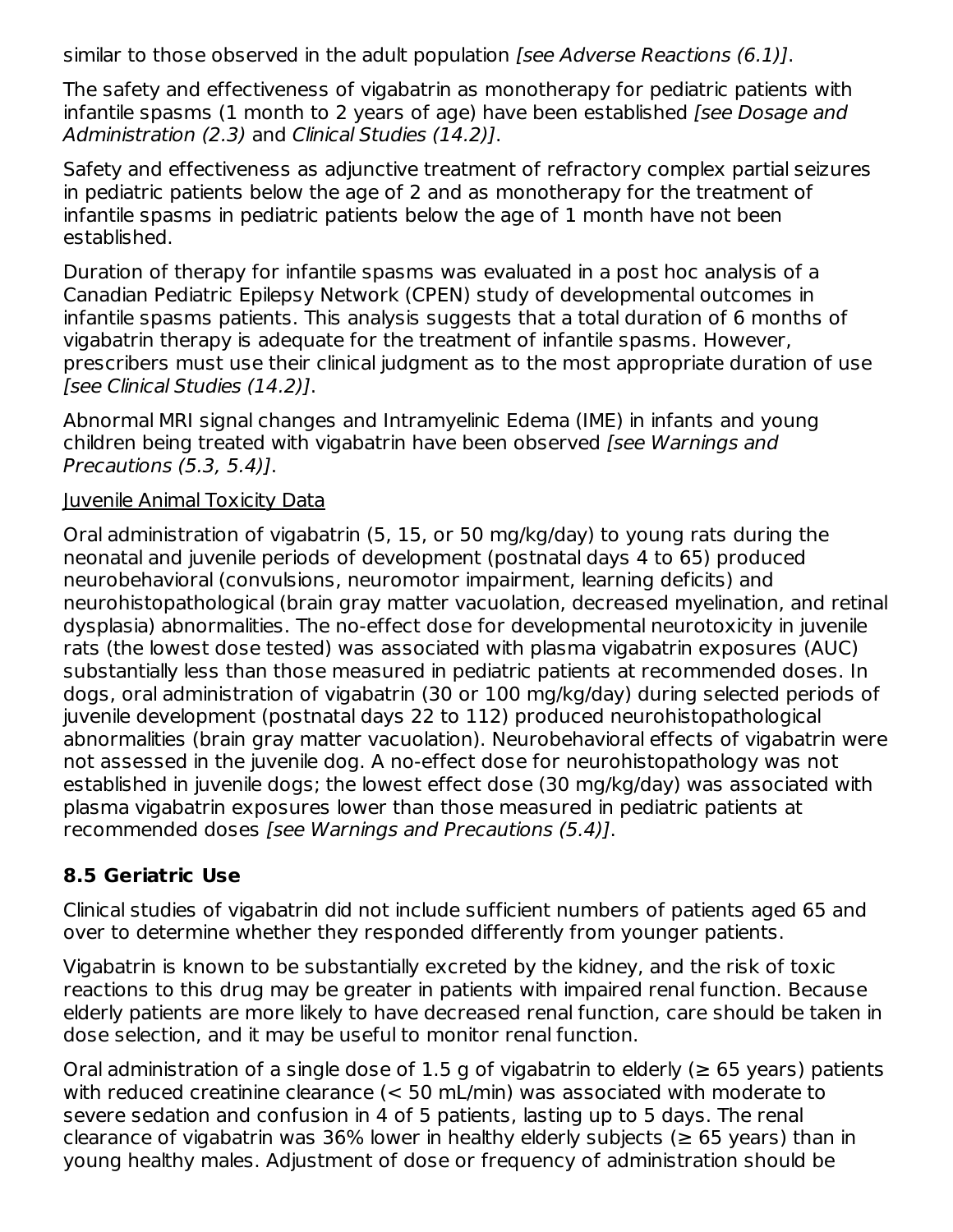considered. Such patients may respond to a lower maintenance dose [see Dosage and Administration (2.4) and Clinical Pharmacology (12.3)].

Other reported clinical experience has not identified differences in responses between the elderly and younger patients.

# **8.6 Renal Impairment**

Dose adjustment, including initiating treatment with a lower dose, is necessary in pediatric patients 2 years of age and older and adults with mild (creatinine clearance > 50 to 80 mL/min), moderate (creatinine clearance > 30 to 50 mL/min) and severe (creatinine clearance  $> 10$  to 30 mL/min) renal impairment *[see Dosage and* Administration (2.4) and Clinical Pharmacology (12.3)].

# **9 DRUG ABUSE AND DEPENDENCE**

# **9.1 Controlled Substance**

Vigabatrin is not a controlled substance.

# **9.2 Abuse**

Vigabatrin did not produce adverse events or overt behaviors associated with abuse when administered to humans or animals. It is not possible to predict the extent to which a CNS active drug will be misused, diverted, and/or abused once marketed. Consequently, physicians should carefully evaluate patients for history of drug abuse and follow such patients closely, observing them for signs of misuse or abuse of vigabatrin (e.g., incrementation of dose, drug-seeking behavior).

# **9.3 Dependence**

Following chronic administration of vigabatrin to animals, there were no apparent withdrawal signs upon drug discontinuation. However, as with all AEDs, vigabatrin should be withdrawn gradually to minimize increased seizure frequency [see Warnings] and Precautions (5.6)].

# **10 OVERDOSAGE**

# **10.1 Signs, Symptoms, and Laboratory Findings of Overdosage**

Confirmed and/or suspected vigabatrin overdoses have been reported during clinical trials and in post marketing surveillance. No vigabatrin overdoses resulted in death. When reported, the vigabatrin dose ingested ranged from 3 g to 90 g, but most were between 7.5 g and 30 g. Nearly half the cases involved multiple drug ingestions including carbamazepine, barbiturates, benzodiazepines, lamotrigine, valproic acid, acetaminophen, and/or chlorpheniramine.

Coma, unconsciousness, and/or drowsiness were described in the majority of cases of vigabatrin overdose. Other less commonly reported symptoms included vertigo, psychosis, apnea or respiratory depression, bradycardia, agitation, irritability, confusion, headache, hypotension, abnormal behavior, increased seizure activity, status epilepticus, and speech disorder. These symptoms resolved with supportive care.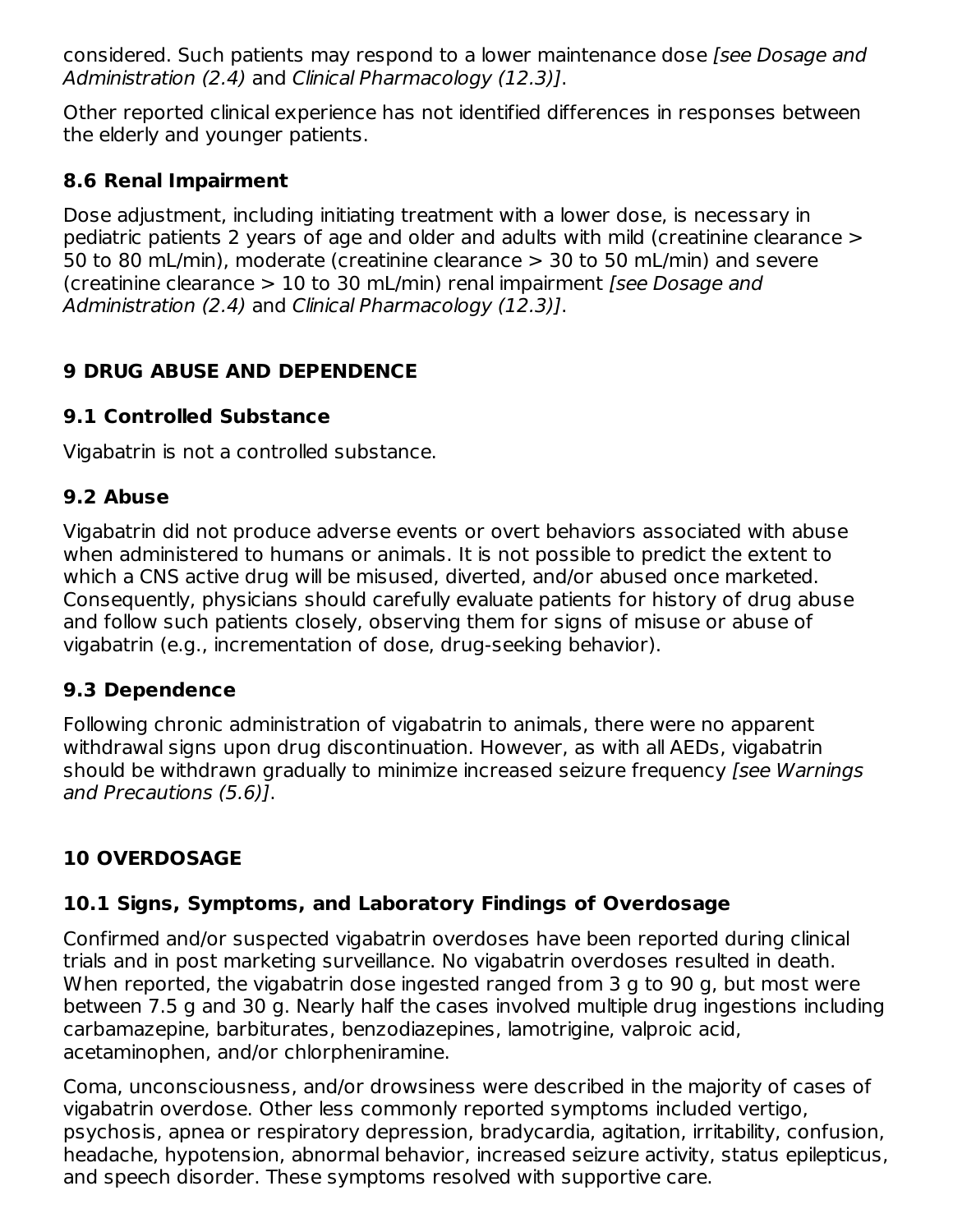# **10.2 Management of Overdosage**

There is no specific antidote for vigabatrin overdose. Standard measures to remove unabsorbed drug should be used, including elimination by emesis or gastric lavage. Supportive measures should be employed, including monitoring of vital signs and observation of the clinical status of the patient.

In an in vitro study, activated charcoal did not significantly adsorb vigabatrin.

The effectiveness of hemodialysis in the treatment of vigabatrin overdose is unknown. In isolated case reports in renal failure patients receiving therapeutic doses of vigabatrin, hemodialysis reduced vigabatrin plasma concentrations by 40% to 60%.

# **11 DESCRIPTION**

Vigabatrin, USP is an oral antiepileptic drug and is available as a white to off-white granular powder for oral solution in packets of 500 mg.

The chemical name of vigabatrin, USP, a racemate consisting of two enantiomers, is  $(\pm)$ 4-amino-5-hexenoic acid. The molecular formula is  $\mathsf{C}_6\mathsf{H}_{11}\mathsf{NO}_2$  and the molecular weight is 129.16. It has the following structural formula:



Vigabatrin, USP is a white to off-white powder which is freely soluble in water, slightly soluble in methyl alcohol, very slightly soluble in ethyl alcohol and chloroform, and insoluble in toluene and hexane. The pH of a 1% aqueous solution is about 6.9. The noctanol/water partition coefficient of vigabatrin is about  $0.011$  (log  $P = -1.96$ ) at physiologic pH. Vigabatrin, USP melts with decomposition in a 3-degree range within the temperature interval of 171°C to 176°C. The dissociation constants (pK<sub>a</sub>) of vigabatrin are 4 and 9.7 at room temperature (25°C).

Vigabatrin for oral solution USP, is available as white to off-white granular powder for oral administration. Each packet contains 500 mg of vigabatrin, USP. The inactive ingredient is povidone.

# **12 CLINICAL PHARMACOLOGY**

# **12.1 Mechanism of Action**

The precise mechanism of vigabatrin's anti-seizure effect is unknown, but it is believed to be the result of its action as an irreversible inhibitor of γ-aminobutyric acid transaminase (GABA-T), the enzyme responsible for the metabolism of the inhibitory neurotransmitter GABA. This action results in increased levels of GABA in the central nervous system.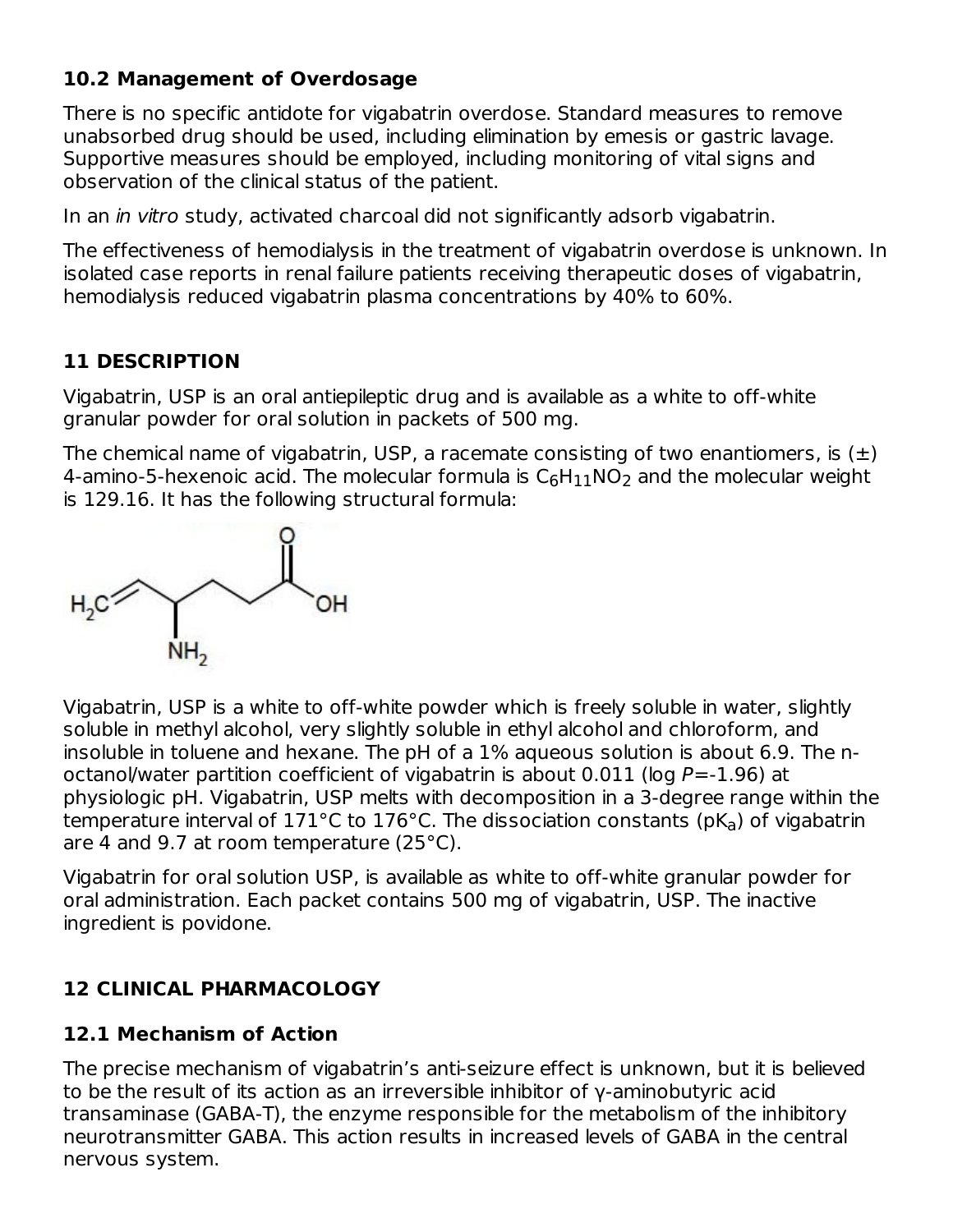No direct correlation between plasma concentration and efficacy has been established. The duration of drug effect is presumed to be dependent on the rate of enzyme resynthesis rather than on the rate of elimination of the drug from the systemic circulation.

# **12.2 Pharmacodynamics**

# Effects on Electrocardiogram

There is no indication of a QT/QTc prolonging effect of vigabatrin in single doses up to 6 g. In a randomized, placebo-controlled, crossover study, 58 healthy subjects were administered a single oral dose of vigabatrin (3 g and 6 g) and placebo. Peak concentrations for 6 g vigabatrin were approximately 2-fold higher than the peak concentrations following the 3 g single oral dose.

# **12.3 Pharmacokinetics**

Vigabatrin displayed linear pharmacokinetics after administration of single doses ranging from 0.5 g to 4 g, and after administration of repeated doses of 0.5 g and 2 g twice daily. Bioequivalence has been established between the oral solution and tablet formulations. The following PK information (T<sub>max</sub>, half-life, and clearance) of vigabatrin was obtained from stand-alone PK studies and population PK analyses.

# **Absorption**

Following oral administration, vigabatrin is essentially completely absorbed. The time to maximum concentration (T<sub>max</sub>) is approximately 1 hour for children and adolescents (3 years to 16 years of age) and adults, and approximately 2.5 hours for infants (5 months to 2 years of age). There was little accumulation with multiple dosing in adult and pediatric patients. A food effect study involving administration of vigabatrin to healthy volunteers under fasting and fed conditions indicated that the  $\mathsf{C}_{\mathsf{max}}$  was decreased by 33%,  $T_{\sf max}$  was increased to 2 hours, and AUC was unchanged under fed conditions.

# Distribution

Vigabatrin does not bind to plasma proteins. Vigabatrin is widely distributed throughout the body; mean steady-state volume of distribution is 1.1 L/kg (CV = 20%).

# Metabolism and Elimination

Vigabatrin is not significantly metabolized; it is eliminated primarily through renal excretion. The terminal half-life of vigabatrin is about 5.7 hours for infants (5 months to 2 years of age), 6.8 hours for children (3 to 9 years of age), 9.5 hours for children and adolescents (10 years to 16 years of age), and 10.5 hours for adults. Following administration of <sup>[14]</sup>C-vigabatrin to healthy male volunteers, about 95% of total radioactivity was recovered in the urine over 72 hours with the parent drug representing about 80% of this. Vigabatrin induces CYP2C9, but does not induce other hepatic cytochrome P450 enzyme systems.

# Specific Populations

# Geriatric

The renal clearance of vigabatrin in healthy elderly patients ( $\geq$  65 years of age) was 36% less than those in healthy younger patients. This finding is confirmed by an analysis of data from a controlled clinical trial *[see Use in Specific Populations (8.5)]*.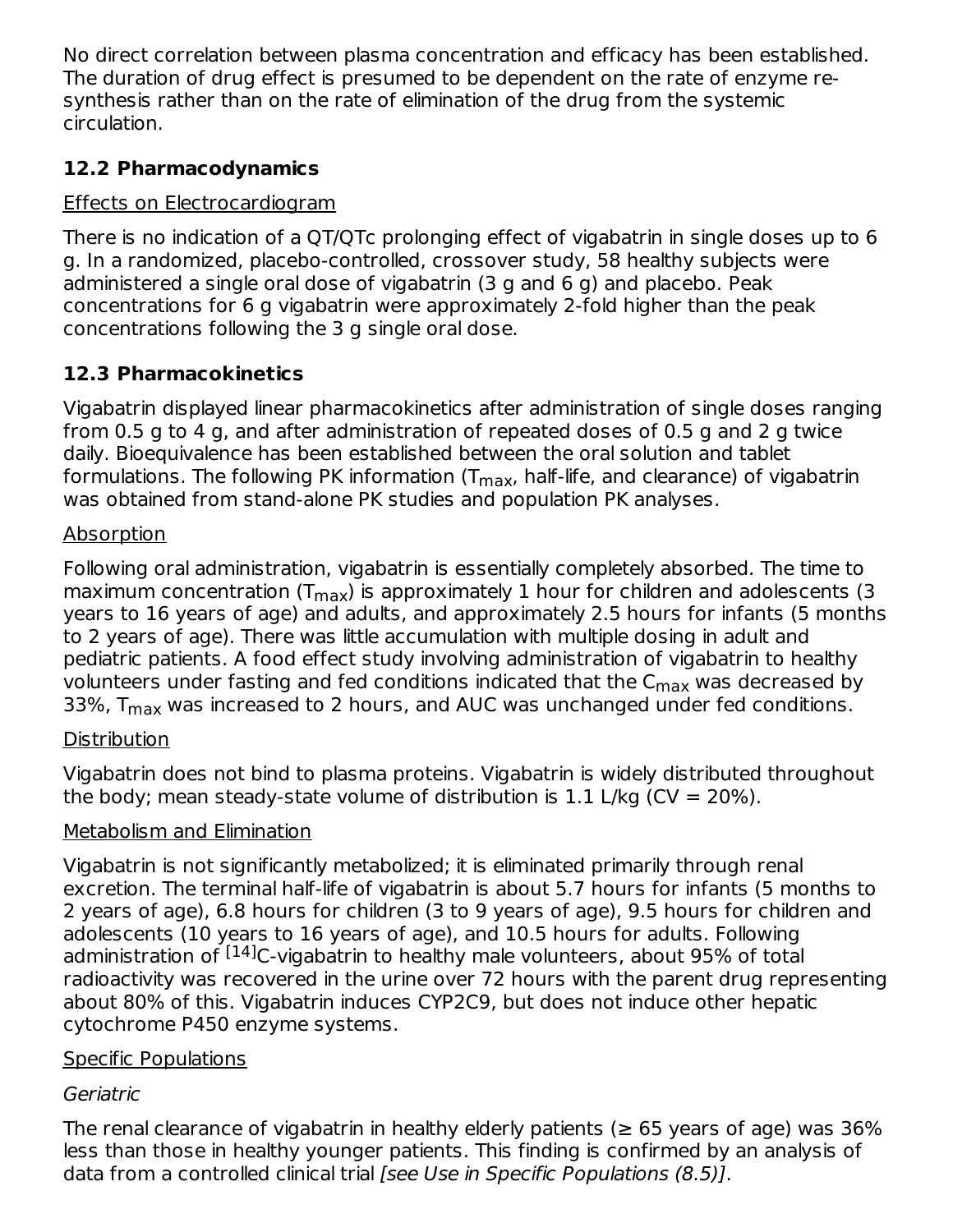### Pediatric

The clearance of vigabatrin is 2.4 L/hr for infants (5 months to 2 years of age), 5.1 L/hr for children (3 to 9 years of age), 5.8 L/hr for children and adolescents (10 years to 16 years of age) and 7 L/hr for adults.

### Gender

No gender differences were observed for the pharmacokinetic parameters of vigabatrin in patients.

### Race

No specific study was conducted to investigate the effects of race on vigabatrin pharmacokinetics. A cross study comparison between 23 Caucasian and 7 Japanese patients who received 1, 2, and 4 g of vigabatrin indicated that the AUC, C<sub>max</sub>, and halflife were similar for the two populations. However, the mean renal clearance of Caucasians (5.2 L/hr) was about 25% higher than the Japanese (4.0 L/hr). Inter-subject variability in renal clearance was 20% in Caucasians and was 30% in Japanese.

### Renal Impairment

Mean AUC increased by 30% and the terminal half-life increased by 55% (8.1 hr vs 12.5 hr) in adult patients with mild renal impairment (CLcr from > 50 to 80 mL/min) in comparison to normal subjects.

Mean AUC increased by two-fold and the terminal half-life increased by two-fold in adult patients with moderate renal impairment (CLcr from > 30 to 50 mL/min) in comparison to normal subjects.

Mean AUC increased by 4.5-fold and the terminal half-life increased by 3.5-fold in adult patients with severe renal impairment (CLcr from > 10 to 30 mL/min) in comparison to normal subjects.

### Adult patients with renal impairment

Dosage adjustment, including starting at a lower dose, is recommended for adult patients with any degree of renal impairment [see Use in Specific Populations (8.6) and Dosage and Administration (2.4)].

### Infants with renal impairment

Information about how to adjust the dose in infants with renal impairment is unavailable.

### Pediatric patients 2 years and older with renal impairment

Although information is unavailable on the effects of renal impairment on vigabatrin clearance in pediatric patients 2 years and older, dosing can be calculated based upon adult data and an established formula [see Use in Specific Populations (8.6) and Dosage and Administration (2.4)].

### Hepatic Impairment

Vigabatrin is not significantly metabolized. The pharmacokinetics of vigabatrin in patients with impaired liver function has not been studied.

### Drug Interactions

Phenytoin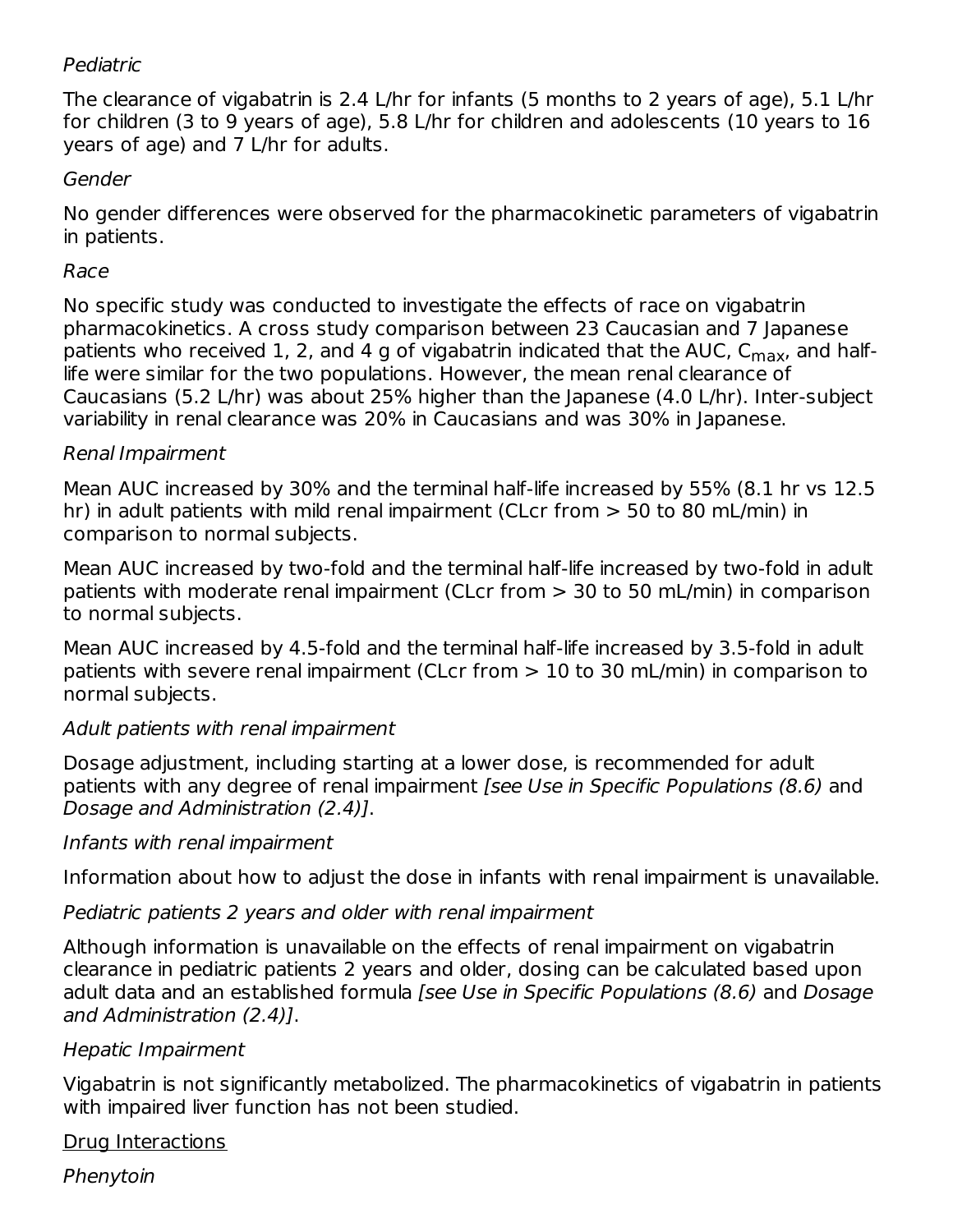A 16% to 20% average reduction in total phenytoin plasma levels was reported in adult controlled clinical studies. In vitro drug metabolism studies indicate that decreased phenytoin concentrations upon addition of vigabatrin therapy are likely to be the result of induction of cytochrome P450 2C enzymes in some patients. Although phenytoin dose adjustments are not routinely required, dose adjustment of phenytoin should be considered if clinically indicated [see Drug Interactions (7.1)].

# Clonazepam

In a study of 12 healthy adult volunteers, clonazepam (0.5 mg) co-administration had no effect on vigabatrin (1.5 g twice daily) concentrations. Vigabatrin increases the mean C<sub>max</sub> of clonazepam by 30% and decreases the mean T $_{\sf max}$  by 45% [*see Drug* Interactions (7.1)].

# Other AEDs

When co-administered with vigabatrin, phenobarbital concentration (from phenobarbital or primidone) was reduced by an average of 8% to 16%, and sodium valproate plasma concentrations were reduced by an average of 8%. These reductions did not appear to be clinically relevant. Based on population pharmacokinetics, carbamazepine, clorazepate, primidone, and sodium valproate appear to have no effect on plasma concentrations of vigabatrin [see Drug Interactions (7.1)].

# Alcohol

Co-administration of ethanol (0.6 g/kg) with vigabatrin (1.5 g twice daily) indicated that neither drug influences the pharmacokinetics of the other.

### Oral Contraceptives

In a double-blind, placebo-controlled study using a combination oral contraceptive containing 30 mcg ethinyl estradiol and 150 mcg levonorgestrel, vigabatrin (3 g/day) did not interfere significantly with the cytochrome P450 isoenzyme (CYP3A)-mediated metabolism of the contraceptive tested. Based on this study, vigabatrin is unlikely to affect the efficacy of steroid oral contraceptives. Additionally, no significant difference in pharmacokinetic parameters (elimination half-life, AUC, C<sub>max</sub>, apparent oral clearance, time to peak, and apparent volume of distribution) of vigabatrin were found after treatment with ethinyl estradiol and levonorgestrel [see Drug Interactions (7.2)].

# **13 NONCLINICAL TOXICOLOGY**

# **13.1 Carcinogenesis, Mutagenesis, Impairment of Fertility**

Vigabatrin showed no carcinogenic potential in mouse or rat when given in the diet at doses up to 150 mg/kg/day for 18 months (mouse) or at doses up to 150 mg/kg/day for 2 years (rat). These doses are less than the maximum recommended human dose (MRHD) for infantile spasms (150 mg/kg/day) and for refractory complex partial seizures  $(3$  g/day) on a mg/m<sup>2</sup> basis.

Vigabatrin was negative in *in vitro* (Ames, CHO/HGPRT mammalian cell forward gene mutation, chromosomal aberration in rat lymphocytes) and in *in vivo* (mouse bone marrow micronucleus) assays.

No adverse effects on male or female fertility were observed in rats at oral doses up to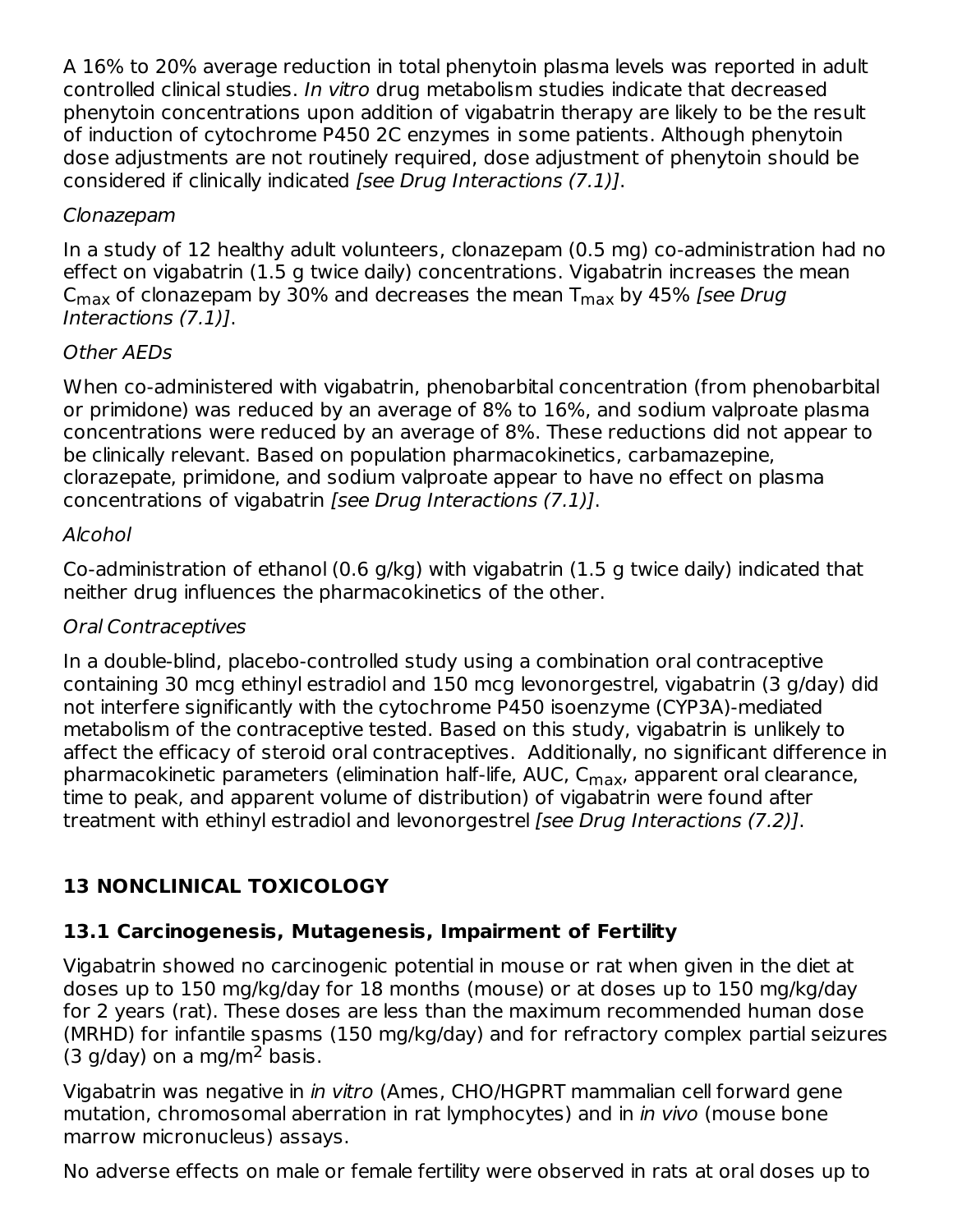150 mg/kg/day (approximately  $1/2$  the MRHD of 3 g/day on a mg/m<sup>2</sup> basis for refractory complex partial seizures).

# **14 CLINICAL STUDIES**

# **14.1 Complex Partial Seizures**

Adults

The effectiveness of vigabatrin as adjunctive therapy in adult patients was established in two U.S. multicenter, double-blind, placebo-controlled, parallel-group clinical studies. A total of 357 adults (age 18 to 60 years) with complex partial seizures, with or without secondary generalization were enrolled (Studies 1 and 2). Patients were required to be on an adequate and stable dose of an anticonvulsant, and have a history of failure on an adequate regimen of carbamazepine or phenytoin. Patients had a history of about 8 seizures per month (median) for about 20 years (median) prior to entrance into the study. These studies were not capable by design of demonstrating direct superiority of vigabatrin over any other anticonvulsant added to a regimen to which the patient had not adequately responded. Further, in these studies, patients had previously been treated with a limited range of anticonvulsants.

The primary measure of efficacy was the patient's reduction in mean monthly frequency of complex partial seizures plus partial seizures secondarily generalized at end of study compared to baseline.

# Study 1

Study 1 (N=174) was a randomized, double-blind, placebo-controlled, dose-response study consisting of an 8-week baseline period followed by an 18-week treatment period. Patients were randomized to receive placebo or 1, 3, or 6 g/day vigabatrin administered twice daily. During the first 6 weeks following randomization, the dose was titrated upward beginning with 1 g/day and increasing by 0.5 g/day on days 1 and 5 of each subsequent week in the 3 g/day and 6 g/day groups, until the assigned dose was reached.

Results for the primary measure of effectiveness, reduction in monthly frequency of complex partial seizures, are shown in Table 8. The 3 g/day and 6 g/day dose groups were statistically significantly superior to placebo, but the 6 g/day dose was not superior to the 3 g/day dose.

|                                                                                            | IN | <b>Baseline</b> | Endstudy |  |  |  |
|--------------------------------------------------------------------------------------------|----|-----------------|----------|--|--|--|
| Placebo                                                                                    | 45 | 9.0             | 8.8      |  |  |  |
| 1 g/day vigabatrin                                                                         | 45 | 8.5             |          |  |  |  |
| 3 g/day vigabatrin                                                                         |    | 8.5             | $3.7*$   |  |  |  |
| 6 g/day vigabatrin                                                                         | 43 | 8.5             | $4.5*$   |  |  |  |
| $*p$ < 0.05 compared to placebo                                                            |    |                 |          |  |  |  |
| $ +$ Including one patient with simple partial seizures with secondary generalization only |    |                 |          |  |  |  |

**Table 8. Median Monthly Frequency of Complex Partial Seizures +**

Figure 1 presents the percentage of patients (X-axis) with a percent reduction in seizure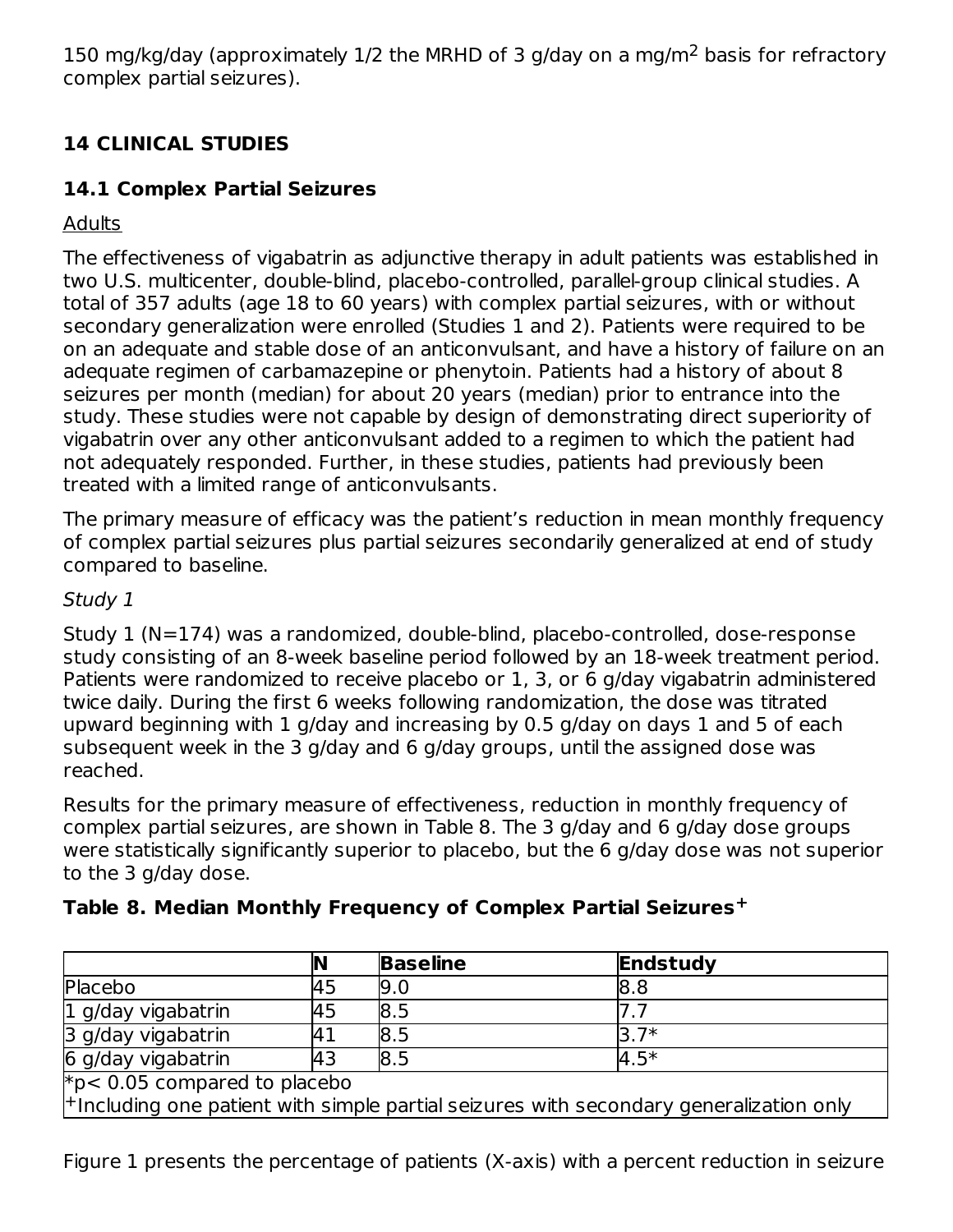frequency (responder rate) from baseline to the maintenance phase at least as great as that represented on the Y-axis. A positive value on the Y-axis indicates an improvement from baseline (i.e., a decrease in complex partial seizure frequency), while a negative value indicates a worsening from baseline (i.e., an increase in complex partial seizure frequency). Thus, in a display of this type, a curve for an effective treatment is shifted to the left of the curve for placebo. The proportion of patients achieving any particular level of reduction in complex partial seizure frequency was consistently higher for the vigabatrin 3 and 6 g/day groups compared to the placebo group. For example, 51% of patients randomized to vigabatrin 3 g/day and 53% of patients randomized to vigabatrin 6 g/day experienced a 50% or greater reduction in seizure frequency, compared to 9% of patients randomized to placebo. Patients with an increase in seizure frequency > 100% are represented on the Y-axis as equal to or greater than -100%.



**Figure 1. Percent Reduction from Baseline in Seizure Frequency** 

#### Study 2

Study 2 (N=183 randomized, 182 evaluated for efficacy) was a randomized, doubleblind, placebo-controlled, parallel study consisting of an 8-week baseline period and a 16 week treatment period. During the first 4 weeks following randomization, the dose of vigabatrin was titrated upward beginning with 1 g/day and increased by 0.5 g/day on a weekly basis to the maintenance dose of 3 g/day.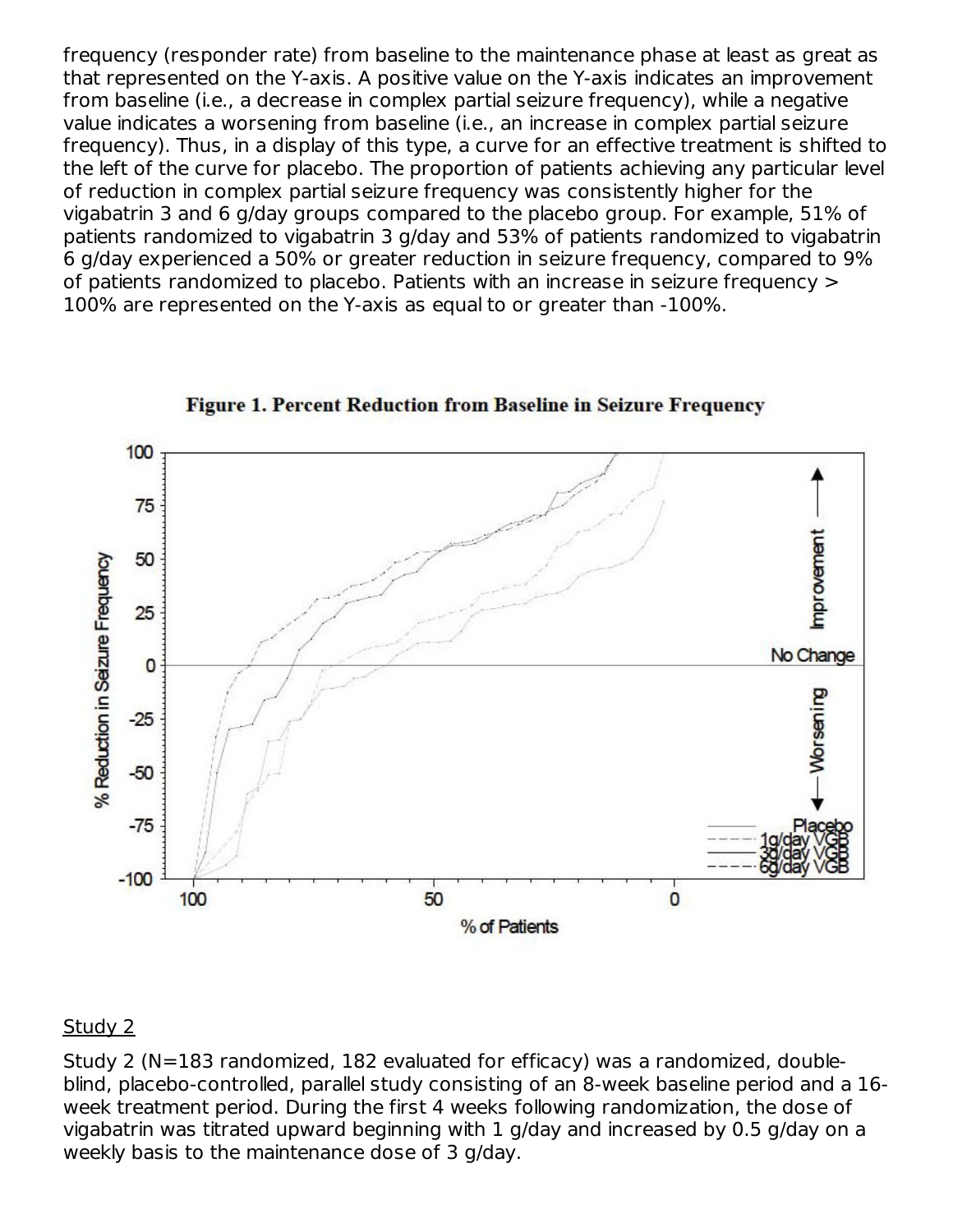Results for the primary measure of effectiveness, reduction in monthly complex partial seizure frequency, are shown in Table 9. Vigabatrin 3 g/day was statistically significantly superior to placebo in reducing seizure frequency.

|                                | IN  | <b>Baseline</b> | Endstudy |  |  |
|--------------------------------|-----|-----------------|----------|--|--|
| Placebo                        | 90  | <b>19.0</b>     | . .      |  |  |
| 3 g/day vigabatrin             | 192 | ت.8             | 15.5*    |  |  |
| $*p< 0.05$ compared to placebo |     |                 |          |  |  |

### **Table 9. Median Monthly Frequency of Complex Partial Seizures**

Figure 2 presents the percentage of patients (X-axis) with a percent reduction in seizure frequency (responder rate) from baseline to the maintenance phase at least as great as that represented on the Y-axis. A positive value on the Y-axis indicates an improvement from baseline (i.e., a decrease in complex partial seizure frequency), while a negative value indicates a worsening from baseline (i.e., an increase in complex partial seizure frequency). Thus, in a display of this type, a curve for an effective treatment is shifted to the left of the curve for placebo. The proportion of patients achieving any particular level of reduction in seizure frequency was consistently higher for the vigabatrin 3 g/day group compared to the placebo group. For example, 39% of patients randomized to vigabatrin (3 g/day) experienced a 50% or greater reduction in complex partial seizure frequency, compared to 21% of patients randomized to placebo. Patients with an increase in seizure frequency > 100% are represented on the Y-axis as equal to or greater than -100%.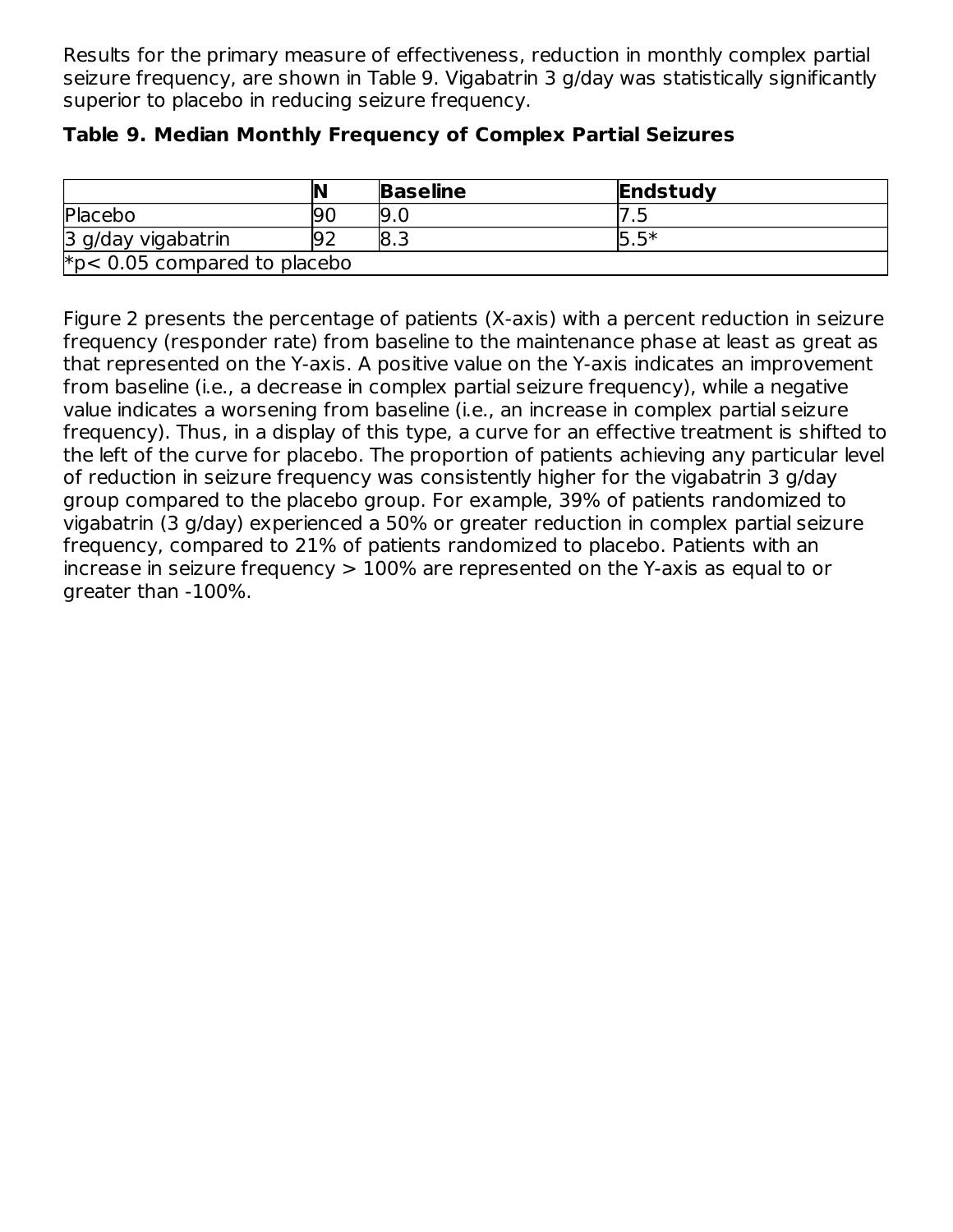

#### **Figure 2. Percent Reduction from Baseline in Seizure Frequency**

For both studies, there was no difference in the effectiveness of vigabatrin between male and female patients. Analyses of age and race were not possible as nearly all patients were between the ages of 18 to 65 and Caucasian.

#### Pediatric patients 3 to 16 years of age

Vigabatrin was studied in three double-blind, placebo-controlled, parallel-group studies in 269 patients who received vigabatrin and 104 patients who received placebo. No individual study was considered adequately powered to determine efficacy in pediatric patients age 3 years and above. The data from all three pediatric studies were pooled and used in a pharmacometric bridging analysis using weight-normalized doses to establish efficacy and determine appropriate dosing. All three studies were randomized, double-blind, placebo-controlled, parallel-group, adjunctive-treatment studies in patients aged 3 to 16 years with uncontrolled complex partial seizures with or without secondary generalization. The study period included a 6 to 10 week baseline phase and a 14 to 17 week treatment phase (composed of a titration and maintenance period).

The pharmacometric bridging approach consisted of defining a weight-normalized doseresponse, and showing that a similar dose-response relationship exists between pediatric patients and adult patients when vigabatrin was given as adjunctive therapy for complex partial seizures. Dosing recommendations in pediatric patients 2 to 16 years of age were derived from simulations utilizing these pharmacometric dose-response analyses [see Dosage and Administration (2.2)].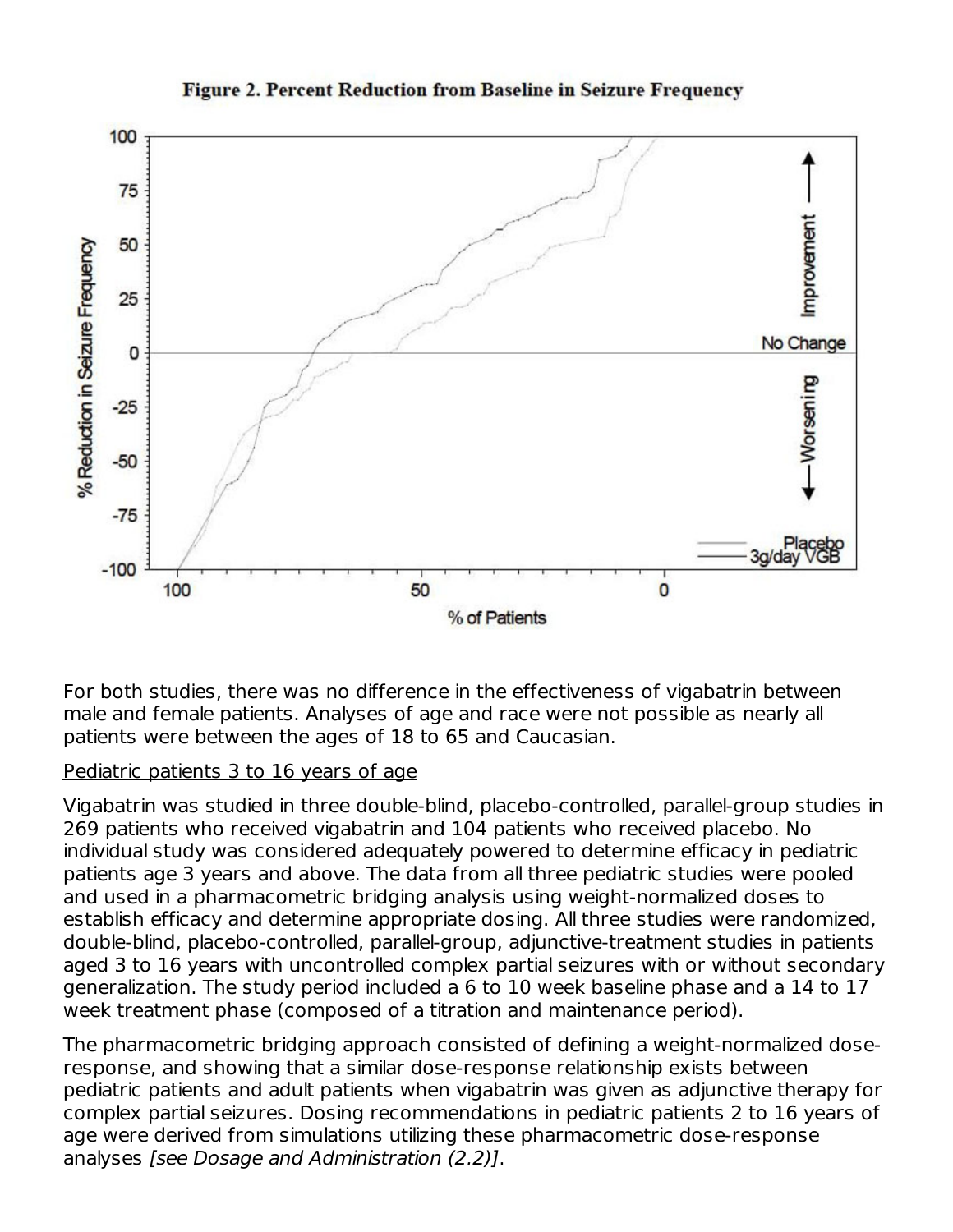# **14.2 Infantile Spasms**

The effectiveness of vigabatrin as monotherapy was established for infantile spasms in two multicenter controlled studies. Both studies were similar in terms of disease characteristics and prior treatments of patients and all enrolled infants had a confirmed diagnosis of infantile spasms.

### Study 1

Study 1 (N=221) was a multicenter, randomized, low-dose high-dose, parallel-group, partially-blind (caregivers knew the actual dose but not whether their child was classified as low or high dose; EEG reader was blinded but investigators were not blinded) study to evaluate the safety and efficacy of vigabatrin in patients < 2 years of age with newonset infantile spasms. Patients with both symptomatic and cryptogenic etiologies were studied. The study was comprised of two phases. The first phase was a 14 to 21 day partially-blind phase in which patients were randomized to receive either low-dose (18 to 36 mg/kg/day) or high-dose (100 to 148 mg/kg/day) vigabatrin. Study drug was titrated over 7 days, followed by a constant dose for 7 days. If the patient became spasm-free on or before day 14, another 7 days of constant dose was administered. The primary efficacy endpoint of this study was the proportion of patients who were spasm-free for 7 consecutive days beginning within the first 14 days of vigabatrin therapy. Patients considered spasm-free were defined as those patients who remained free of spasms (evaluated according to caregiver response to direct questioning regarding spasm frequency) and who had no indication of spasms or hypsarrhythmia during 8 hours of CCTV EEG recording (including at least one sleep-wake-sleep cycle) performed within 3 days of the seventh day of spasm freedom and interpreted by a blinded EEG reader. Seventeen patients in the high-dose group achieved spasm freedom compared with 8 patients in the low dose group. This difference was statistically significant (p=0.0375). Primary efficacy results are shown in Table 10.

| Table 10. Spasm Freedom by Primary Criteria (Study 1) |  |  |  |  |  |
|-------------------------------------------------------|--|--|--|--|--|
|-------------------------------------------------------|--|--|--|--|--|

|                                                                    | <b>Vigabatrin Treatment Group</b>                             |                                     |  |
|--------------------------------------------------------------------|---------------------------------------------------------------|-------------------------------------|--|
|                                                                    | 18 to 36<br>$mg/kg/day$ $[N=107]$<br>$[N=114]$<br>$ n \ (%)\$ | $100$ to 148 mg/kg/day<br>$\ln(96)$ |  |
| Patients<br>who<br>Achieved <sup>8</sup> (7.0)<br>Spasm<br>Freedom |                                                               | 17 (15.9)                           |  |
| $p=0.0375$                                                         |                                                               |                                     |  |

Note: Primary criteria were evaluated based on caregiver assessment plus CCTV EEG confirmation within 3 days of the seventh day of spasm freedom.

Study 2

Study 2 (N=40) was a multicenter, randomized, double-blind, placebo-controlled, parallel-group study consisting of a pre-treatment (baseline) period of 2 to 3 days, followed by a 5-day double-blind treatment phase during which patients were treated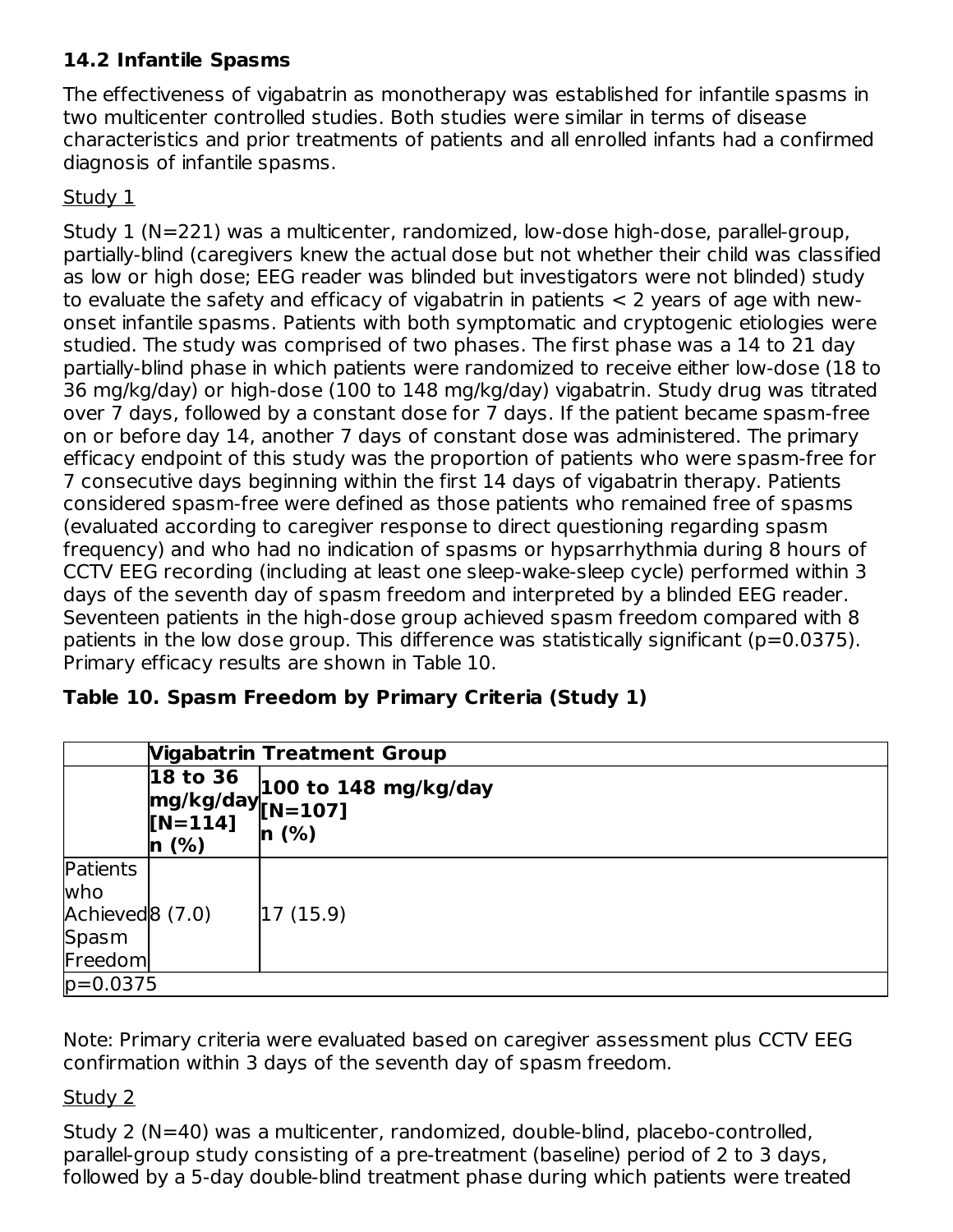with vigabatrin (initial dose of 50 mg/kg/day with titration allowed to 150 mg/kg/day) or placebo. The primary efficacy endpoint in this study was the average percent change in daily spasm frequency, assessed during a pre-defined and consistent 2-hour window of evaluation, comparing baseline to the final 2 days of the 5-day double-blind treatment phase. No statistically significant differences were observed in the average frequency of spasms using the 2-hour evaluation window. However, a post-hoc alternative efficacy analysis, using a 24-hour clinical evaluation window found a statistically significant difference in the overall percentage of reductions in spasms between the vigabatrin group  $(68.9\%)$  and the placebo group  $(17.0\%)$   $(p=0.030)$ .

Duration of therapy for infantile spasms was evaluated in a post hoc analysis of a Canadian Pediatric Epilepsy Network (CPEN) study of developmental outcomes in infantile spasms patients. The 38/68 infants in the study who had responded to vigabatrin therapy (complete cessation of spasms and hypsarrhythmia) continued vigabatrin therapy for a total duration of 6 months therapy. The 38 infants who responded were then followed for an additional 18 months after discontinuation of vigabatrin to determine their clinical outcome. A post hoc analysis indicated no observed recurrence of infantile spasms in any of these 38 infants.

# **16 HOW SUPPLIED/STORAGE AND HANDLING**

# **16.1 How Supplied**

Vigabatrin for oral solution USP, **500 mg** packets contain a white to off-white granular powder.

They are available as follows:

| Carton of 50 packets: | NDC 69238-1425-5  |
|-----------------------|-------------------|
| (Single Packet:       | NDC 69238-1425-1) |

The oral syringes are provided separately by the pharmacy.

# **16.2 Storage and Handling**

Store at 20° to 25°C (68° to 77°F) [see USP Controlled Room Temperature].

# **17 PATIENT COUNSELING INFORMATION**

Advise patients and caregivers to read the FDA-approved patient labeling (Medication Guide and Instructions for Use).

# Administration Instructions for Vigabatrin for Oral Solution

Physicians should confirm that caregiver(s) understand how to mix vigabatrin for oral solution and to administer the correct dose to their infants and pediatric patients [see Dosage and Administration (2.5)].

# Permanent Vision Loss

Inform patients and caregivers of the risk of permanent vision loss, particularly loss of peripheral vision, from vigabatrin, and the need for monitoring vision [see Warnings and Precautions (5.1)].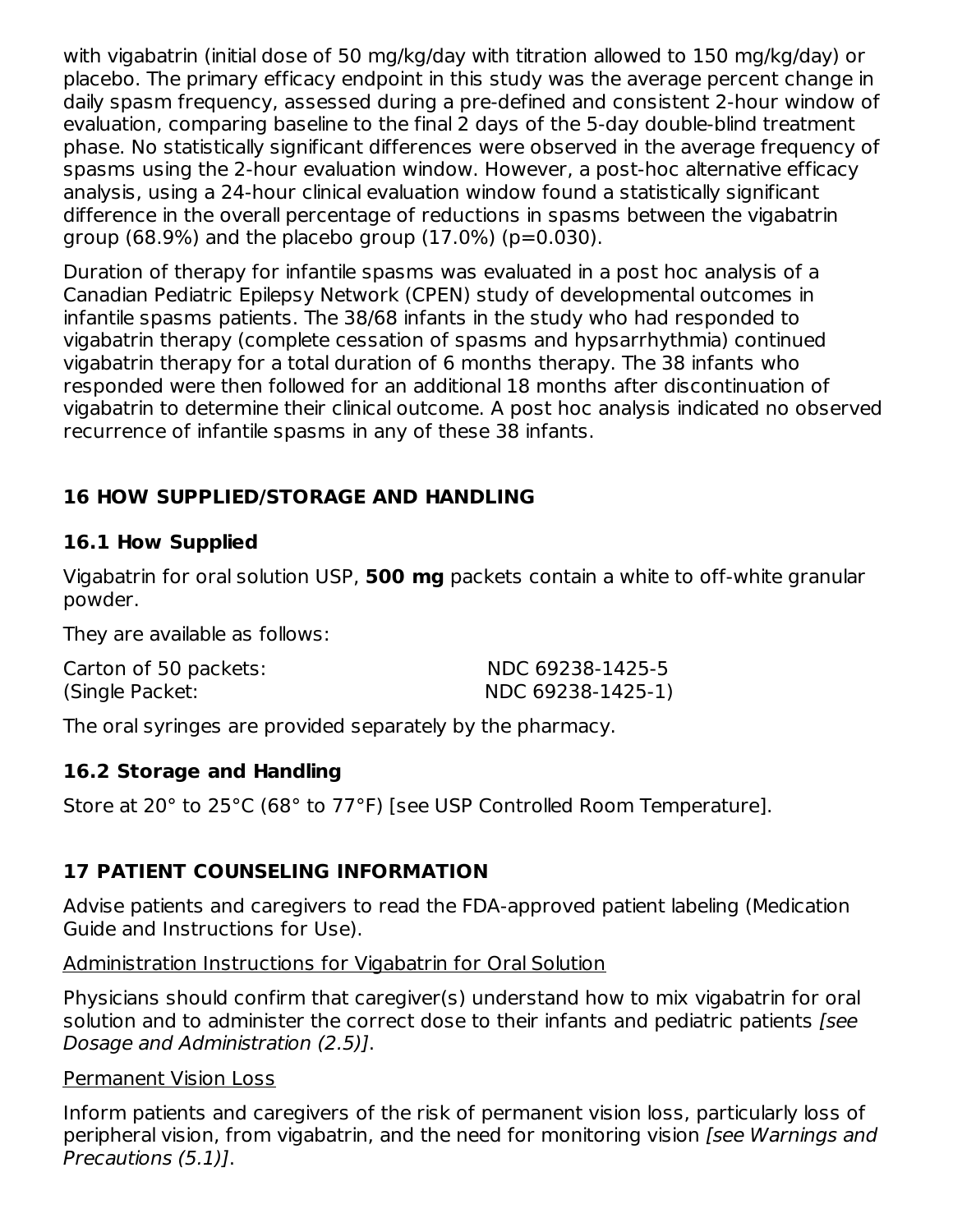Monitoring of vision, including assessment of visual fields and visual acuity, is recommended at baseline (no later than 4 weeks after starting vigabatrin), at least every 3 months while on therapy, and about 3 to 6 months after discontinuation of therapy. In patients for whom vision testing is not possible, treatment may continue without recommended testing according to clinical judgment with appropriate patient or caregiver counseling. Patients or caregivers should be informed that if baseline or subsequent vision is not normal, vigabatrin should only be used if the benefits of vigabatrin treatment clearly outweigh the risks of additional vision loss.

Advise patients and caregivers that vision testing may be insensitive and may not detect vision loss before it is severe. Also advise patients and caregivers that if vision loss is documented, such loss is irreversible. Ensure that both of these points are understood by patients and caregivers.

Patients and caregivers should be informed that if changes in vision are suspected, they should notify their physician immediately.

### Vigabatrin REMS Program

Vigabatrin is available only through a restricted program called the Vigabatrin REMS Program [see Warnings and Precautions (5.2)]. Inform patients/caregivers of the following:

- Patients/caregivers must be enrolled in the program.
- Vigabatrin is only available through pharmacies that are enrolled in the Vigabatrin REMS Program.

### MRI Abnormalities in Infants

Inform caregiver(s) of the possibility that infants may develop an abnormal MRI signal of unknown clinical significance [see Warnings and Precautions (5.3)].

### Suicidal Thinking and Behavior

Counsel patients, their caregiver(s), and families that AEDs, including vigabatrin, may increase the risk of suicidal thoughts and behavior. Also advise patients and caregivers of the need to be alert for the emergence or worsening of symptoms of depression, any unusual changes in mood or behavior, or the emergence of suicidal thoughts, behavior, or thoughts of self-harm. Behaviors of concern should be reported immediately to healthcare providers [see Warnings and Precautions (5.5)].

### **Pregnancy**

Advise pregnant women and women of child-bearing potential that the use of vigabatrin during pregnancy can cause fetal harm which may occur early in pregnancy before many women know they are pregnant. Instruct patients to notify their physician if they become pregnant or intend to become pregnant during therapy. Advise patients that there is a pregnancy exposure registry that collects information about the safety of antiepileptic drugs during pregnancy [see Use in Specific Populations (8.1)].

### Nursing

Counsel patients that vigabatrin is excreted in breast milk. Because of the potential for serious adverse reactions in nursing infants from vigabatrin, breastfeeding is not recommended. If a decision is made to breastfeed, nursing mothers should be counseled to observe their infants for signs of vision loss, sedation and poor sucking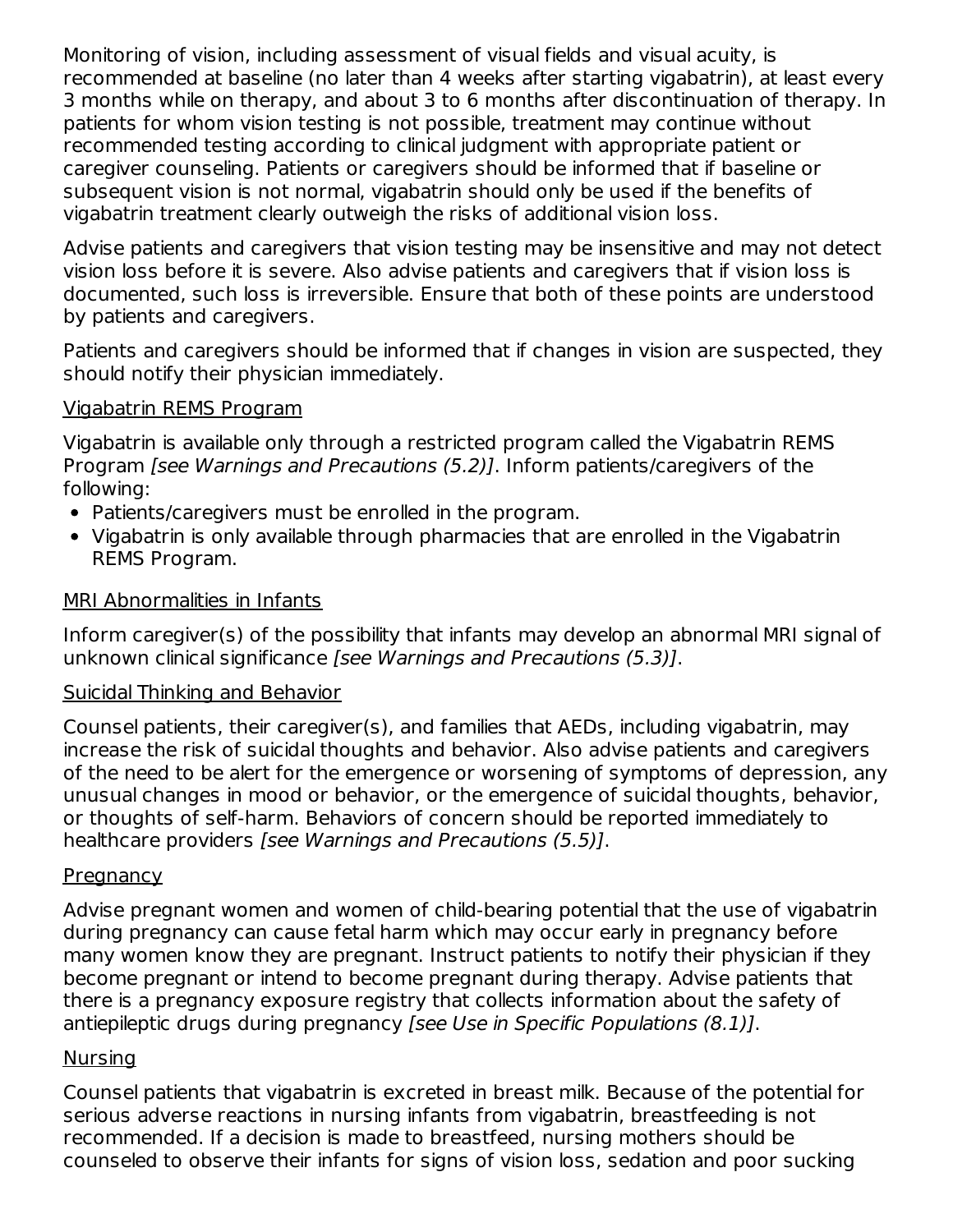[see Use in Specific Populations (8.2)].

### Withdrawal of Vigabatrin Therapy

Instruct patients and caregivers not to suddenly discontinue vigabatrin therapy without consulting with their healthcare provider. As with all AEDs, withdrawal should normally be gradual [see Warnings and Precautions (5.6)].

Distributed by:

# **Amneal Pharmaceuticals LLC**

Bridgewater, NJ 08807

Rev. 04-2022-06

# **MEDICATION GUIDE**

**Vigabatrin (vye ga' ba trin) for Oral Solution, USP**

**What is the most important information I should know about vigabatrin for oral solution?**

**Vigabatrin for oral solution can cause serious side effects, including:**

- **Permanent vision loss**
- **Magnetic resonance imaging (MRI) changes in babies with infantile spasms (IS)**
- **Risk of suicidal thoughts or actions**

# **1. Permanent vision loss:**

Vigabatrin for oral solution can damage the vision of anyone who takes it. Some people can have severe loss particularly to their ability to see to the side when they look straight ahead (peripheral vision). With severe vision loss, you may only be able to see things straight in front of you (sometimes called "tunnel vision"). You may also have blurry vision. If this happens, it will not get better.

**Vision loss and use of vigabatrin for oral solution in adults and children 2 years and older:** Because of the risk of vision loss, vigabatrin for oral solution is used to treat complex partial seizures (CPS) only in people who do not respond well enough to several other medicines.

# **Tell your healthcare provider right away if you (or your child):**

- might not be seeing as well as before starting vigabatrin for oral solution.
- ∘ start to trip, bump into things, or are more clumsy than usual.
- are surprised by people or things coming in front of you that seem to come out of nowhere.
- These changes can mean that you (or your child) have damage to your vision.
- It is recommended that your healthcare provider test your (or your child's) vision (including peripheral vision) and visual acuity (ability to read an eye chart) before you (or your child) start vigabatrin for oral solution or within 4 weeks after starting vigabatrin for oral solution, and at least every 3 months after that until vigabatrin for oral solution is stopped. It is also recommended that you (or your child) have a vision test about 3 to 6 months after vigabatrin for oral solution is stopped. Your vision loss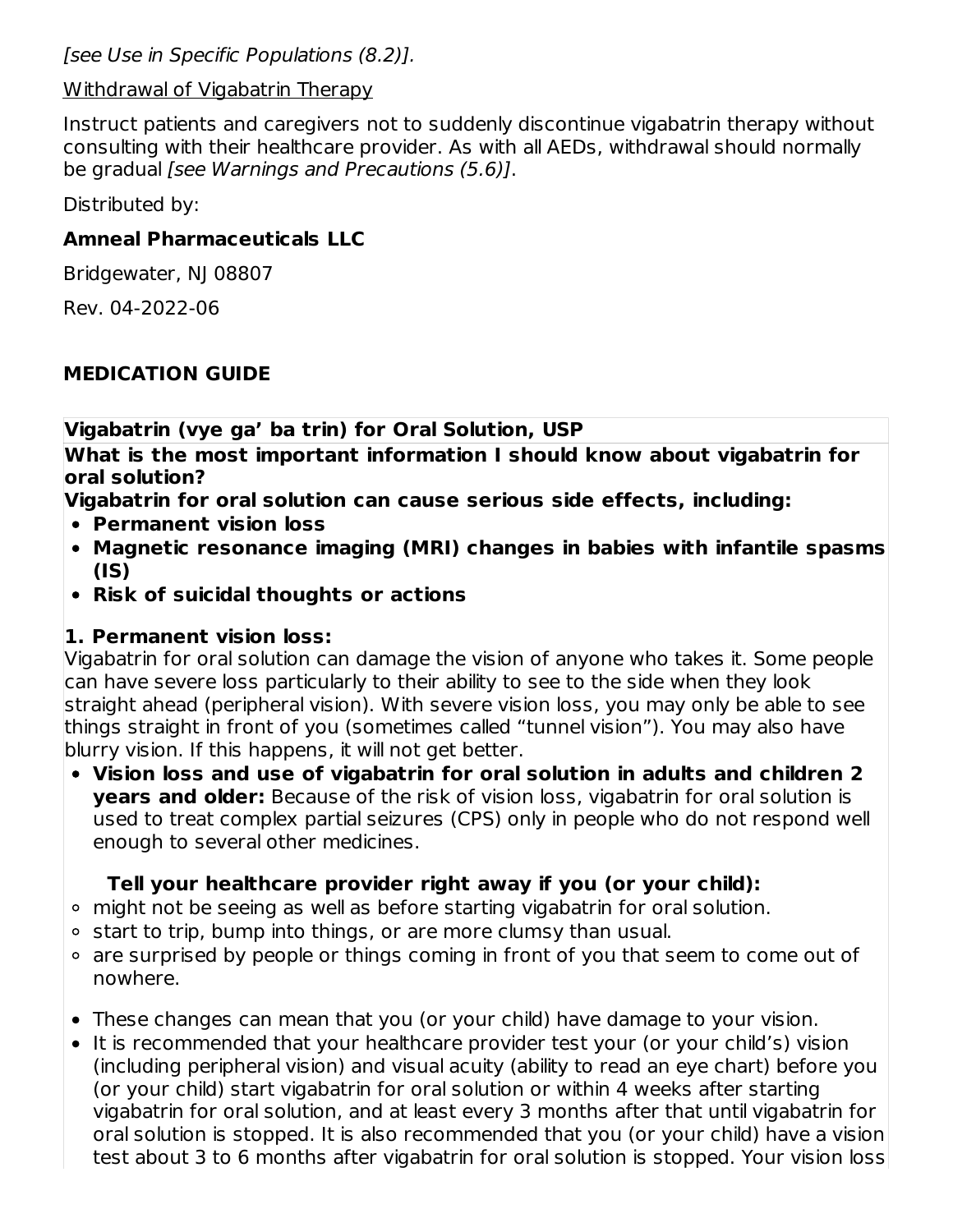may get worse after you stop taking vigabatrin for oral solution.

- Some people are not able to complete testing of vision. Your healthcare provider will determine if you (or your child) can be tested. If you (or your child) cannot complete vision testing, your healthcare provider may continue prescribing vigabatrin for oral solution, but your healthcare provider will not be able to watch for any vision loss you (or your child) may get.
- Even if your vision (or your child's vision) seems fine, it is important that you (or your child) get these regular vision tests because vision damage can happen before you (or your child) notice any changes.
- These vision tests cannot prevent the vision damage that can happen with vigabatrin for oral solution, but they do allow the healthcare provider to decide if you (or your child) should stop vigabatrin for oral solution if your vision has gotten worse.
- Vison testing may not detect vision loss before it is severe.
- If you do not have these vision tests regularly, your healthcare provider may stop prescribing vigabatrin for oral solution.
- If you drive and your vision is damaged by vigabatrin for oral solution, driving might be more dangerous, or you may not be able to drive safely at all. Talk about this with your healthcare provider.
- **Vision loss in babies:** Because of the risk of vision loss, vigabatrin for oral solution is used in babies 1 month to 2 years of age with infantile spasms (IS) only when you and your healthcare provider decide that the possible benefits of vigabatrin for oral solution are more important than the risks.
- Parents or caregivers are not likely to recognize the symptoms of vision loss in babies until it is severe.
- Healthcare providers may not find vision loss in babies until it is severe.
- $\circ$  It is difficult to test vision in babies, but, to the extent possible, all babies should have their vision tested before starting vigabatrin for oral solution or within 4 weeks after starting vigabatrin for oral solution, and every 3 months after that until vigabatrin for oral solution is stopped. Your baby should also have a vision test about 3 to 6 months after vigabatrin for oral solution is stopped.
- Your baby may not be able to be tested. Your healthcare provider will determine if your baby can be tested. If your baby cannot be tested, your healthcare provider may continue prescribing vigabatrin for oral solution, but your healthcare provider will not be able to watch for any vision loss.

# **Tell your healthcare provider right away if you think that your baby is:**

- not seeing as well as before taking vigabatrin for oral solution.
- acting differently than normal.
- Even if your baby's vision seems fine, it is important to get regular vision tests because damage can happen before your baby acts differently. Even these regular vision exams may not show the damage to your baby's vision before it is severe and permanent.

# **All people who take vigabatrin for oral solution:**

- You are at risk for permanent vision loss with any amount of vigabatrin for oral solution.
- Your risk of vision loss may be higher the more vigabatrin for oral solution you take daily and the longer you take it.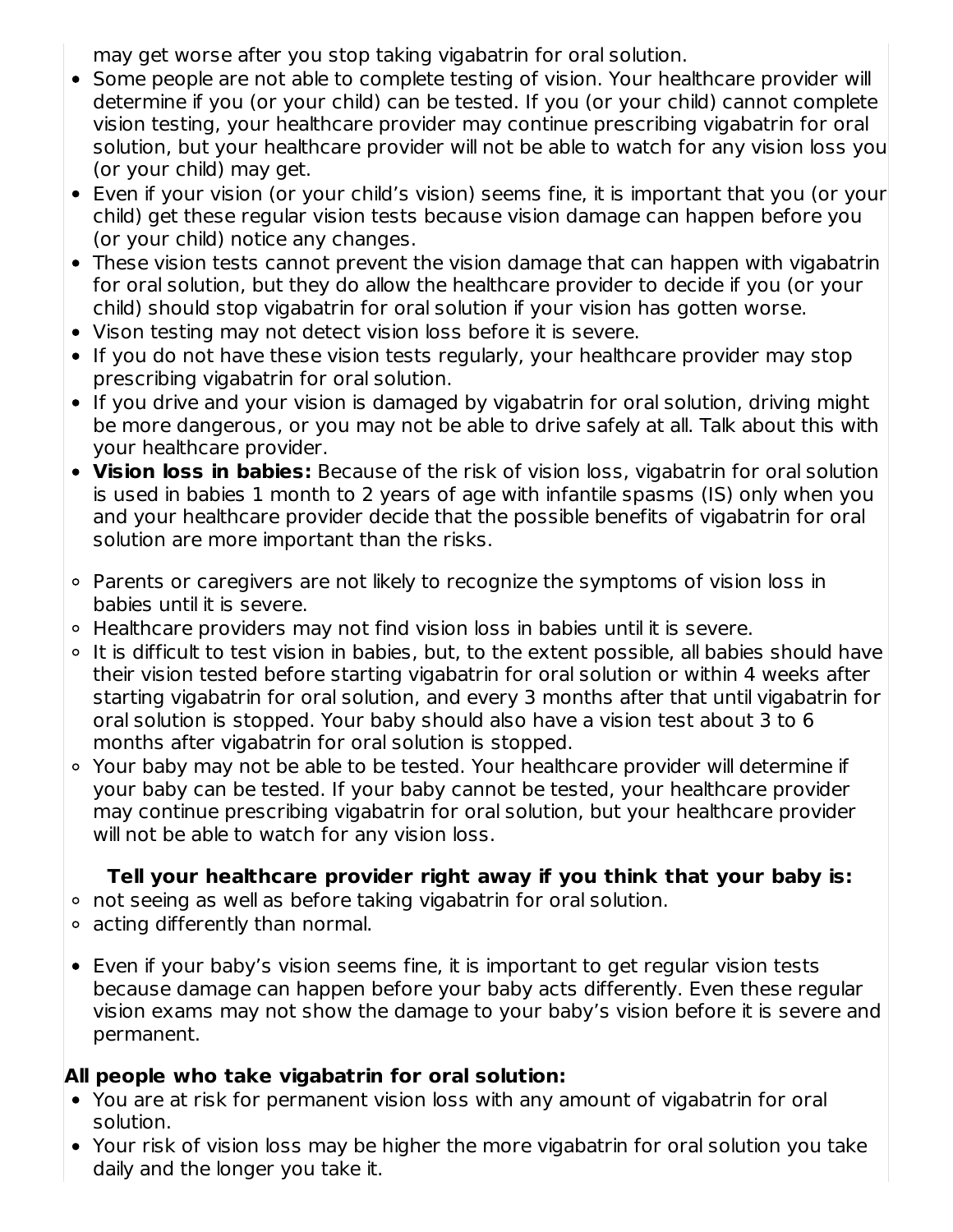- It is not possible for your healthcare provider to know when vision loss will happen. It could happen soon after starting vigabatrin for oral solution or any time during treatment. It may even happen after treatment has stopped.
- Because vigabatrin for oral solution might cause permanent vision loss, it is available to healthcare providers and patients only under a special program called the Vigabatrin Risk Evaluation and Mitigation Strategy (REMS) Program. Vigabatrin for oral solution can only be prescribed to people who are enrolled in this program. As part of the Vigabatrin REMS Program, it is recommended that your healthcare provider test your (or your child's) vision from time to time (periodically) while you (or your child) are being treated with vigabatrin for oral solution, and even after you (or your child) stop treatment. Your healthcare provider will explain the details of the Vigabatrin REMS Program to you. For more information, go to www.vigabatrinREMS.com or call 1-866-244-8175.

### **2. Magnetic resonance imaging (MRI) changes in babies with infantile spasms:**

Brain pictures taken by magnetic resonance imaging (MRI) show changes in some babies after they are given vigabatrin for oral solution. It is not known if these changes are harmful.

# **3. Risk of suicidal thoughts or actions:**

Like other antiepileptic drugs, vigabatrin for oral solution may cause suicidal thoughts or actions in a very small number of people, about 1 in 500 people taking it. Call a healthcare provider right away if you or your child have any of these symptoms, especially if they are new, worse, or worry you:

```
<sup>o</sup> thoughts
  about
  suicide or
  dying
              attempts to commit suicide
new or
  worse
  depression
          new or worse anxiety
feeling
  agitated or
panic attacks
  restless
trouble
  sleeping onew or worse irritability
  (insomnia)
acting
  aggressive,
  being
  angry, or
  violent
            acting on dangerous impulses
an extreme
  increase in
  activity and \circ other unusual changes in behavior or mood
```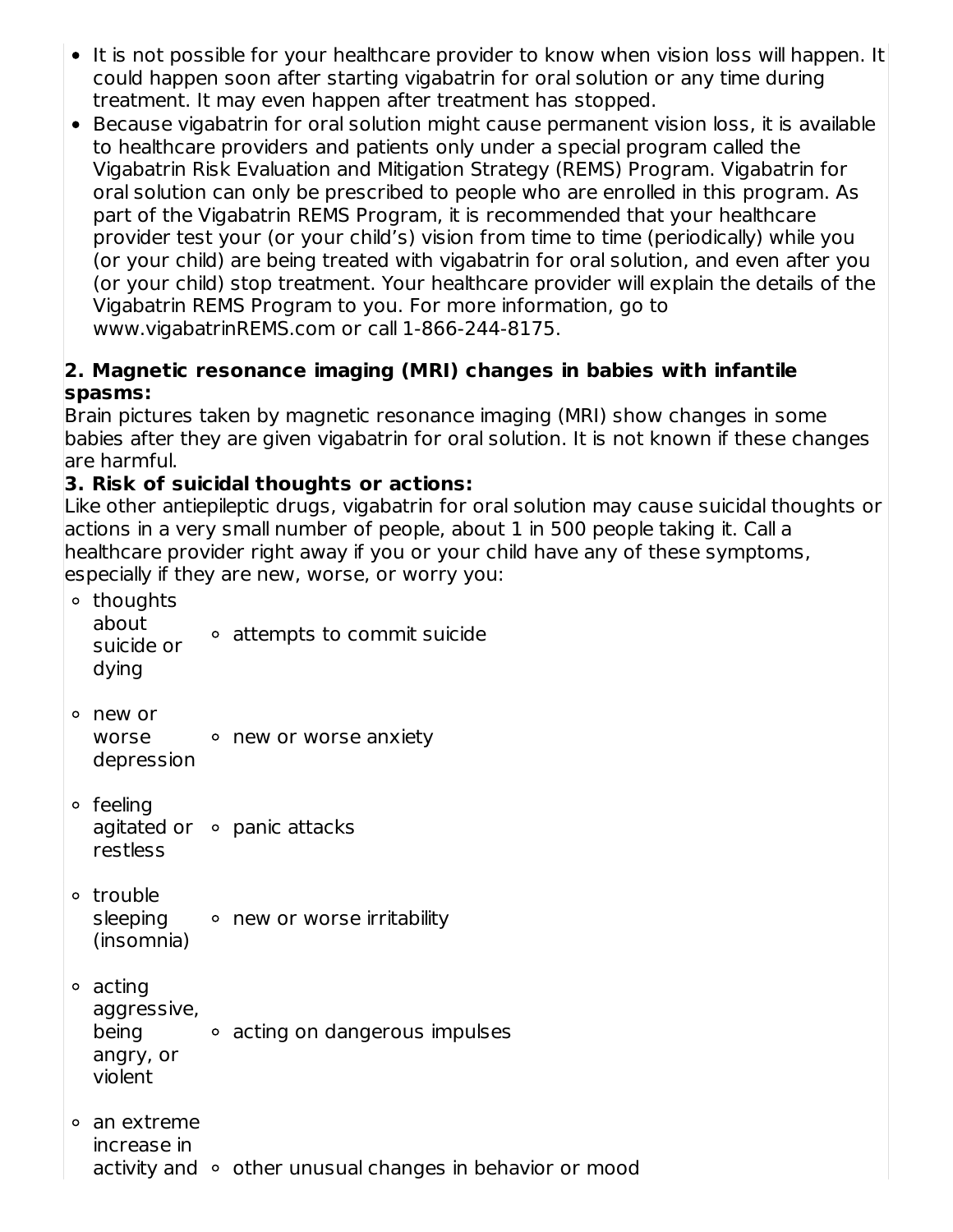talking (mania)

Suicidal thoughts or actions can be caused by things other than medicines. If you or  $\,$  vour child have suicidal thoughts or actions, your healthcare provider may check for other causes.

# **How can I watch for early symptoms of suicidal thoughts and actions?**

- Pay attention to any changes, especially sudden changes, in mood, behaviors, thoughts, or feelings.
- Keep all follow-up visits with your healthcare provider as scheduled.
- Call your healthcare provider between visits as needed, especially if you are worried about symptoms.
- **Do not stop vigabatrin for oral solution without first talking to a healthcare provider.**
- Stopping vigabatrin for oral solution suddenly can cause serious problems. Stopping a seizure medicine suddenly can cause seizures that will not stop (status epilepticus) in people who are being treated for seizures.

# **What is vigabatrin for oral solution?**

- Vigabatrin for oral solution is a prescription medicine used along with other treatments to treat adults and children 2 years and older with complex partial seizures (CPS) if:
- the CPS do not respond well enough to several other treatments, **and**
- you and your healthcare provider decide the possible benefit of taking vigabatrin for oral solution is more important than the risk of vision loss.

Vigabatrin for oral solution should not be the first medicine used to treat CPS.

Vigabatrin for oral solution is also used to treat babies 1 month to 2 years of age who have infantile spasms (IS) if you and your healthcare provider decide the possible benefits of taking vigabatrin for oral solution are more important than the possible risk of vision loss.

### **What should I tell my healthcare provider before starting vigabatrin for oral solution?**

**If you or your child has CPS, before taking vigabatrin for oral solution tell your healthcare provider about all of your medical conditions, including** if you or your child:

- have or had an allergic reaction to vigabatrin, such as hives, itching, or trouble breathing.
- have or had any vision problems.
- have or had any kidney problems.
- have or had low red blood cell counts (anemia).
- have or had any nervous or mental illnesses, such as depression, mood problems, thoughts of suicide, or attempts at suicide.
- are breastfeeding or planning to breastfeed. Vigabatrin can pass into breast milk and may harm your baby. Talk to your healthcare provider about the best way to feed your baby if you take vigabatrin for oral solution.
- are pregnant or plan to become pregnant. Vigabatrin for oral solution can cause harm to your unborn baby. You and your healthcare provider will have to decide if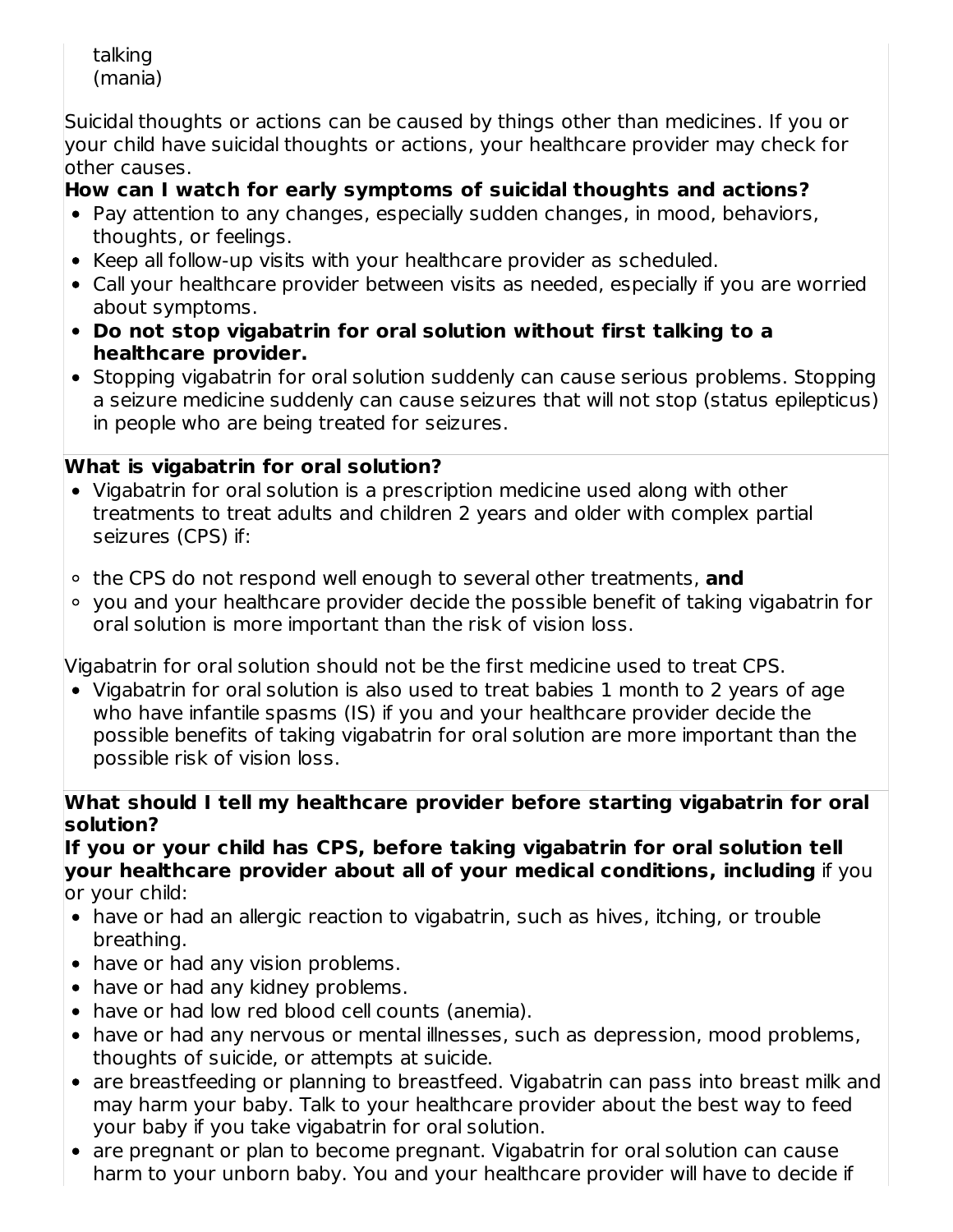you should take vigabatrin for oral solution while you are pregnant.

# **Pregnancy Registry:**

If you become pregnant while taking vigabatrin for oral solution, talk to your healthcare provider about registering with the North American Antiepileptic Drug Pregnancy Registry. You can enroll in this registry by calling 1-888-233-2334. Information on the registry can also be found at the website http://www.aedpregnancyregistry.org/. The purpose of this registry is to collect information about the safety of antiepileptic medicine during pregnancy.

**If you are a parent or caregiver whose baby has IS, before giving vigabatrin for oral solution to your baby, tell your healthcare provider** about all of your baby's medical conditions, including if your baby has or ever had:

- an allergic reaction to vigabatrin, such as hives, itching, or trouble breathing.
- any vision problems.
- any kidney problems.

# **Tell your healthcare provider about all the medicines you or your child take,**

including prescription and over-the-counter medicines, vitamins, and herbal supplements. Vigabatrin for oral solution and other medicines may affect each other causing side effects.

# **How should I take vigabatrin for oral solution?**

- Vigabatrin comes as powder for oral solution.
- You or your child will receive vigabatrin for oral solution from a specialty pharmacy.
- Take vigabatrin for oral solution exactly as your healthcare provider tells you to. Vigabatrin for oral solution is usually taken 2 times each day.
- Vigabatrin for oral solution may be taken with or without food.
- Before starting to take vigabatrin for oral solution, talk to your healthcare provider about what you or your child should do if a vigabatrin for oral solution dose is missed.
- If you or your child are taking vigabatrin for oral solution for CPS and the seizures do not improve enough within 3 months, your healthcare provider will stop prescribing vigabatrin for oral solution.
- If your child is taking vigabatrin for oral solution for IS and the seizures do not improve within 2 to 4 weeks, your healthcare provider will stop prescribing vigabatrin for oral solution.
- **Do not stop taking vigabatrin for oral solution suddenly.** This can cause serious problems. Stopping vigabatrin for oral solution or any seizure medicine suddenly can cause seizures that will not stop (status epilepticus) in people who are being treated for seizures. You should follow your healthcare provider's instructions on how to stop taking vigabatrin for oral solution.
- **Tell your healthcare provider right away about any increase in seizures when vigabatrin for oral solution treatment is being stopped.** Before your child starts taking vigabatrin for oral solution, speak to your child's healthcare provider about what to do if your baby misses a dose, vomits, spits up, or only takes part of the dose of vigabatrin for oral solution.
- **Do not stop taking vigabatrin for oral solution without talking to your healthcare provider.** If vigabatrin for oral solution improves your (or your child's) seizures, you and your healthcare provider should talk about whether the benefit of taking vigabatrin for oral solution is more important than the risk of vision loss, and decide if you (or your child) will continue to take vigabatrin for oral solution.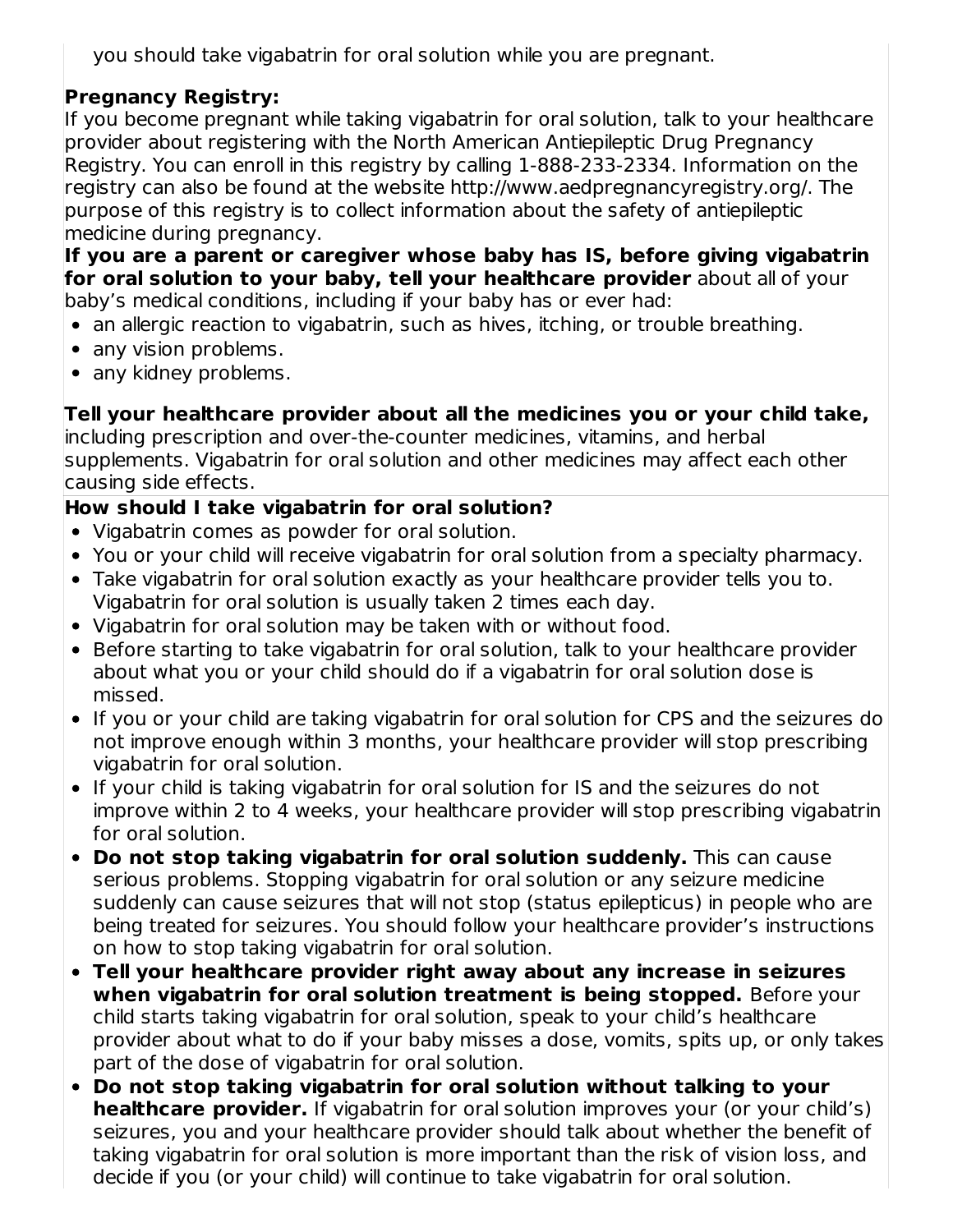- If you are giving vigabatrin for oral solution to your child, it can be given at the same time as their meal. **Vigabatrin for oral solution powder should be mixed with water only.**
- **See "Instructions for Use" for detailed information about how to mix and give vigabatrin for oral solution to your child the right way.**

### **What should I avoid while taking vigabatrin for oral solution?**

Vigabatrin for oral solution causes sleepiness and tiredness. Adults taking vigabatrin for oral solution should not drive, operate machinery, or perform any hazardous task, unless you and your healthcare provider have decided that you can do these things safely.

### **What are the possible side effects of vigabatrin for oral solution? Vigabatrin for oral solution can cause serious side effects, including:**

- **See "What is the most important information I should know about vigabatrin for oral solution?"**
- **sleepiness and tiredness.** See "What should I avoid while taking vigabatrin for oral solution?"
- **Vigabatrin for oral solution may cause your baby to be sleepy.** Sleepy babies may have a harder time suckling and feeding, or may be irritable.
- **weight gain that happens without swelling.**

The following serious side effects happen in **adults**. It is not known if these side effects also happen in babies who take vigabatrin for oral solution.

- **low red blood cell counts (anemia).**
- **nerve problems.** Symptoms of a nerve problem can include numbness and tingling in your toes or feet. It is not known if nerve problems will go away after you stop taking vigabatrin for oral solution.
- **swelling**

### **If you or your child has CPS, vigabatrin for oral solution may make certain types of seizures worse. Tell your healthcare provider right away if your (or your child's) seizures get worse.**

The most common side effects of vigabatrin for oral solution in **adults** include blurred vision, sleepiness, dizziness, problems walking or feeling uncoordinated, shaking (tremor), and tiredness. The most common side effect of vigabatrin for oral solution in **children 3 to 16 years of age** is weight gain. Also expect side effects like those seen in adults.

**If you are giving vigabatrin for oral solution to your baby for IS:** Vigabatrin for oral solution may make certain types of seizures worse. You should tell your baby's healthcare provider right away if your baby's seizures get worse. Tell your baby's healthcare provider if you see any changes in your baby's behavior. The most common side effects of vigabatrin for oral solution in **babies** include:

sleepiness vigabatrin for oral solution may cause your baby to be sleepy.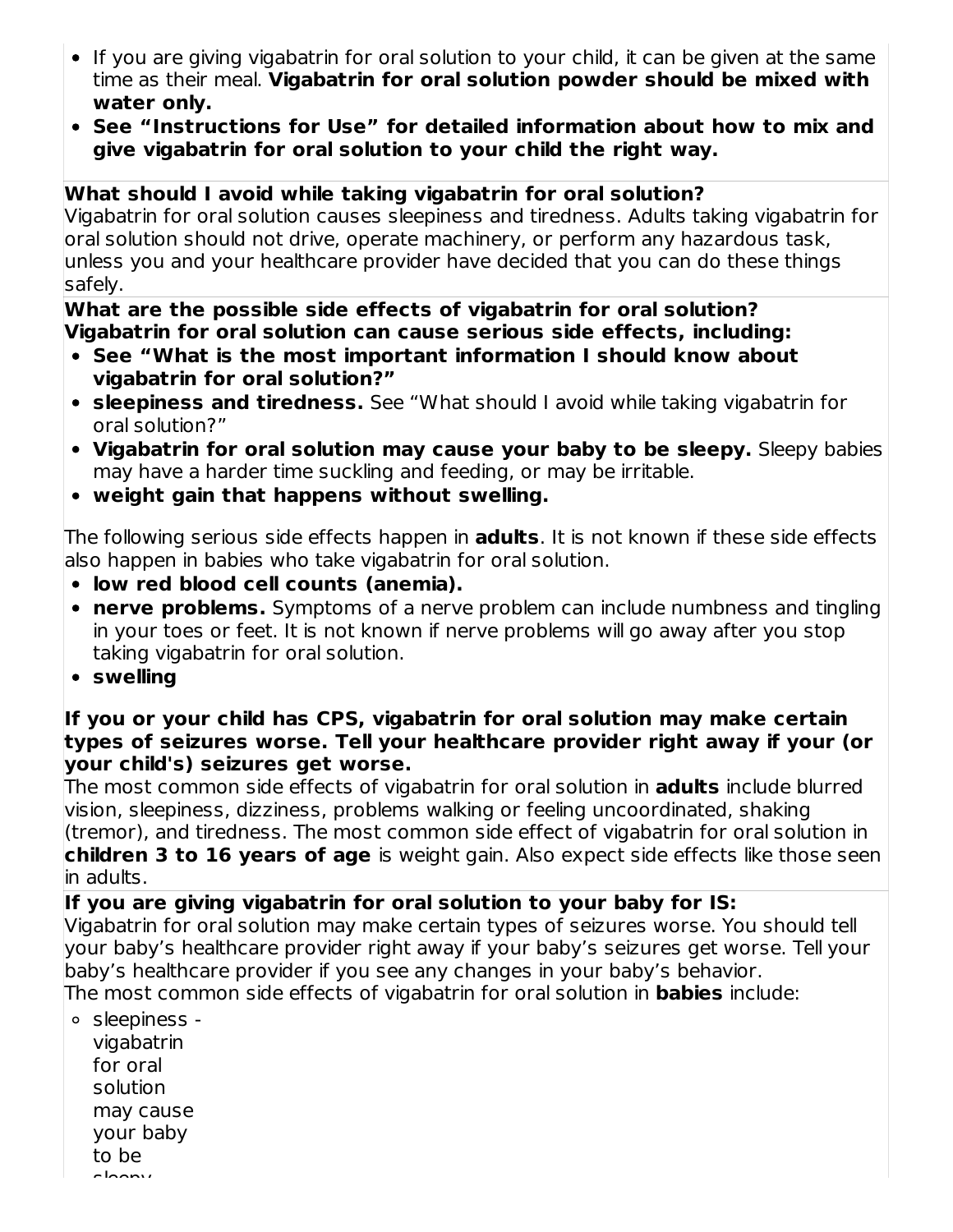sleepy. **Sleepy** babies may have a harder time suckling and feeding or may be irritable. swelling in the bronchial tubes (bronchitis) ear infection irritability

Tell your healthcare provider if you or your child have any side effect that bothers you or that does not go away. These are not all the possible side effects of vigabatrin for oral solution.

Call your doctor for medical advice about side effects. You may report side effects to FDA at 1-800-FDA-1088.

### **How should I store vigabatrin for oral solution?**

• Store vigabatrin for oral solution packets at room temperature between 68° to 77°F (20° to 25°C).

### **Keep vigabatrin for oral solution and all medicines out of the reach of children.**

#### **General information about the safe and effective use of vigabatrin for oral solution.**

Medicines are sometimes prescribed for purposes other than those listed in a Medication Guide. You can ask your pharmacist or healthcare provider for information about vigabatrin for oral solution that is written for health professionals. Do not use vigabatrin for oral solution for a condition for which it was not prescribed. Do not give vigabatrin for oral solution to other people, even if they have the same symptoms that you have. It may harm them.

#### **What are the ingredients in vigabatrin for oral solution? Active Ingredient:** vigabatrin, USP **Inactive Ingredients:** povidone

This Medication Guide has been approved by the U.S. Food and Drug Administration.

Distributed by:

### **Amneal Pharmaceuticals LLC**

Bridgewater, NJ 08807

Rev. 04-2022-05

### **Instructions for Use**

**Vigabatrin (vye ga' ba trin) for oral solution**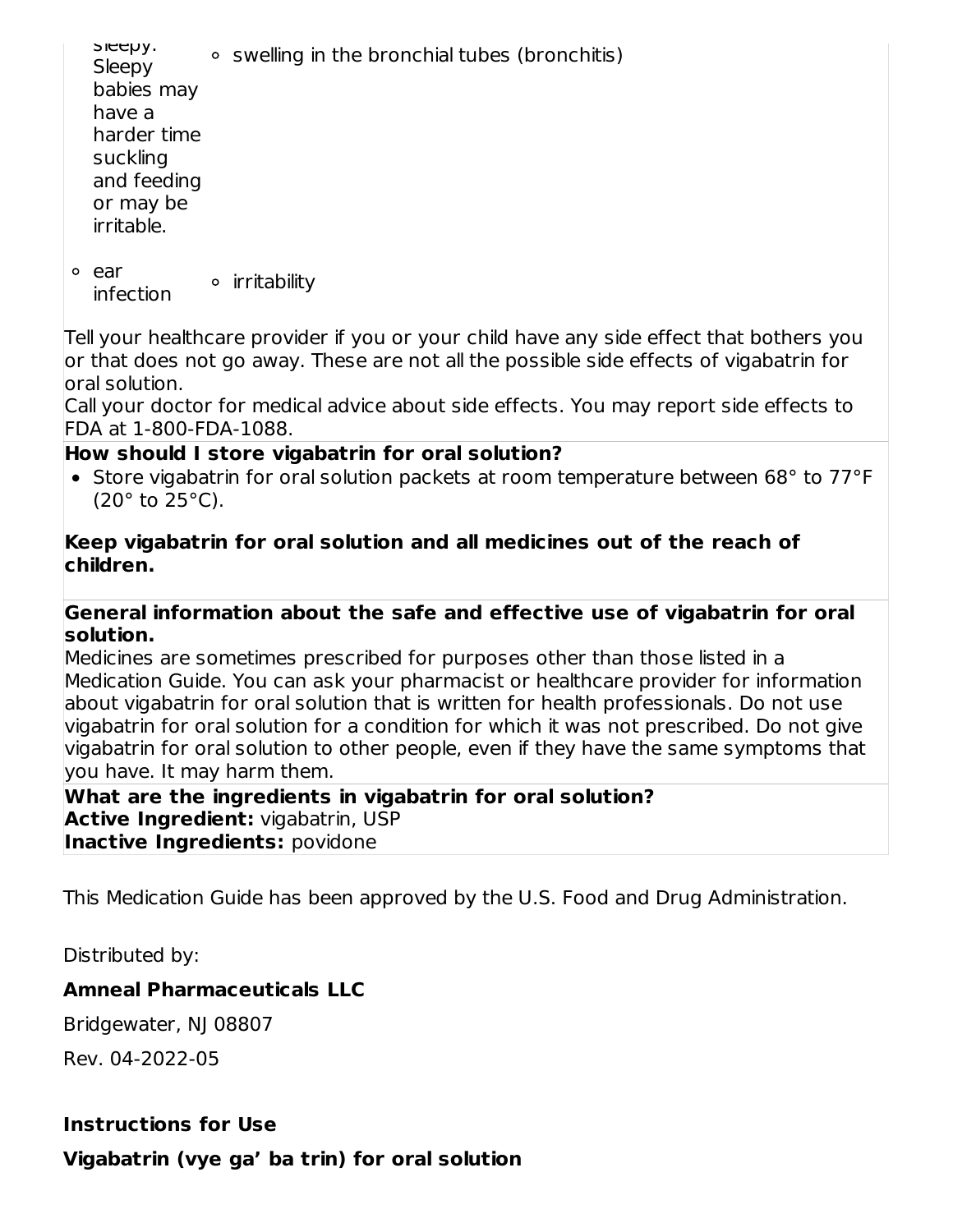Read this Instructions for Use before your child starts taking vigabatrin for oral solution and each time you get a refill. There may be new information. This information does not take the place of talking with your healthcare provider about your child's medical condition or treatment. Talk to your healthcare provider if you have any questions about the right dose of medicine to give your child or how to mix it.

### **Important Note:**

- Vigabatrin for oral solution comes in a packet
- Each packet contains 500 mg of vigabatrin for oral solution powder
- **Vigabatrin for oral solution powder must be mixed with water only.** The water may be cold or at room temperature.
- Your healthcare provider will tell you:
- how many packets of vigabatrin for oral solution you will need for each dose
- how many milliliters (mL) of water to use to mix one dose of vigabatrin for oral solution
- how many milliliters (mL) of the powder and water mixture you will need for each dose of medicine
- Vigabatrin for oral solution should be given right away after it is mixed
- Use the oral syringes, provided by the pharmacy, to measure and give the correct dose. Do not use a household teaspoon or tablespoon.

# **Supplies you will need to mix 1 dose of vigabatrin for oral solution:**



- The number of packets of vigabatrin for oral solution needed for each dose
- 2 clean cups: 1 for mixing and 1 for water. The cup used for mixing vigabatrin for oral solution should be clear so you can see if the powder is dissolved
- Water to mix with the vigabatrin for oral solution powder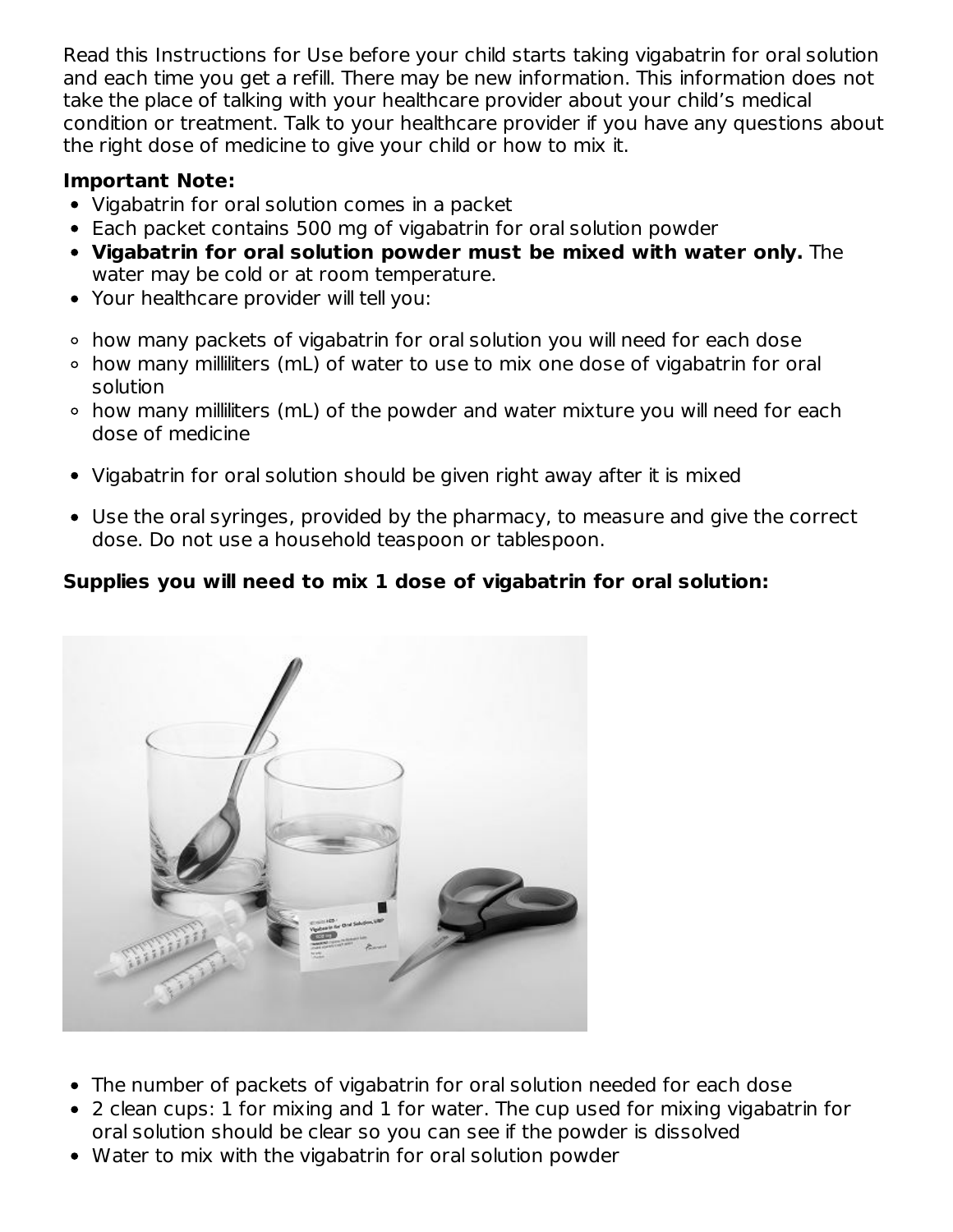- One small 3 mL oral syringe and one large 10 mL oral syringe which are provided by the pharmacy
- Small spoon or other clean utensil to stir the mixture
- Scissors

# **Oral syringe detail**



**Step 1:** Start with **1** of the empty cups and the total number of packets you will need for 1 dose.

**Step 2:** Before you open the packet, tap it to settle all the powder to the bottom of the packet.

**Step 3:** Use a pair of scissors to cut open the vigabatrin for oral solution packet along the dotted line.

**Step 4:** Empty the entire contents of the vigabatrin for oral solution packet into **1** of the clean empty cups (see Figure A).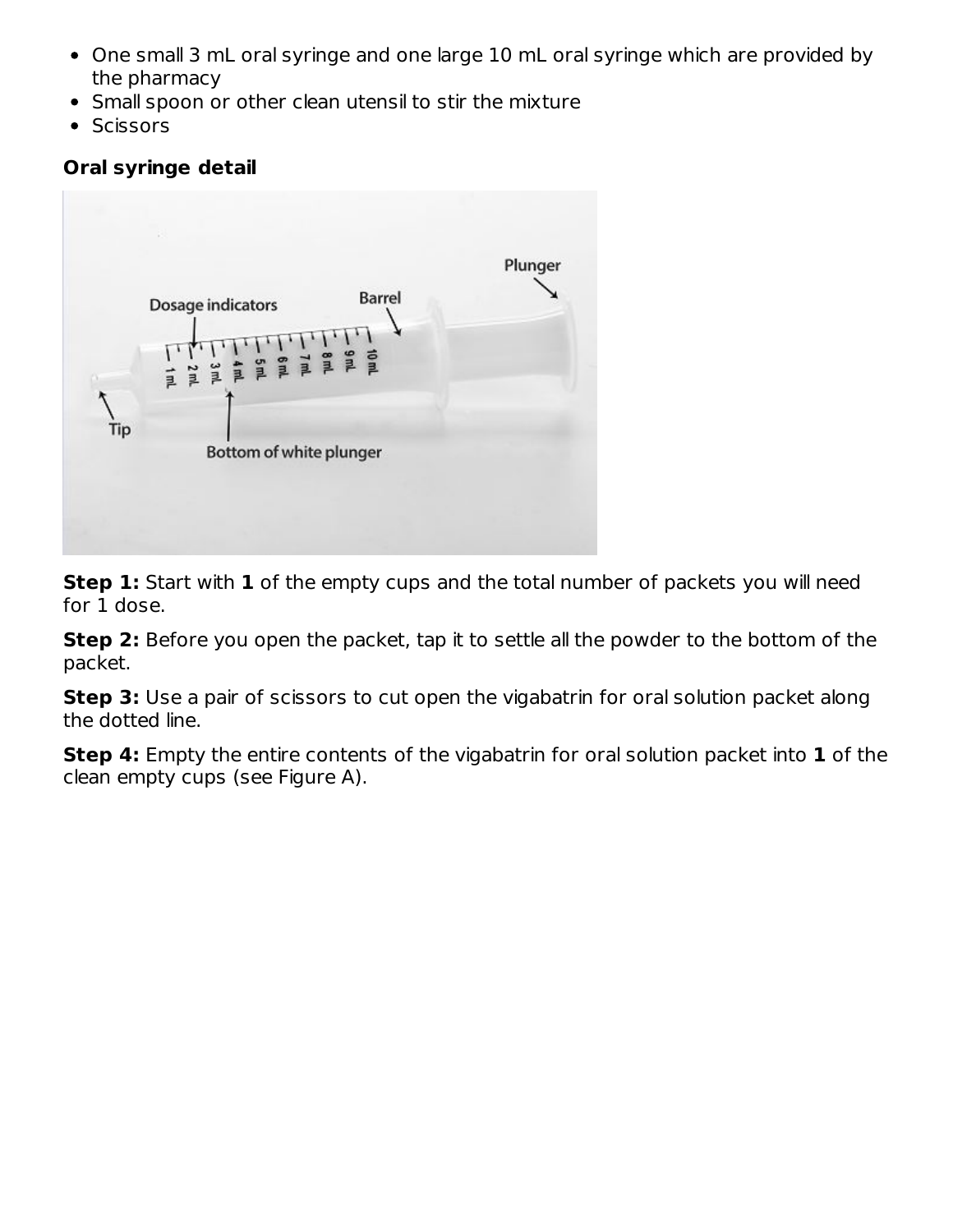

### **Figure A**

Repeat steps 2 to 4 above to open all of the packets needed for 1 dose of vigabatrin for oral solution.

**Step 5:** Take the **second** cup and fill it half way with water (see Figure B). **Do not** mix vigabatrin for oral solution with anything other than water.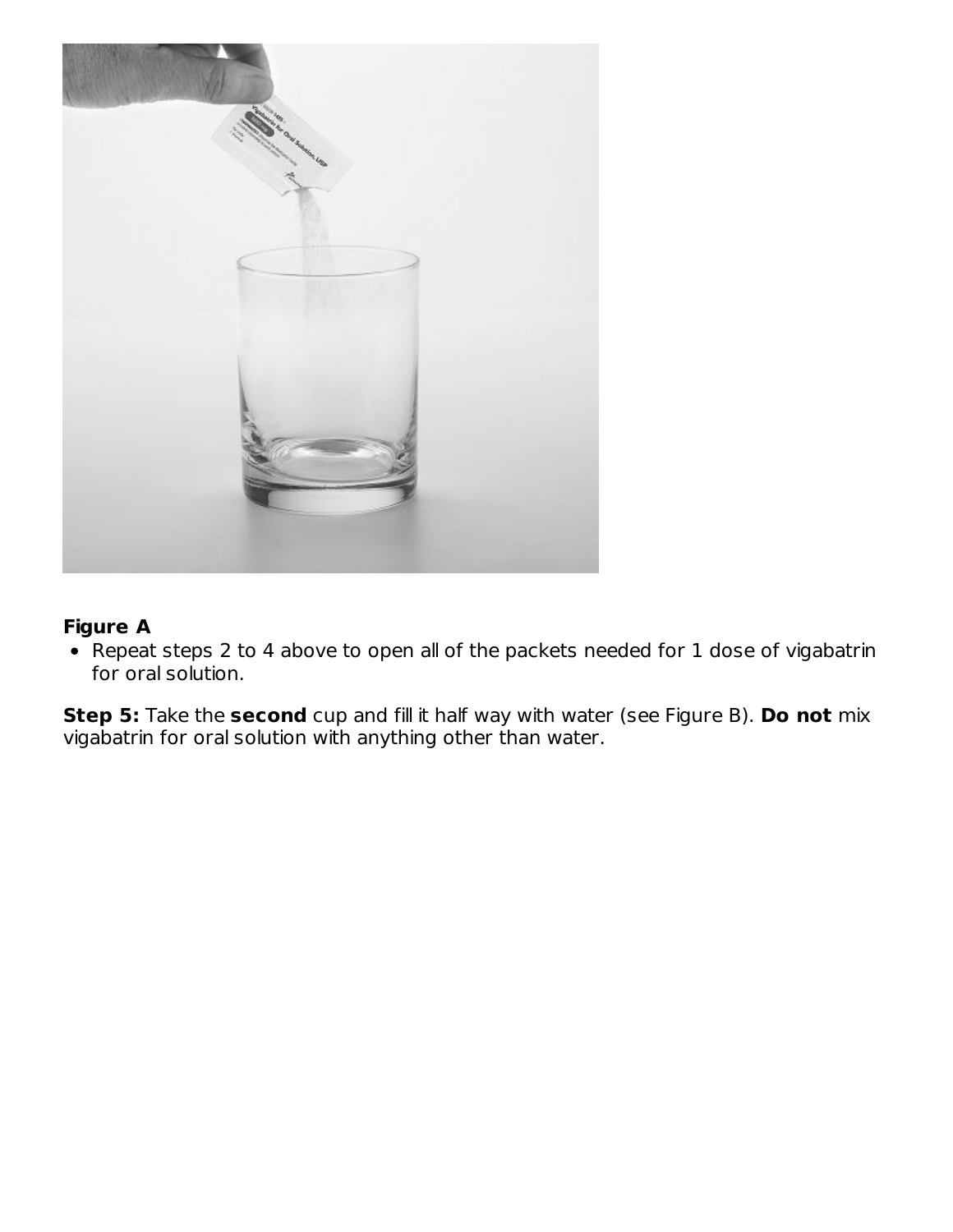

### **Figure B**

You will use the **larger** oral syringe (10 mL) to draw up the water needed to mix with the powder from the packets. **You will need 10 mL of water for each packet of vigabatrin for oral solution.**

For example:

- <sup>o</sup> If you are using 1 packet of vigabatrin for oral solution, you will need to use 10 mL of water (fill the 10 mL oral syringe 1 time)
- ∘ If you are using 2 packets of vigabatrin for oral solution, you will need to use 20 mL of water (fill the 10 mL oral syringe 2 times)
- If you are using 3 packets of vigabatrin for oral solution, you will need to use 30 mL of water (fill the 10 mL oral syringe 3 times)

**Step 6:** Use the 10 mL oral syringe to draw up 10 mL of water. To do this, put the **tip** of the oral syringe all the way into the water in your cup. Then pull the plunger up towards you until the edge of the white plunger is at the 10 mL line on the barrel of the oral syringe (see Figure C).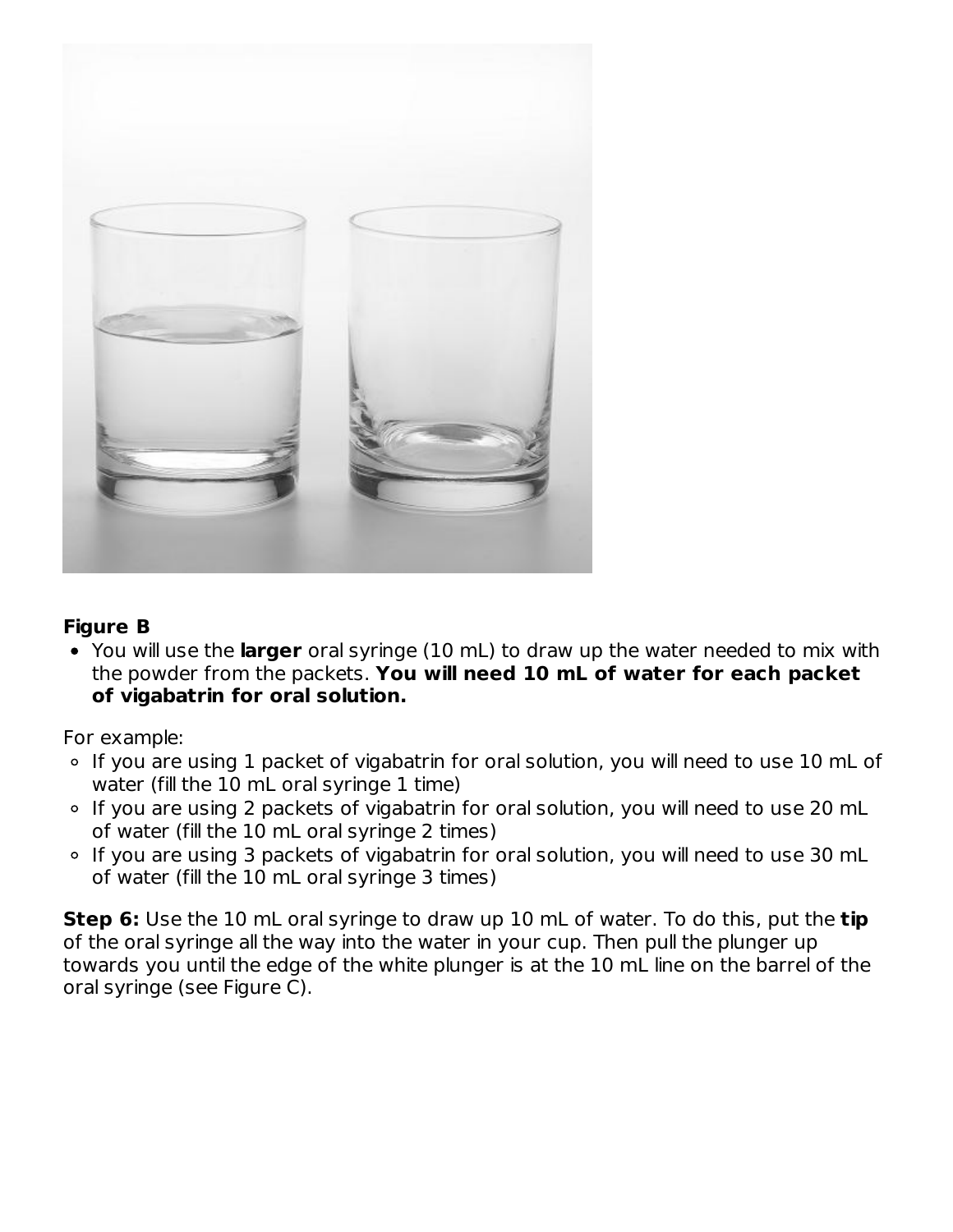

### **Figure C**

If you see bubbles of air in the oral syringe after drawing up the water, turn the oral syringe so the tip is pointing up (see Figure D). The air will move to the top of the oral syringe. Pull the plunger back towards you and then push it back gently into the oral syringe to get rid of the bubbles. Tiny bubbles are normal.

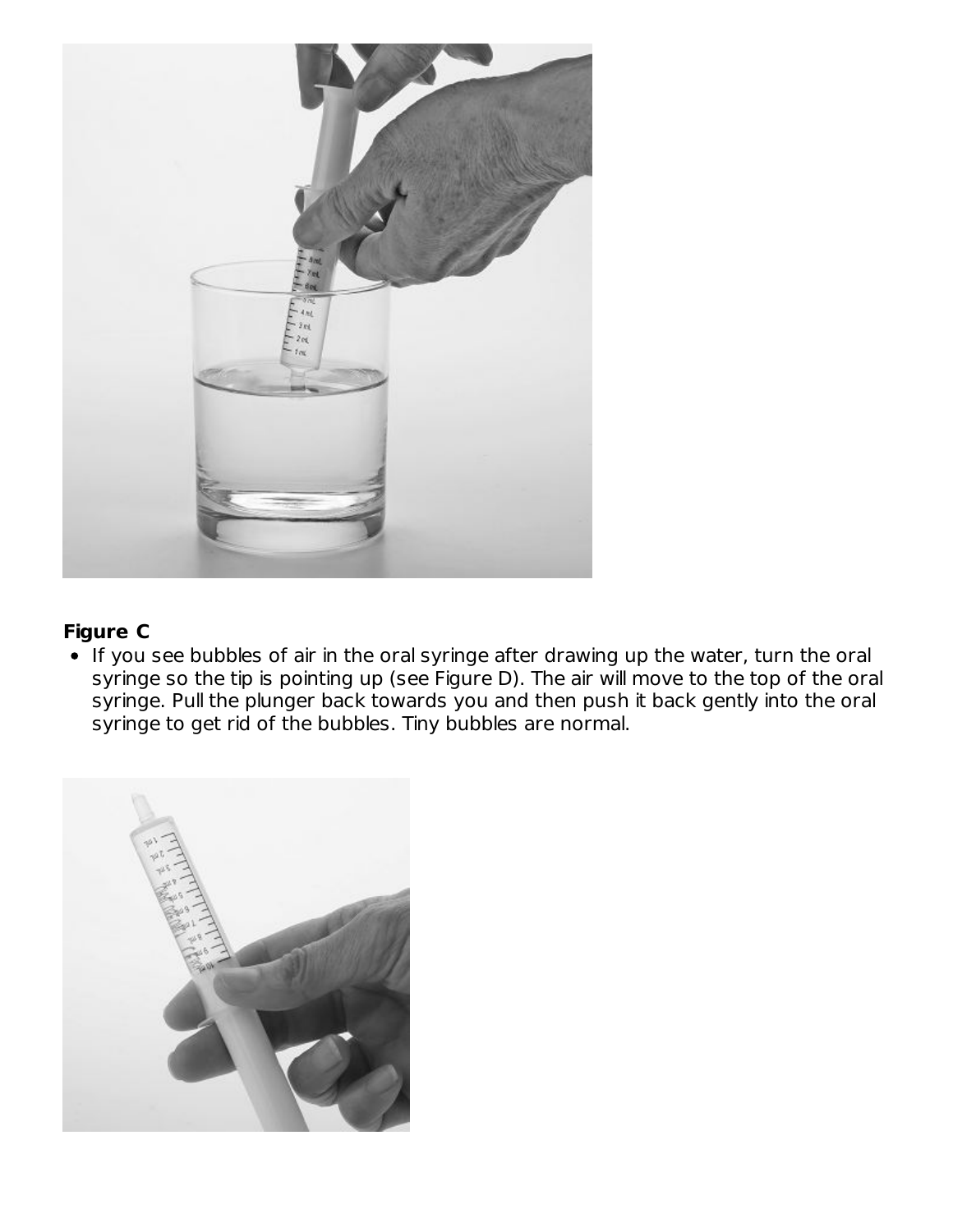# **Figure D**

**Step 7:** Check the oral syringe to make sure it is filled with water up to the 10 mL line (see Figure E).



# **Figure E**

**Step 8:** Get the second cup that contains the vigabatrin for oral solution needed for your dose.

**Step 9:** Hold the 10 mL oral syringe that is filled with water with the tip pointing down over the vigabatrin for oral solution.

**Step 10: Slowly** push the oral syringe plunger all the way down to empty the water from the oral syringe straight into the cup containing the vigabatrin for oral solution (see Figure F).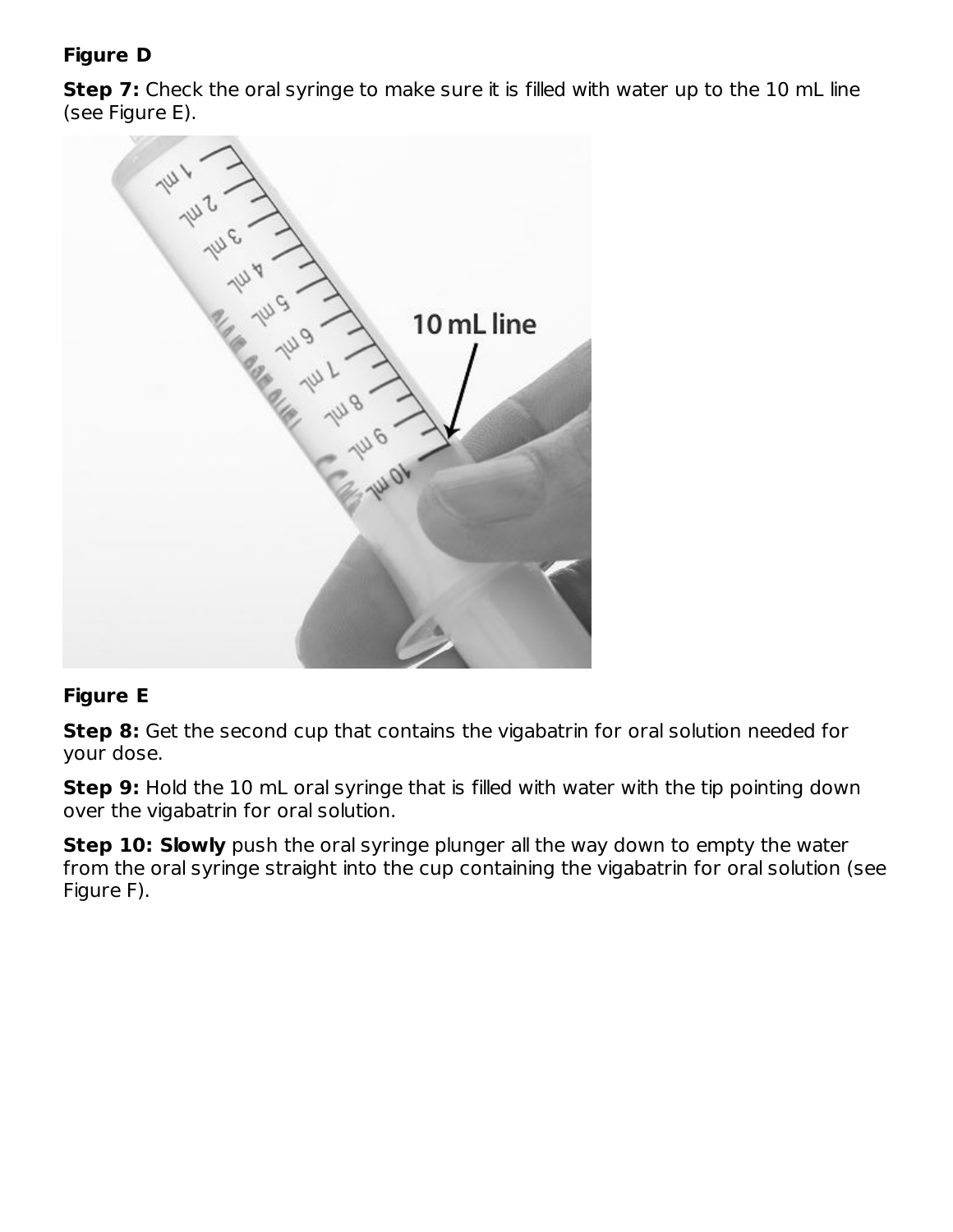

### **Figure F**

**Repeat steps 6 through 10 until all of the water that is needed to mix 1 dose of vigabatrin for oral solution has been added to the cup containing the powder.**

**Step 11:** Stir the mixture with the small spoon or other clean utensil until the solution is clear (see Figure G). This means that all of the powder is dissolved and ready for use.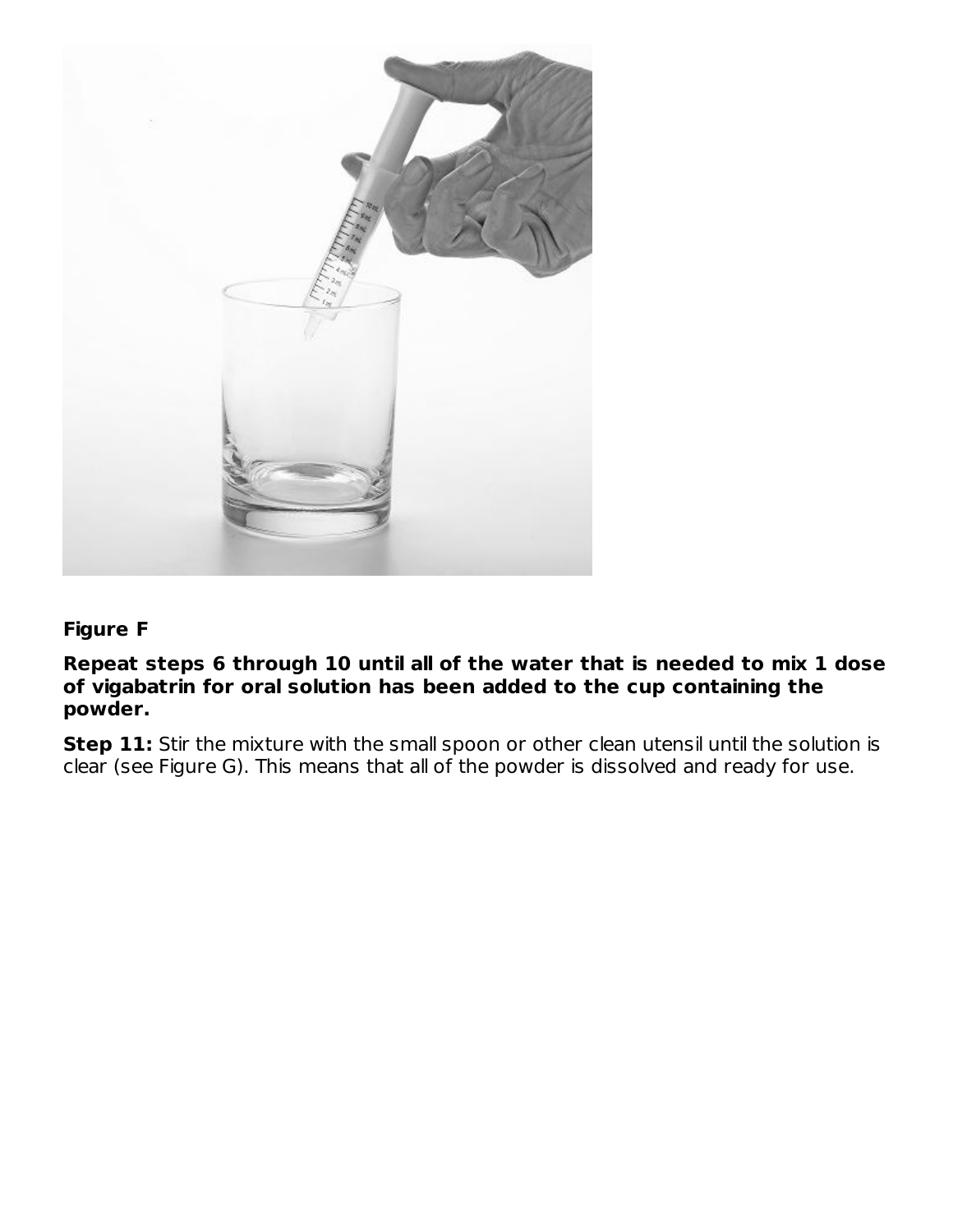

### **Figure G**

- To give a dose of vigabatrin for oral solution to your child, you should use the oral syringe to draw up the total number of mLs of the mixture that your healthcare provider tells you to.
- If you are giving **3 mL or less** of the mixture, use the smaller 3 mL oral syringe.
- If you are giving **more than 3 mL** of the mixture, use the larger 10 mL oral syringe (this is the oral syringe that you just used to add the water).

**Step 12:** Put the **tip** of the oral syringe all the way into the mixture. Pull the plunger up towards you to draw up the mixture. Stop when the edge of the white plunger lines up with markings on the barrel of the oral syringe that matches the number of mLs of mixture your healthcare provider told you to give (see Figure H).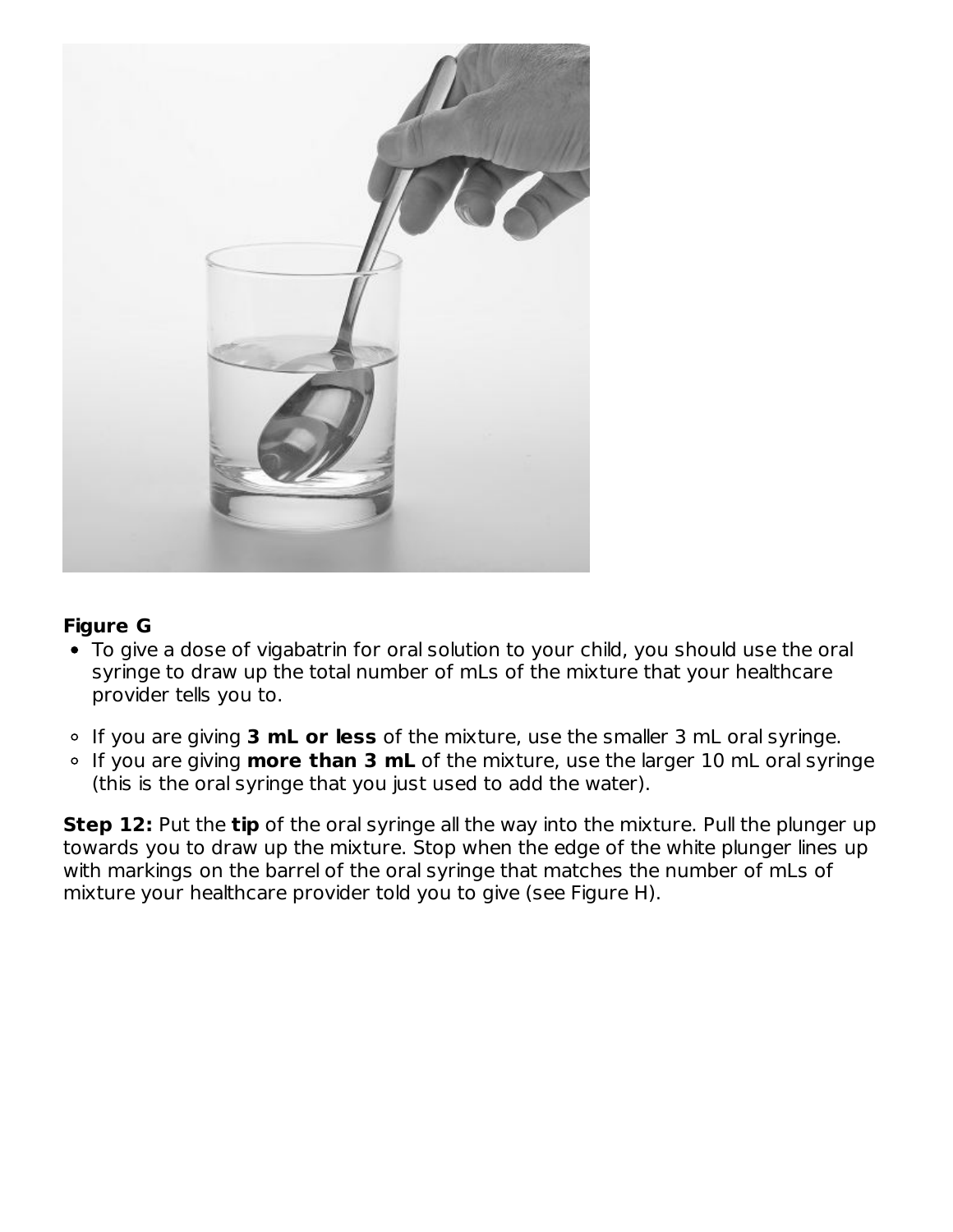

### **Figure H**

• If you see bubbles of air in the oral syringe after drawing up the mixture, turn the oral syringe so the tip is pointing up (see Figure I). The air will move to the top of the oral syringe. Pull the plunger back towards you and then gently push it back in the oral syringe in order to get rid of the bubbles. Tiny bubbles are normal.



# **Figure I**

**Step 13:** Place the tip of the oral syringe into your child's mouth and point the oral syringe towards either cheek (see Figure J). Push on the plunger slowly, **a small amount at a time,** until all of the mixture in the oral syringe is given.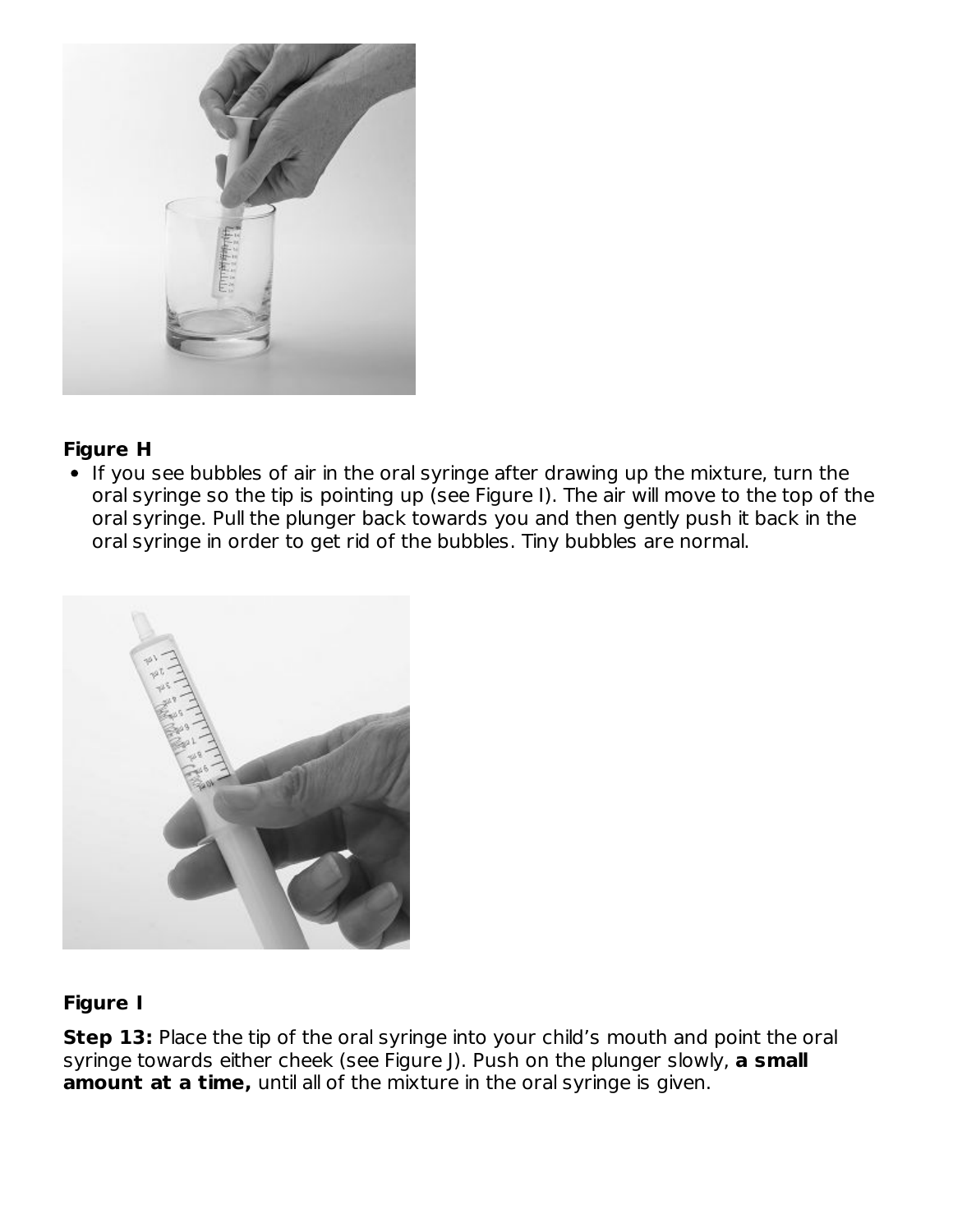

### **Figure J**

• If the dose you are giving your child is more than 10 mLs, repeat steps 12 and 13 until you give the total dose of mixture prescribed by your healthcare provider.

**Step 14:** Throw away any mixture that is left over. **Do not** save or reuse any leftover mixture.

**Step 15:** Wash the oral syringes and mixing cups in warm water. To clean the oral syringes, remove the plunger by gently pulling it straight out of the barrel. The barrel and plunger can be hand washed with soap and water, rinsed, and allowed to dry.

This Instructions for Use has been approved by the U.S. Food and Drug Administration.

Distributed by: **Amneal Pharmaceuticals LLC** Bridgewater, NJ 08807

Rev. 01-2020-03

#### **PRINCIPAL DISPLAY PANEL**

**NDC 69238-1425-1**

**Vigabatrin Oral Solution**

**Rx only**

**Single Packet**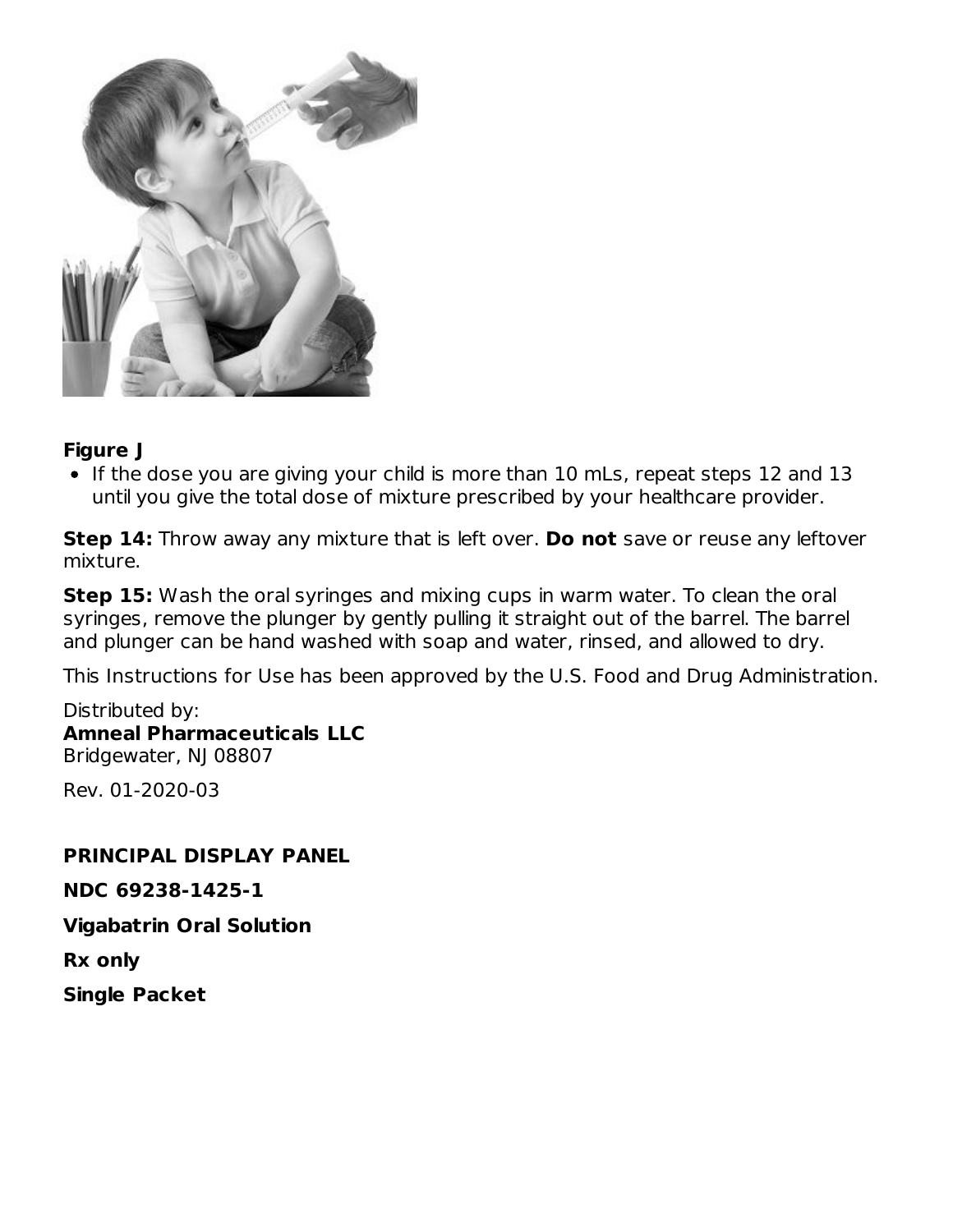

٠

|       | Each Packet Contains: Vigabatrin, USP  500 mg                                                                                                 |                 |
|-------|-----------------------------------------------------------------------------------------------------------------------------------------------|-----------------|
|       | <b>DIRECTIONS FOR USE:</b> Mix each packet with 10 mL of water. Immediately<br>administer the directed amount and discard the unused portion. |                 |
|       | <b>Usual Dosage:</b> See package insert for full prescribing information.                                                                     |                 |
|       | Immediately administer directed amount and discard the<br>unused portion.                                                                     |                 |
|       | Store at 20° to 25° C (68° to 77°F) [see USP Controlled Room Temperature].<br>Distributed by: Amneal Pharmaceuticals LLC                      |                 |
|       | Bridgewater, NJ 08807                                                                                                                         | Rev. 12-2017-01 |
| LOT:1 |                                                                                                                                               |                 |
|       | Non-Varnish Area                                                                                                                              | Ν               |

**Amneal Pharmaceuticals LLC NDC 69238-1425-5 Vigabatrin Oral Solution Rx only Carton of 50 Packets Amneal Pharmaceuticals LLC**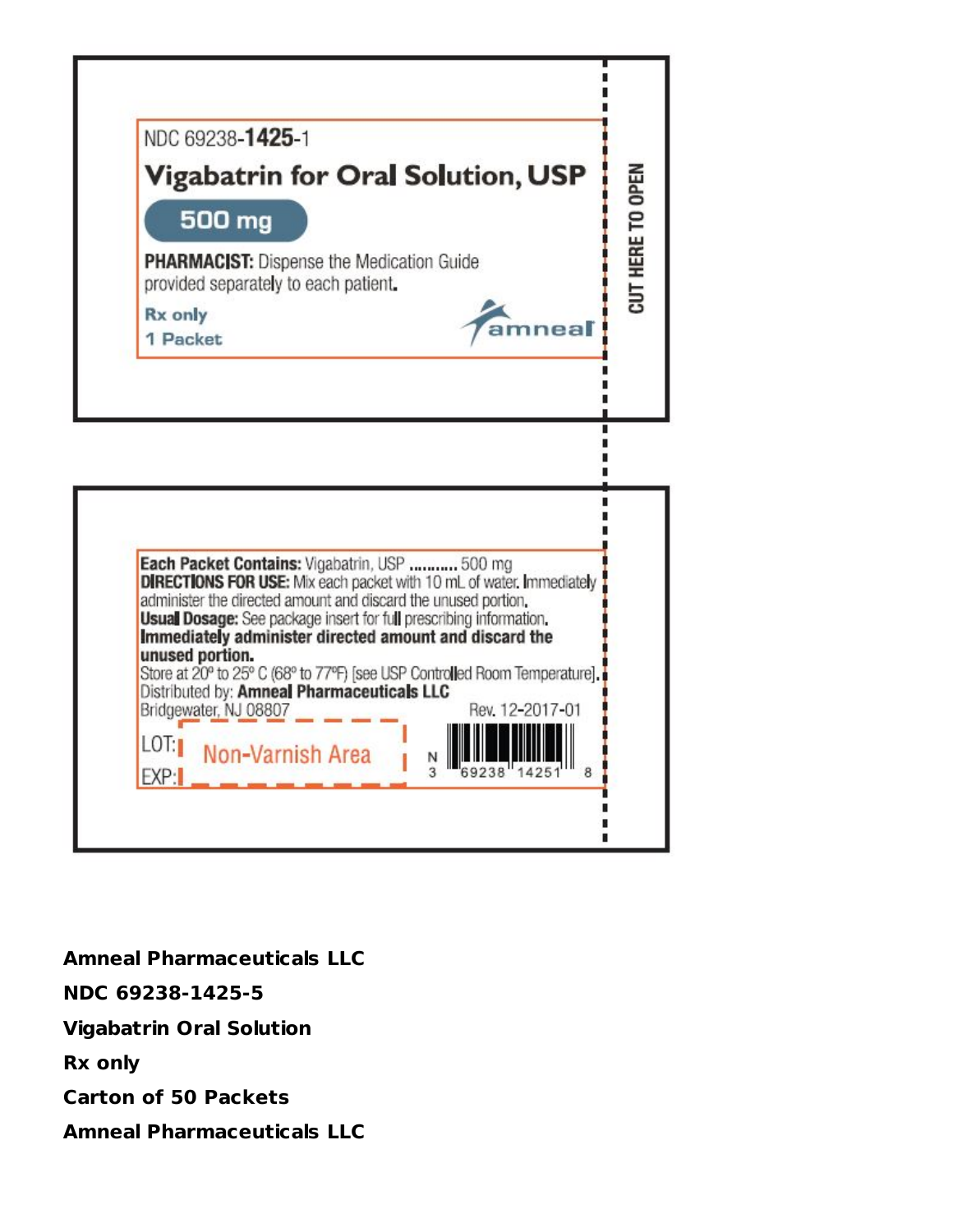|                                                                                                     | $J$ eanme<br>Ајцо ху<br><b>BO Packets</b><br>PHAMADIST: Disperse the friedrate older provided seperate to escal patient<br>poo wd bet beyong<br>Vigabatrin for Oral Solution, USP<br>ADC 69238-1425-5 |                                                                                                                                                                                                                             |                                                                                                                                                                                                                                                                                                     |
|-----------------------------------------------------------------------------------------------------|-------------------------------------------------------------------------------------------------------------------------------------------------------------------------------------------------------|-----------------------------------------------------------------------------------------------------------------------------------------------------------------------------------------------------------------------------|-----------------------------------------------------------------------------------------------------------------------------------------------------------------------------------------------------------------------------------------------------------------------------------------------------|
| NDC 69238-1425-5<br>Vigabatrin for Oral Solution, USP<br>500 mg per packet<br>Rx only<br>50 Packets | MDC 69238-1425-5<br>Vigabatrin for Oral Solution, USP<br>500 mg per packet<br>PHARMACIST: Dispense the Medication Guide provided separately to each patient.<br>Rx only<br>50 Packets                 | NDC 69238-1425-5<br>Vigabatrin for Oral Solution, USP<br>500 mg per packet<br>Distributed by<br>Amneal Pharmaceuticals LLC<br>Bridgewater, NJ 08807<br>$\frac{1}{3}$ $\frac{1}{69238}$ $\frac{1}{14255}$<br>Rev. 07-2017-00 | <b>DIRECTIONS FOR USE:</b><br>Mix each packet with 10 mL of water. Immediately administer the<br>directed amount and discard the unused portion.<br>Usual Dosage: See package insert for full prescribing information.<br>Store at 20° to 25°C (68° to 77°F) [see USP Controlled Room Temperature]. |
| <i>amneal</i>                                                                                       | <i>f</i> amneal<br>Non-Varnish<br>Area for<br>Lot No & Exp Date                                                                                                                                       | amneal                                                                                                                                                                                                                      | $f$ amneal                                                                                                                                                                                                                                                                                          |

| <b>VIGABATRIN</b>                                             |  |                            |                             |  |                 |                 |
|---------------------------------------------------------------|--|----------------------------|-----------------------------|--|-----------------|-----------------|
| vigabatrin for solution                                       |  |                            |                             |  |                 |                 |
|                                                               |  |                            |                             |  |                 |                 |
| <b>Product Information</b>                                    |  |                            |                             |  |                 |                 |
| <b>Product Type</b>                                           |  | HUMAN PRESCRIPTION DRUG    | <b>Item Code (Source)</b>   |  |                 | NDC:69238-1425  |
| <b>Route of Administration</b>                                |  | ORAL                       |                             |  |                 |                 |
|                                                               |  |                            |                             |  |                 |                 |
|                                                               |  |                            |                             |  |                 |                 |
| <b>Active Ingredient/Active Moiety</b>                        |  |                            |                             |  |                 |                 |
|                                                               |  | <b>Ingredient Name</b>     | <b>Basis of Strength</b>    |  |                 | <b>Strength</b> |
| VIGABATRIN (UNII: GR120KRT6K) (VIGABATRIN - UNII: GR120KRT6K) |  |                            | <b>VIGABATRIN</b><br>500 mg |  |                 |                 |
|                                                               |  |                            |                             |  |                 |                 |
|                                                               |  |                            |                             |  |                 |                 |
| <b>Inactive Ingredients</b>                                   |  |                            |                             |  |                 |                 |
|                                                               |  | <b>Ingredient Name</b>     |                             |  | <b>Strength</b> |                 |
| POVIDONE (UNII: FZ989GH94E)                                   |  |                            |                             |  |                 |                 |
|                                                               |  |                            |                             |  |                 |                 |
|                                                               |  |                            |                             |  |                 |                 |
| <b>Product Characteristics</b>                                |  |                            |                             |  |                 |                 |
| Color                                                         |  | white (white to off-white) | <b>Score</b>                |  |                 |                 |
| <b>Shape</b>                                                  |  |                            | <b>Size</b>                 |  |                 |                 |
| Flavor                                                        |  |                            | <b>Imprint Code</b>         |  |                 |                 |